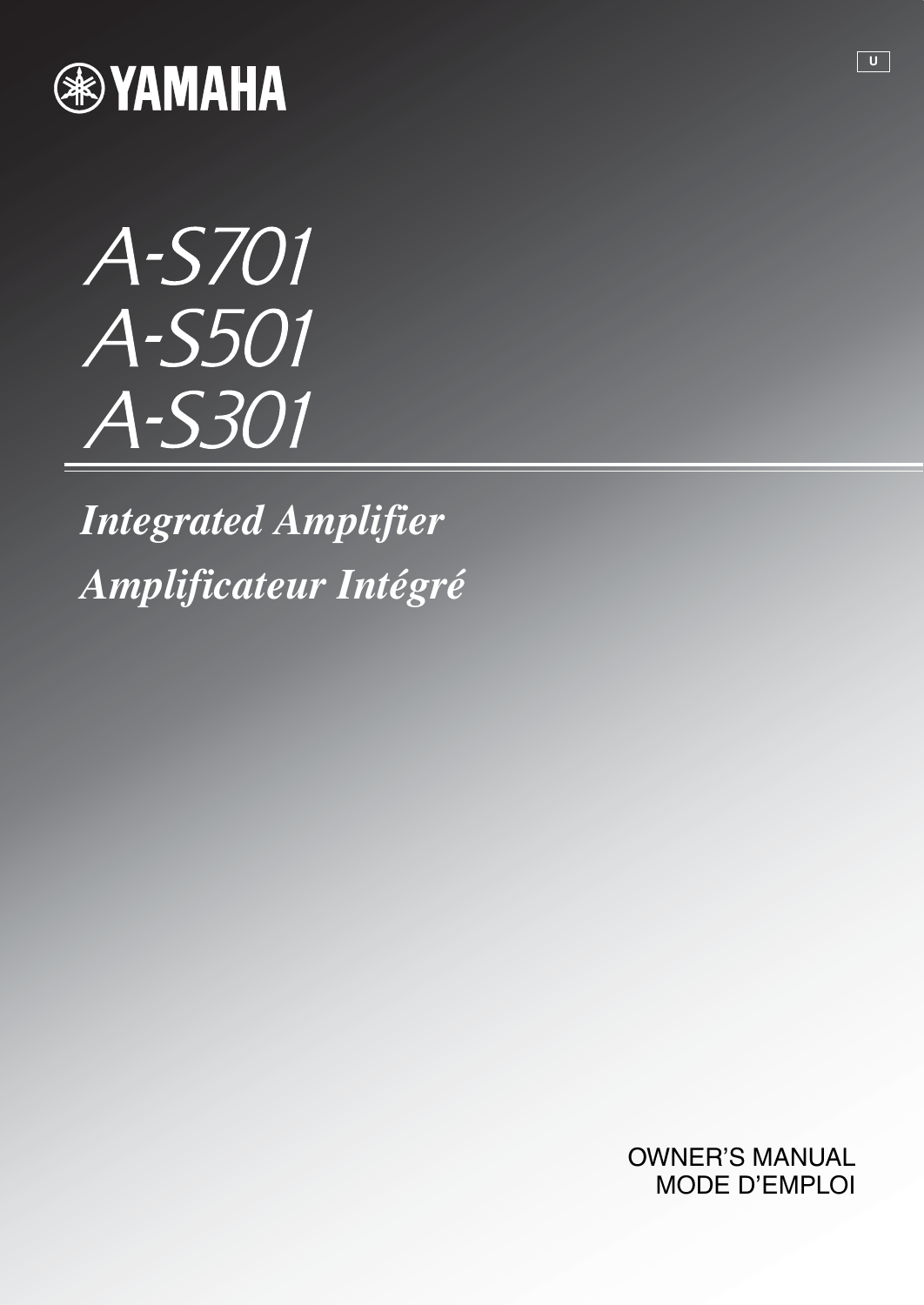# **IMPORTANT SAFETY INSTRUCTIONS**





• Explanation of Graphical Symbols The lightning flash with arrowhead symbol, within an equilateral triangle, is intended to alert you to the presence of uninsulated "dangerous voltage" within the product's enclosure that may be of sufficient magnitude to constitute a risk of electric shock to



persons.

The exclamation point within an equilateral triangle is intended to alert you to the presence of important operating and maintenance (servicing) instructions in the literature accompanying the appliance.

### **IMPORTANT**

Please record the serial number of this unit in the space below.

MODEL:

Serial No.:

The serial number is located on the rear of the unit. Retain this Owner's Manual in a safe place for future reference.

- 1 Read these instructions.
- 2 Keep these instructions.
- 3 Heed all warnings.
- 4 Follow all instructions.
- 5 Do not use this apparatus near water.
- 6 Clean only with dry cloth.
- 7 Do not block any ventilation openings. Install in accordance with the manufacturer's instructions.
- 8 Do not install near any heat sources such as radiators, heat registers, stoves, or other apparatus (including amplifiers) that produce heat.
- 9 Do not defeat the safety purpose of the polarized or grounding-type plug. A polarized plug has two blades with one wider than the other. A grounding type plug has two blades and a third grounding prong. The wide blade or the third prong are provided for your safety. If the provided plug does not fit into your outlet, consult an electrician for replacement of the obsolete outlet.
- 10 Protect the power cord from being walked on or pinched particularly at plugs, convenience receptacles, and the point where they exit from the apparatus.
- 11 Only use attachments/accessories specified by the manufacturer.
- 12 Use only with the cart, stand, tripod, bracket, or table specified by the manufacturer, or sold with the apparatus. When a cart is used, use caution when moving the cart/apparatus combination to avoid injury from tip-over.



- 13 Unplug this apparatus during lightning storms or when unused for long periods of time.
- 14 Refer all servicing to qualified service personnel. Servicing is required when the apparatus has been damaged in any way, such as power-supply cord or plug is damaged, liquid has been spilled or objects have fallen into the apparatus, the apparatus has been exposed to rain or moisture, does not operate normally, or has been dropped.

### **We Want You Listening For A Lifetime**

Yamaha and the Electronic Industries Association's Consumer Electronics Group want you to get the most out of your equipment by playing it at a safe level. One that lets the sound come through loud and clear without annoying blaring or distortion – and, most importantly, without affecting your sensitive hearing. Since hearing damage from loud sounds is often undetectable until it is too late, Yamaha and the Electronic Industries Association's Consumer Electronics Group recommend you to avoid prolonged exposure from excessive volume levels.

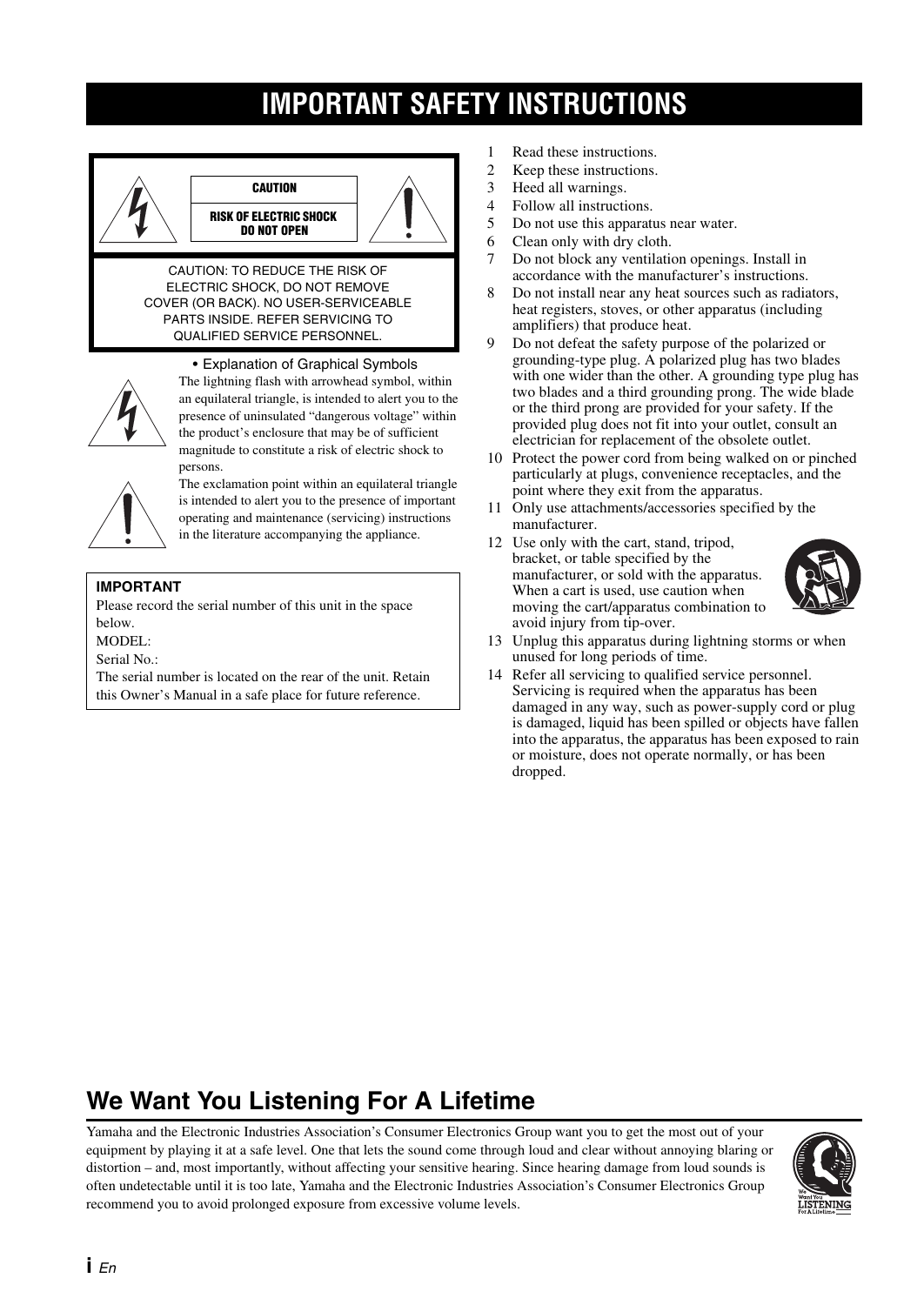### **FCC INFORMATION (for US customers)**

#### 1 **IMPORTANT NOTICE: DO NOT MODIFY THIS UNIT!**

This product, when installed as indicated in the instructions contained in this manual, meets FCC requirements. Modifications not expressly approved by Yamaha may void your authority, granted by the FCC, to use the product.

- 2 **IMPORTANT:** When connecting this product to accessories and/or another product use only high quality shielded cables. Cable/s supplied with this product MUST be used. Follow all installation instructions. Failure to follow instructions could void your FCC authorization to use this product in the USA.
- 3 **NOTE:** This product has been tested and found to comply with the requirements listed in FCC Regulations, Part 15 for Class "B" digital devices. Compliance with these requirements provides a reasonable level of assurance that your use of this product in a residential environment will not result in harmful interference with other electronic devices.

This equipment generates/uses radio frequencies and, if not installed and used according to the instructions found in the users manual, may cause interference harmful to the operation of other electronic devices.

Compliance with FCC regulations does not guarantee that interference will not occur in all installations. If this product is found to be the source of interference, which can be determined by turning the unit "OFF" and "ON", please try to eliminate the problem by using one of the following measures:

Relocate either this product or the device that is being affected by the interference.

Utilize power outlets that are on different branch (circuit breaker or fuse) circuits or install AC line filter/s.

In the case of radio or TV interference, relocate/ reorient the antenna. If the antenna lead-in is 300 ohm ribbon lead, change the lead-in to coaxial type cable.

If these corrective measures do not produce satisfactory results, please contact the local retailer authorized to distribute this type of product. If you can not locate the appropriate retailer, please contact Yamaha Corporation of America A/V Division, 6600 Orangethorpe Avenue, Buena Park, CA 90620, USA.

The above statements apply ONLY to those products distributed by Yamaha Corporation of America or its subsidiaries.

#### **FOR CANADIAN CUSTOMERS**

To prevent electric shock, match wide blade of plug to wide slot and fully insert. CAN ICES-3 (B)/NMB-3(B)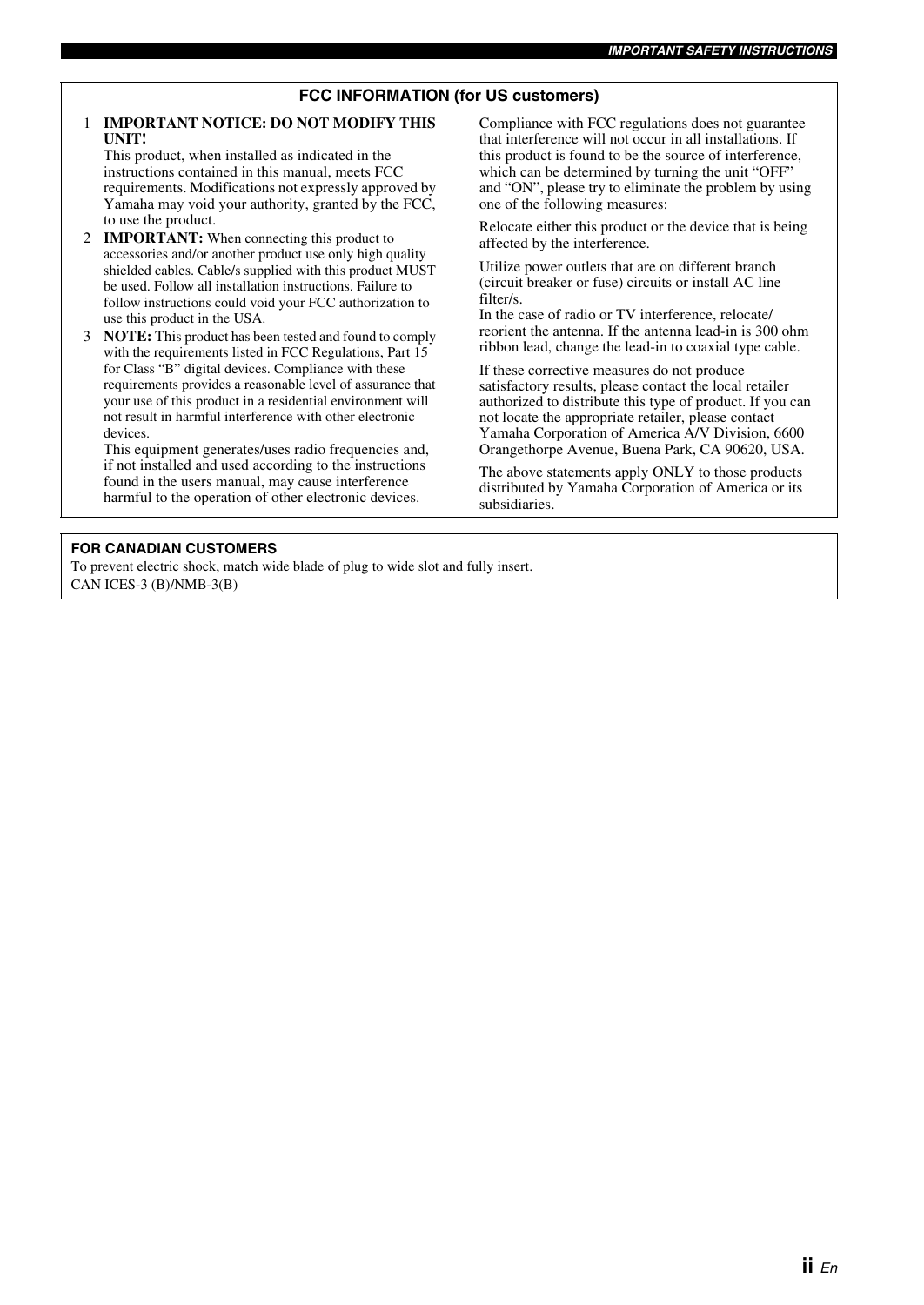# **CAUTION: READ THIS BEFORE OPERATING YOUR UNIT.**

- 1 To assure the finest performance, please read this manual carefully. Keep it in a safe place for future reference.
- 2 Install this sound system in a well ventilated, cool, dry, clean place - away from direct sunlight, heat sources, vibration, dust, moisture, and/or cold. For proper ventilation, allow the following minimum clearances around this unit. Top: 30 cm (11-3/4 in)

Rear: 20 cm (7-7/8 in)

- Sides: 20 cm (7-7/8 in)
- 3 Locate this unit away from other electrical appliances, motors, or transformers to avoid humming sounds.
- 4 Do not expose this unit to sudden temperature changes from cold to hot, and do not locate this unit in an environment with high humidity (i.e. a room with a humidifier) to prevent condensation inside this unit, which may cause an electrical shock, fire, damage to this unit, and/or personal injury.
- 5 Avoid installing this unit where foreign object may fall onto this unit and/or this unit may be exposed to liquid dripping or splashing. On the top of this unit, do not place:
	- Other components, as they may cause damage and/or discoloration on the surface of this unit.
	- Burning objects (i.e. candles), as they may cause fire, damage to this unit, and/or personal injury.
	- Containers with liquid in them, as they may fall and liquid may cause electrical shock to the user and/or damage to this unit.
- 6 Do not cover this unit with a newspaper, tablecloth, curtain, etc. in order not to obstruct heat radiation. If the temperature inside this unit rises, it may cause fire, damage to this unit, and/or personal injury.
- 7 Do not plug in this unit to an AC wall outlet until all connections are complete.
- 8 Do not operate this unit upside-down. It may overheat, possibly causing damage.
- 9 Do not use force on switches, knobs and/or cords.
- 10 When disconnecting the power cable from the AC wall outlet, grasp the plug; do not pull the cable.
- 11 Do not clean this unit with chemical solvents; this might damage the finish. Use a clean, dry cloth.
- 12 Only voltage specified on this unit must be used. Using this unit with a higher voltage than specified is dangerous and may cause fire, damage to this unit, and/or personal injury. Yamaha will not be held responsible for any damage resulting from use of this unit with a voltage other than specified.
- 13 To prevent damage by lightning, keep the power cable and outdoor antennas disconnected from an AC wall outlet or this unit during a lightning storm.
- 14 Do not attempt to modify or fix this unit. Contact qualified Yamaha service personnel when any service is needed. The cabinet should never be opened for any reasons.
- 15 When not planning to use this unit for long periods of time (i.e. vacation), disconnect the AC power plug from the AC wall outlet.
- 16 Be sure to read the "TROUBLESHOOTING" section on common operating errors before concluding that this unit is faulty.
- 17 Before moving this unit, press  $\Phi$  (power) to set this unit to standby mode, and then disconnect the AC power plug from the AC wall outlet.
- 18 Condensation will form when the surrounding temperature changes suddenly. Disconnect the power cable from the outlet, then leave this unit alone.
- 19 When using this unit for a long time, this unit may become warm. Turn the power off, then leave this unit alone for cooling.
- 20 Install this unit near the AC wall outlet and where the AC power plug can be reached easily.
- 21 The batteries shall not be exposed to excessive heat such as sunshine, fire or the like.
- 22 Excessive sound pressure from earphones and headphones can cause hearing loss.

This unit is not disconnected from the AC power source as long as it is connected to the AC wall outlet, even if this unit itself is turned off by  $\Phi$ . This state is called the standby mode. In this state, this unit is designed to consume a very small quantity of power.

### **WARNING**

TO REDUCE THE RISK OF FIRE OR ELECTRIC SHOCK, DO NOT EXPOSE THIS UNIT TO RAIN OR MOISTURE.



This label is required to be attached to a product of which the temperature of the top cover may be hot during operation.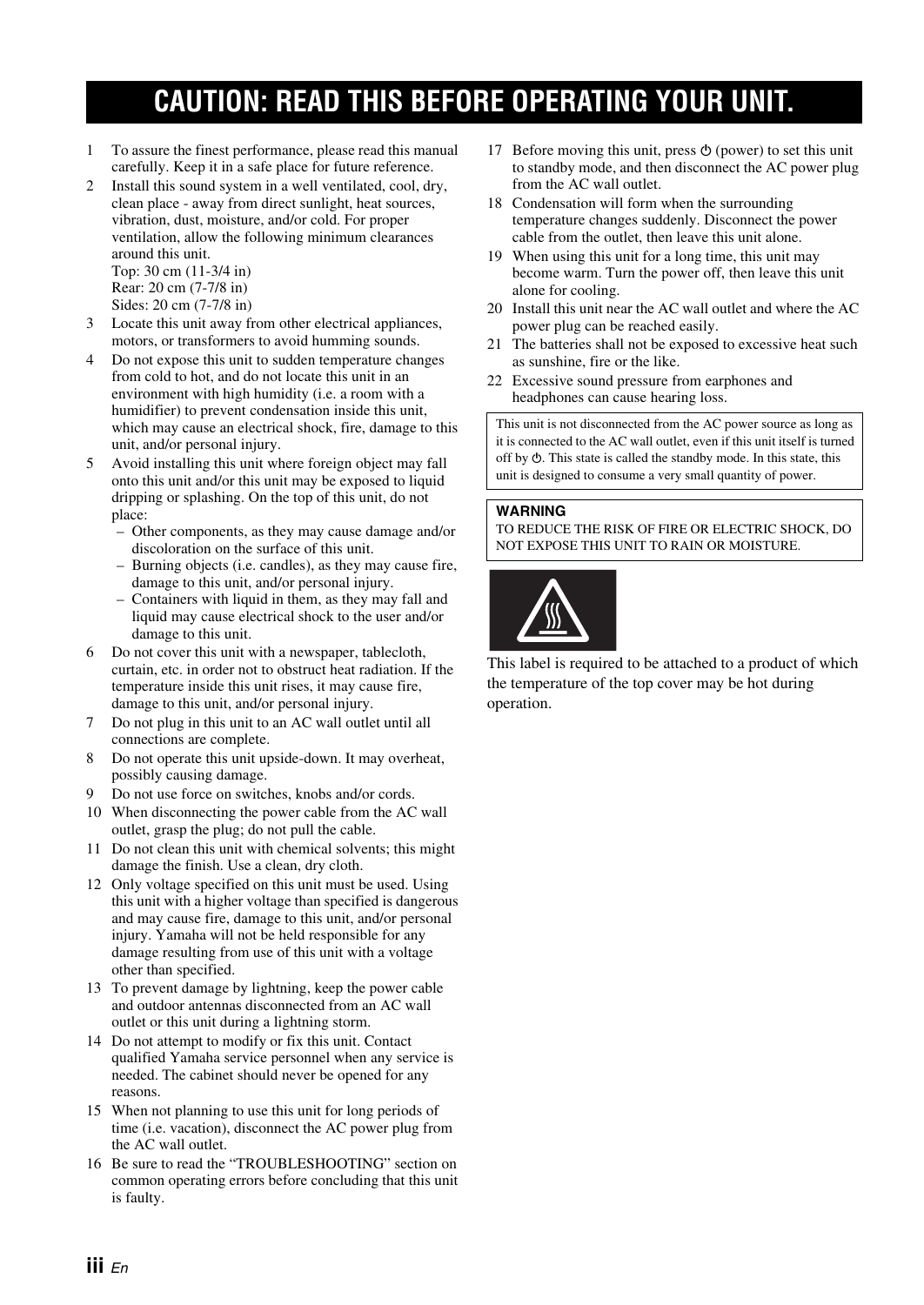### **CONTENTS**

| SUPPLIED ACCESSORIES 1                     |  |
|--------------------------------------------|--|
| <b>CONTROLS AND FUNCTIONS 2</b>            |  |
|                                            |  |
|                                            |  |
|                                            |  |
|                                            |  |
| Connecting speakers and source components9 |  |
|                                            |  |

### **About this manual**

- $\frac{1}{2}$  indicates a tip for your operation.
- The illustrations used in this Owner's Manual are A-S701.
- Depending on the model, there are some countries/regions where it may not be sold.

# **USEFUL FEATURES**

<span id="page-4-0"></span>This unit allows you to:

- ◆ Enjoy the highest sound quality of compact discs by using the CD direct function (A-S701 only) (see page [12](#page-15-2))
- ◆ Enjoy pure, high fidelity sound by using the Pure Direct function (see page [12](#page-15-1))
- ◆ Save power by using AUTO POWER STANDBY switch (see page [4](#page-7-1))
- ◆ Use the remote control of this unit to operate a Yamaha tuner and/or CD player (see page [7](#page-10-0))
- ◆ Boost bass sounds by connecting a subwoofer (see page [9\)](#page-12-2)

## **SUPPLIED ACCESSORIES**

<span id="page-4-1"></span>Please check that you received all of the following parts.





**Power cable (A-S701 only)**

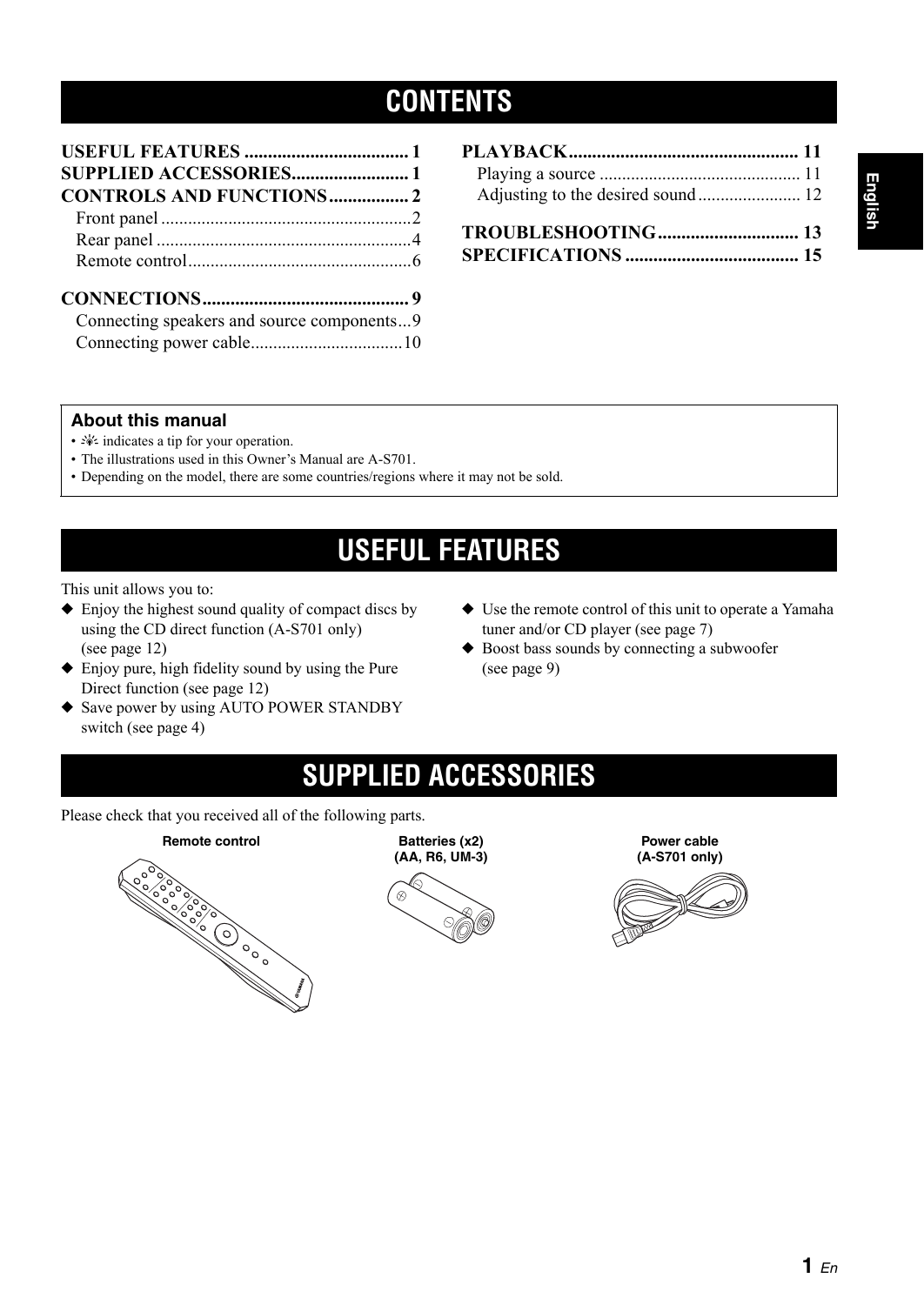# **CONTROLS AND FUNCTIONS**

### <span id="page-5-2"></span><span id="page-5-1"></span><span id="page-5-0"></span>*Front panel*



### ① **① (power) switch**

Turns on and off the power of this unit.

### *Note*

Even when this unit is turned off, this unit consumes a small amount of power.

### 2 **Power indicator**

| Indicator           | <b>Status</b>                                                                        |  |  |
|---------------------|--------------------------------------------------------------------------------------|--|--|
| <b>Brightly lit</b> | The power of this unit is "on".                                                      |  |  |
| Dimly lit           | This unit is in "standby" mode.<br>For details on the "standby" mode, see<br>page 6. |  |  |
|                     | The power of this unit is "off".                                                     |  |  |

### 3 **Remote control sensor**

Receives infrared signals from the remote control.

### 4 **PHONES jack**

Connect your headphones.

### 5 **SPEAKERS selector**

| <b>Selector</b><br>position | <b>Speaker status</b>                                           |  |  |  |
|-----------------------------|-----------------------------------------------------------------|--|--|--|
| OFF                         | Both sets of speakers are off.                                  |  |  |  |
| A or B                      | The set of speakers connected to the A<br>or B terminals is on. |  |  |  |
| A+B BI-WIRING               | Both sets of speakers are on.                                   |  |  |  |

### 6 **BASS control**

Increases or decreases the low frequency response. The 0 position produces a flat response. Control range: –10 dB to +10 dB

### 7 **TREBLE control**

Increases or decreases the high frequency response. The 0 position produces a flat response. Control range:  $-10$  dB to  $+10$  dB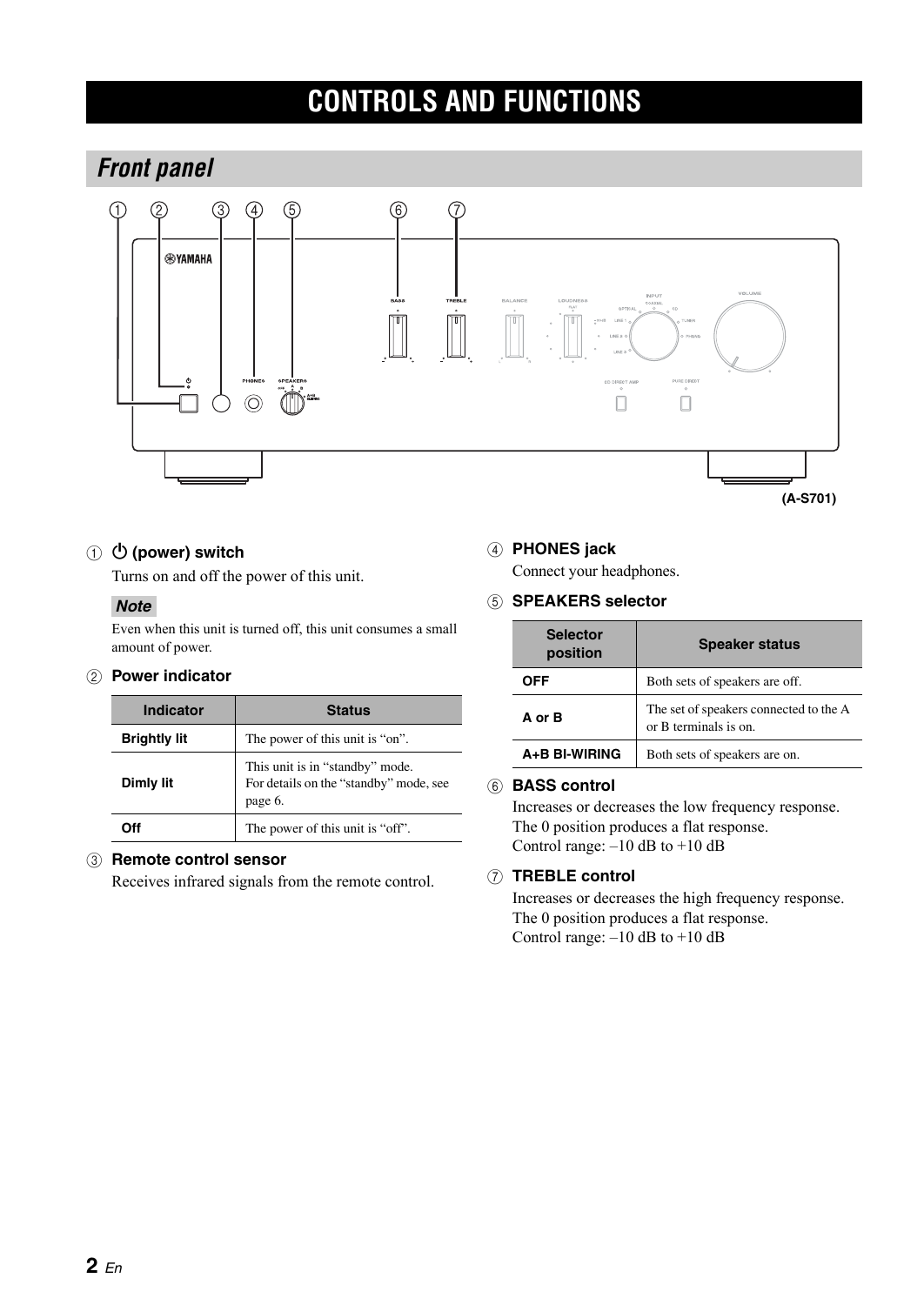

### <span id="page-6-0"></span>8 **BALANCE control**

Adjusts the sound output balance of the left and right speakers to compensate for sound imbalances.

### *Note*

If you rotate the BALANCE control to the end of L (left) or R (right), the opposite side of channel is muted.

### 9 **LOUDNESS control**

Retain a full tonal range at any volume level (see page [12](#page-15-3)).

### 0 **INPUT selector and indicators**

Selects the input source you want to listen to. The input source indicators light up when the corresponding input sources are selected.

### √¦∕<br>∠`®

The input source names correspond to the names of the connection jacks on the rear panel.

### A **VOLUME control**

Increases or decreases the sound output level.

### **(2) CD DIRECT AMP button and indicator (A-S701 only)**

Reproduces CD sound in the highest signal quality (see page [12](#page-15-2)).

The indicator above it lights up when this function is turned on.

### **(3) PURE DIRECT button and indicator**

Reproduces any input source in the purest sound possible (see page [12\)](#page-15-4).

The indicator above it lights up when this function is turned on.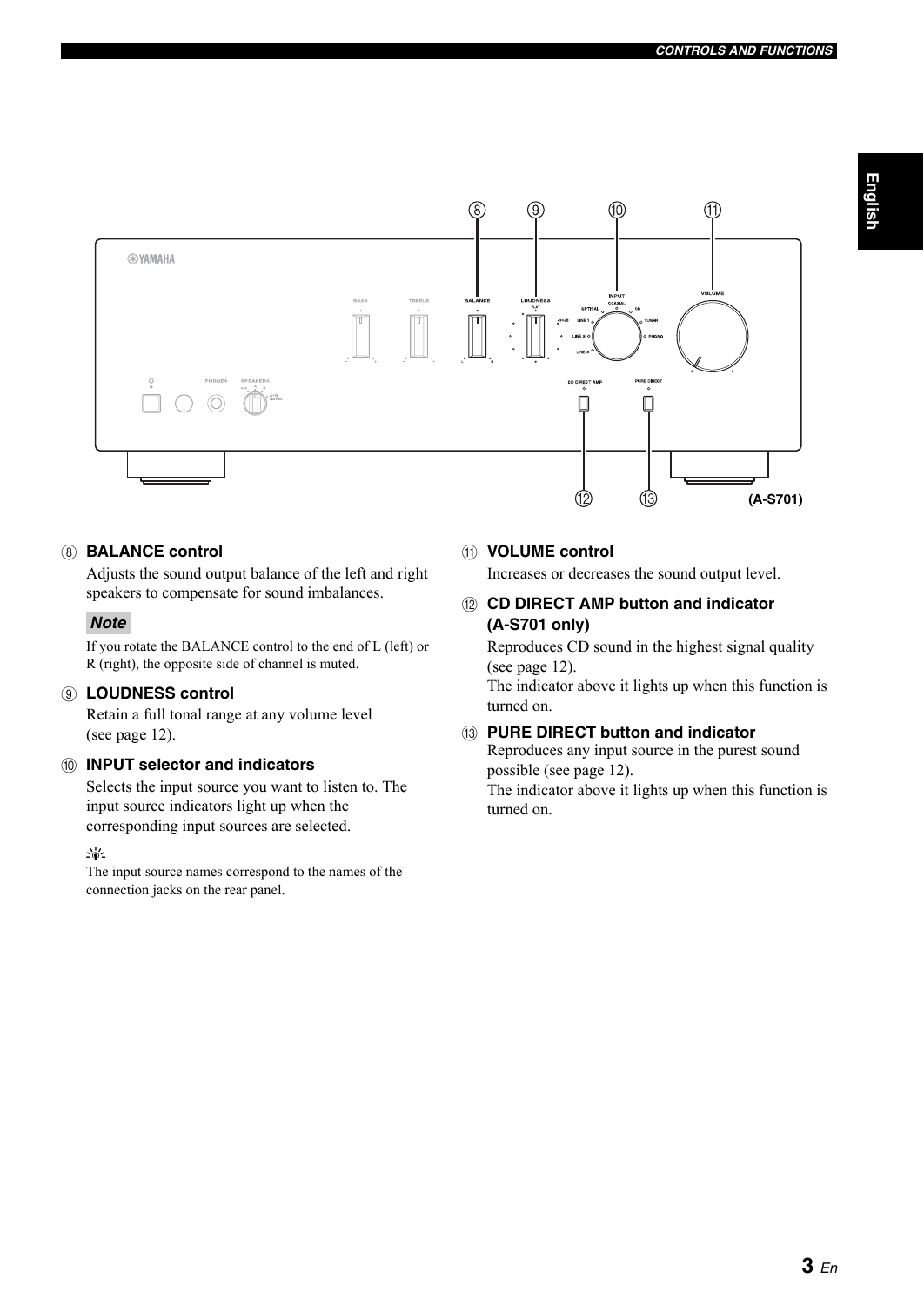### <span id="page-7-0"></span>*Rear panel*



### 1 **CD input jacks**

Used to connect a CD player (see page [9\)](#page-12-2).

### 2 **PHONO jacks and GND terminal**

Used to connect a turntable that uses an MM cartridge, and to ground the terminal (see page [9](#page-12-2)).

### 3 **Audio input/output jacks**

Used to connect external components, such as a tuner, etc (see page [9\)](#page-12-2).

### 4 **DIGITAL (OPTICAL) jack**

Used to connect a component with a digital optical output (see page [9\)](#page-12-2).

### 5 **DIGITAL (COAXIAL) jack**

Used to connect a component with a digital coaxial output (see page [9\)](#page-12-2).

### 6 **DC OUT jack**

For supplying power to a Yamaha AV accessory. For details on connections, refer to the instruction manual of the AV accessory.

### 7 **SPEAKERS A/B terminals**

Used to connect one or two speaker sets (see page [9\)](#page-12-2).

### 8 **SUBWOOFER OUT jack**

Used to connect a subwoofer with built-in amplifier (see page [9\)](#page-12-2).

### $\leq \phi'$

<span id="page-7-1"></span>The SUBWOOFER OUT jack attenuates signals over 90 Hz.

### 9 **AUTO POWER STANDBY switch**

| <b>Switch</b><br>position | <b>Status</b>                                                                 |  |  |  |
|---------------------------|-------------------------------------------------------------------------------|--|--|--|
| OΝ                        | The unit enters standby mode<br>automatically if not operated for 8<br>hours. |  |  |  |
| OFF                       | The unit does not enter standby mode<br>automatically.                        |  |  |  |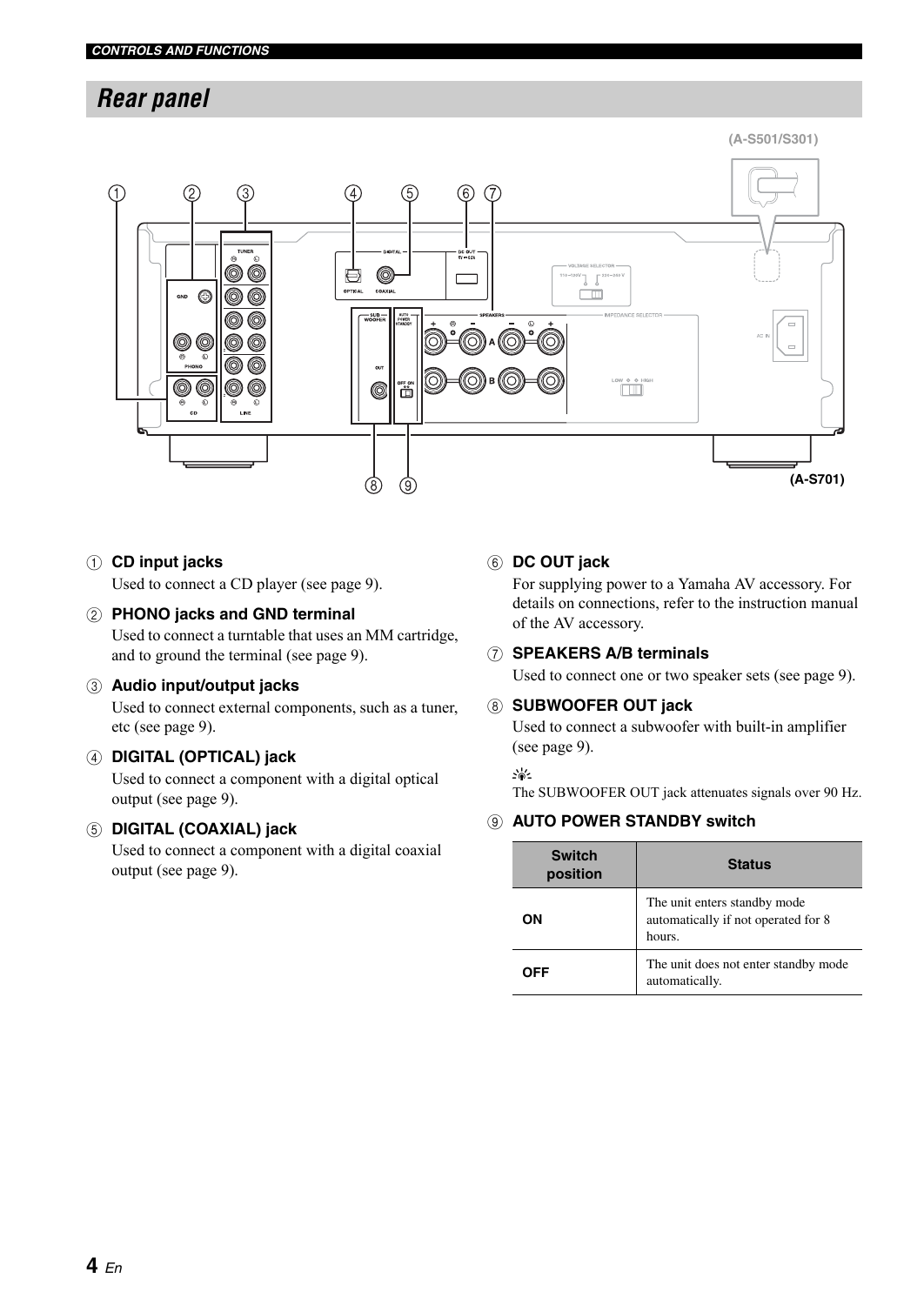

### 0 **VOLTAGE SELECTOR (General model only)** Used to set to your local main voltage (see page [10\)](#page-13-2).

### <span id="page-8-0"></span>A **IMPEDANCE SELECTOR switch**

### *CAUTION*

Do not change the IMPEDANCE SELECTOR switch while the power is turned on, as doing so may damage the unit.

If the IMPEDANCE SELECTOR switch may not be fully slid to either position, remove the power cable and slide the switch all the way to either position. Select the switch position according to the impedance of the speakers.

| <b>Speaker</b><br>connection                  | <b>Speaker</b><br>impedance | <b>Switch</b><br>position |  |
|-----------------------------------------------|-----------------------------|---------------------------|--|
| <b>SPEAKERS A</b>                             | $6 \Omega$ or higher        | HIGH                      |  |
| or<br><b>SPEAKERS B</b>                       | $4 \Omega$ or higher        | LOW                       |  |
| <b>SPEAKERS A</b><br>and<br><b>SPEAKERS B</b> | $8 \Omega$ or higher        | LOW                       |  |
| <b>Bi-wiring</b>                              | $6 \Omega$ or higher        | <b>HIGH</b>               |  |
|                                               | $4 \Omega$ or higher        | LOW                       |  |

### B **AC IN (A-S701)**

Used to connect the supplied power cable to an AC wall outlet (see page [10](#page-13-1)).

### **Power cable (A-S501/S301)**

Used to connect this unit to an AC wall outlet (see page [10](#page-13-1)).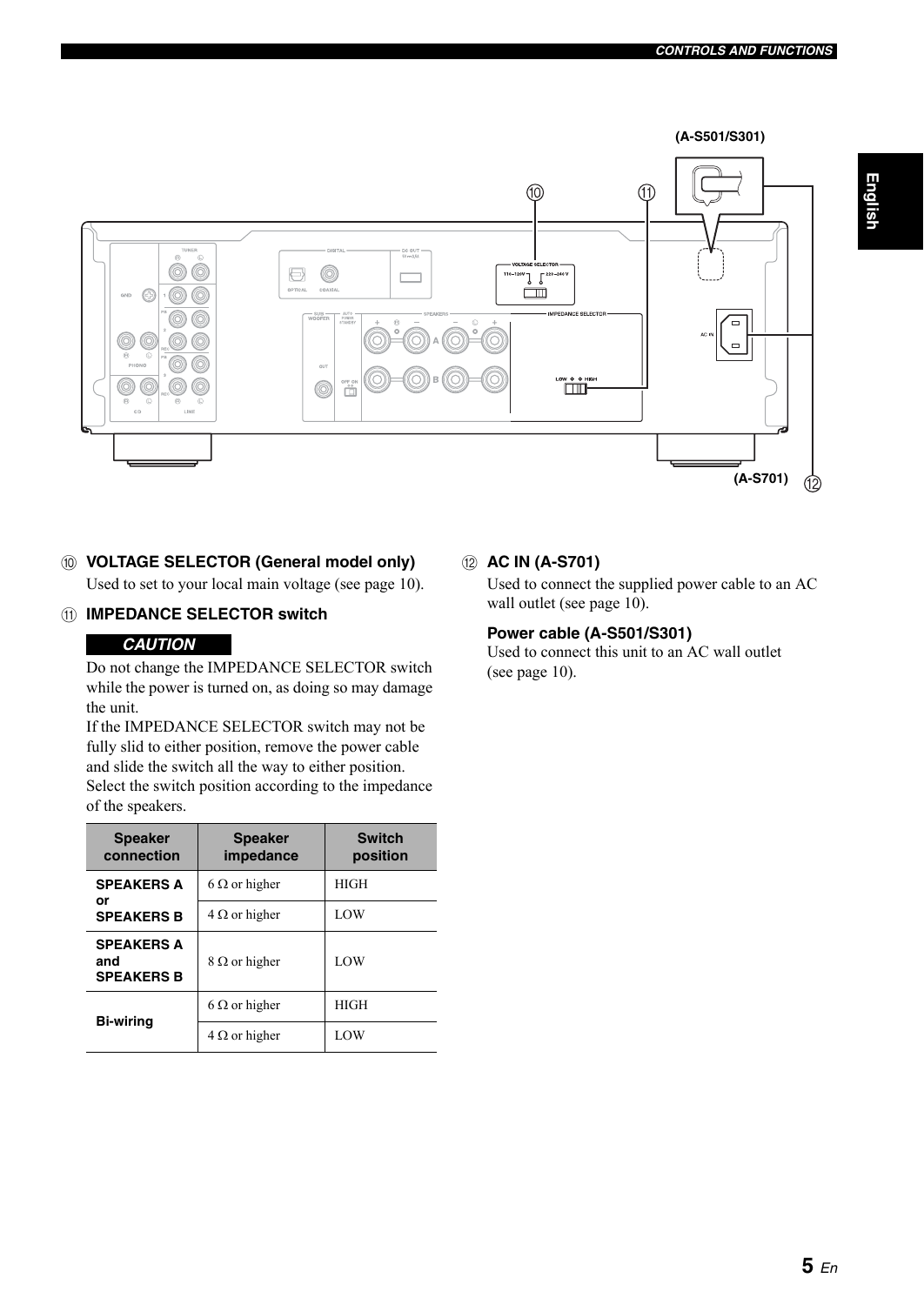### <span id="page-9-0"></span>*Remote control*



### 1 **Infrared signal transmitter** Sends infrared signals.

### ② **小 AMP**

Turns this unit on, or sets it to standby mode.

### 3 **OPEN/CLOSE**

Opens/closes the disc tray of the Yamaha CD player. Refer to the owner's manual of your CD player for details.

### *Note*

Even when using a Yamaha CD player, certain components and features may not be available.



### ④ **OD**

Turns the Yamaha CD player on, or sets it to standby mode. Refer to the owner's manual of your CD player for details.

### *Note*

Even when using a Yamaha CD player, certain components and features may not be available.

### 5 **CD DIRECT AMP (A-S701 only)**

Reproduces CD sound in the highest signal quality (see page [12](#page-15-2)).

### 6 **Input selector buttons**

Selects the input source you want to listen to.

#### $\frac{1}{2}$ %

The input source names correspond to the names of the connection jacks on the rear panel.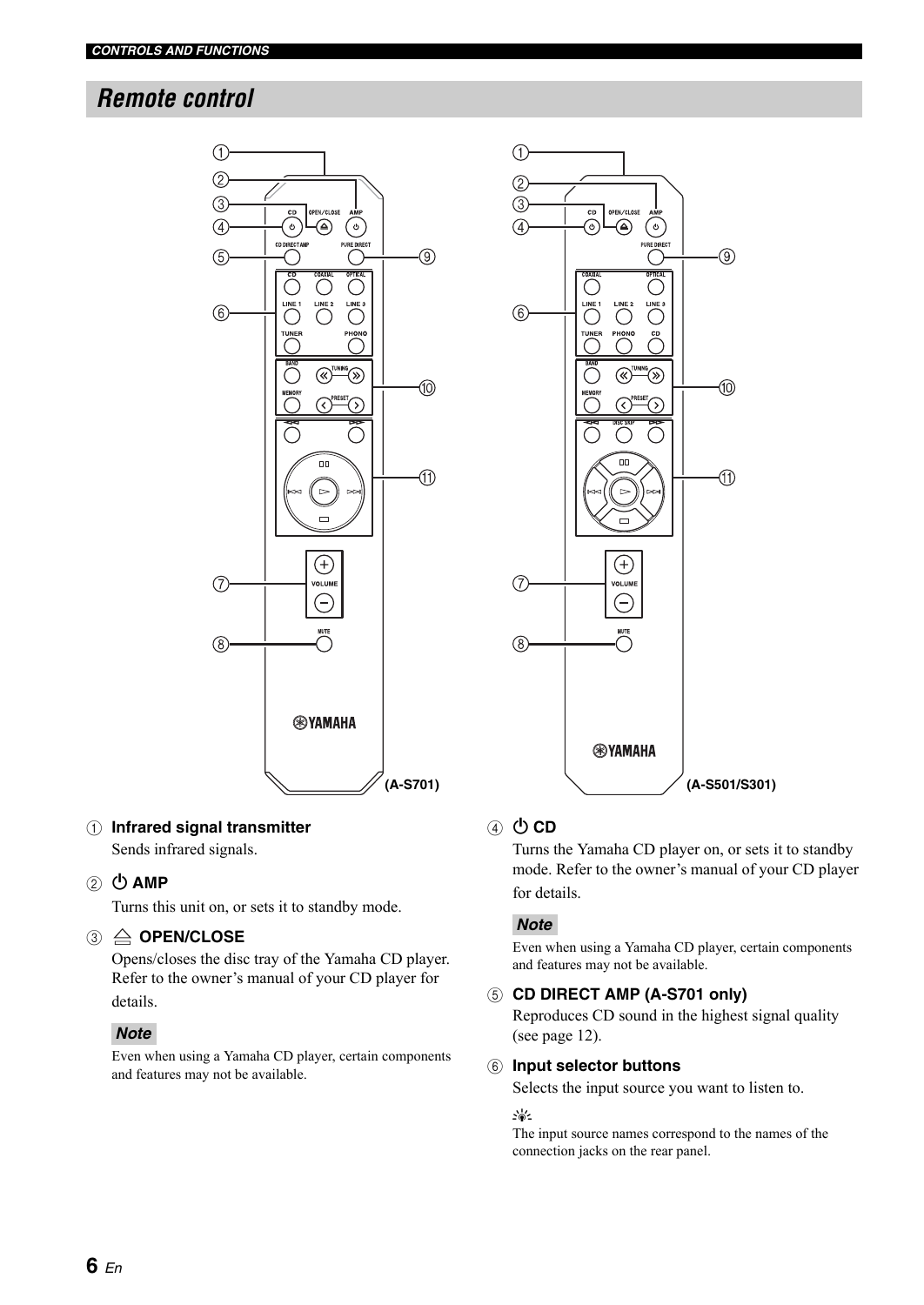### 7 **VOLUME +/–**

<span id="page-10-1"></span>Increases or decreases the sound output level.

### 8 **MUTE**

Reduces the current volume level by approximately 20 dB. Press again to restore the audio output to the previous volume level. Pressing the VOLUME +/– also cancels muting.

The input indicator on the front panel for the current input source blinks while the output is muted.

### 9 **PURE DIRECT**

Reproduces any input source in the purest sound possible (see page [12\)](#page-15-4).

#### 0 **Yamaha tuner control buttons**

The following buttons can be used to control various functions of a Yamaha tuner.

Refer to your component's owner's manual for more information.

### **BAND**

Selects the reception band (FM/AM).

### **TUNING**  $\langle \langle 1 \rangle \rangle$

Selects the tuning frequency.

### **MEMORY**

Stores the current FM/AM station as a preset.

#### **PRESET**  $\langle$  **/**  $\rangle$

Selects a preset FM/AM station.

### *Note*

Even when using a Yamaha tuner, certain components and features may not be available.

### <span id="page-10-0"></span>A **Yamaha CD player control buttons**

The following buttons can be used to control a Yamaha CD player. Refer to your component's owner's manual for more information.

|                  | Rewinds playback                       |
|------------------|----------------------------------------|
|                  | Fast-forwards playback                 |
| <b>DISC SKIP</b> | Skips to the next disc in a CD changer |
|                  | $(A-S501/S301$ only)                   |
| ПO               | Pauses playback                        |
| KℲ               | Skips backward                         |
|                  | Skips forward                          |
| ➢                | Starts playback                        |
|                  | Stops playback                         |

### *Note*

Even when using a Yamaha CD player, certain components and features may not be available.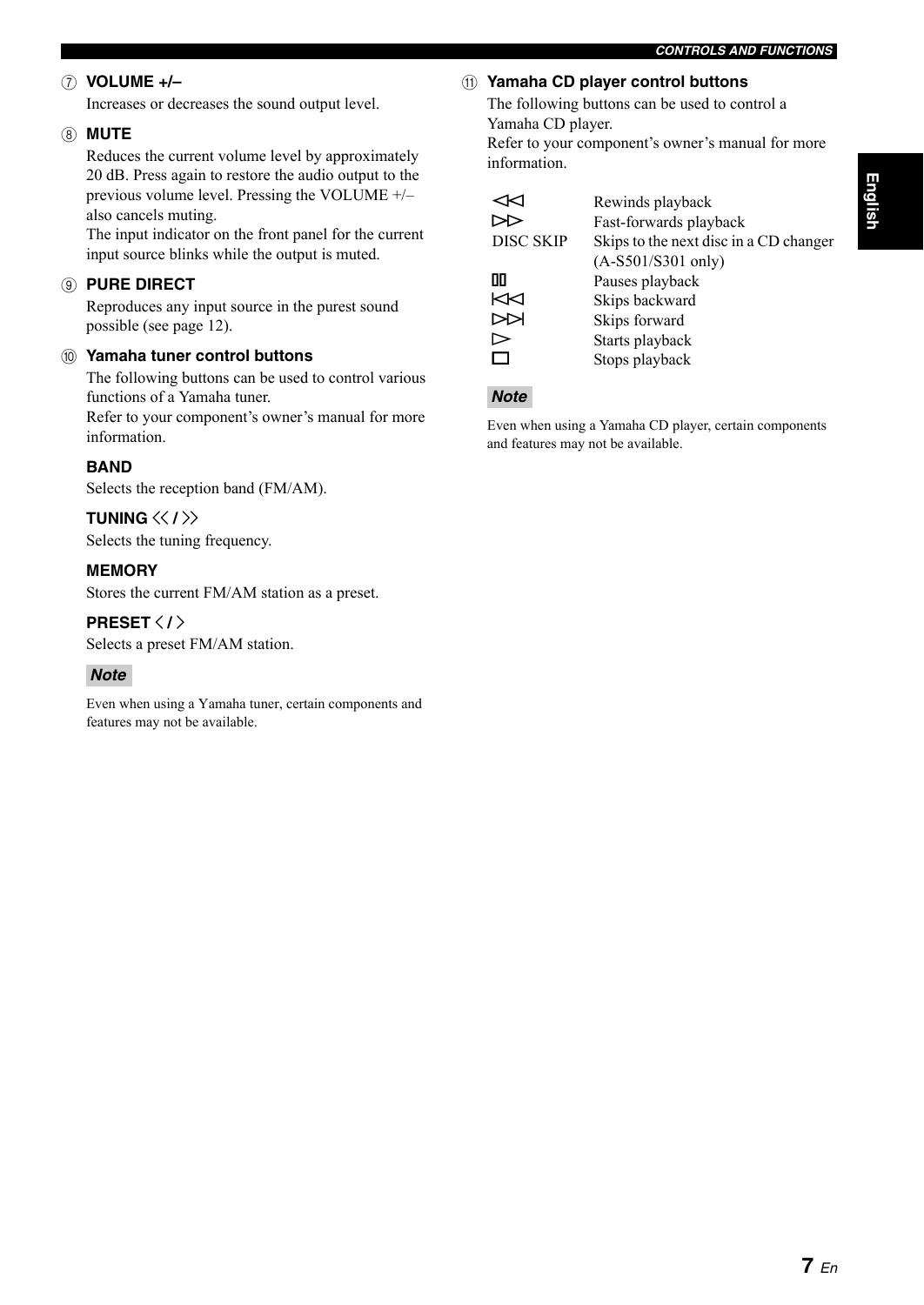### ■ **Installing batteries** ■ **Operation range**

Point the remote control at the remote control sensor on this unit and remain within the operating range shown below.





### **Notes on remote control and batteries**

- The area between the remote control and this unit must be clear of large obstacles.
- Be careful not to spill water or other liquids on the remote control.
- Be careful not to drop the remote control.
- Do not leave or store the remote control in the following conditions:
	- places of high humidity, such as near a bathroom
	- places of high temperatures, such as near a heater or stove
	- places of extremely low temperatures
	- dusty places
- Change all batteries if you notice the operation range of the remote control narrows.
- If the batteries run out, immediately remove them from the remote control to prevent an explosion or acid leak.
- If you find leaking batteries, discard the batteries immediately, taking care not to touch the leaked material. If the leaked material comes into contact with your skin or gets into your eyes or mouth, rinse it away immediately and consult a doctor. Clean the battery compartment thoroughly before installing new batteries.
- Do not use old batteries together with new ones. This may shorten the life of the new batteries or cause old batteries to leak.
- Do not use different types of batteries (such as alkaline and manganese batteries) together. Batteries that look the same may have a different specification.
- Dispose of batteries according to your regional regulations.
- Keep the batteries in a location out of reach of children.
- Batteries can be dangerous if a child were to put in his or her mouth.
- If you plan not to use this unit for a long period of time, remove the batteries from this unit. Otherwise, the batteries will wear out, possibly resulting in a leakage of battery liquid that may damage this unit.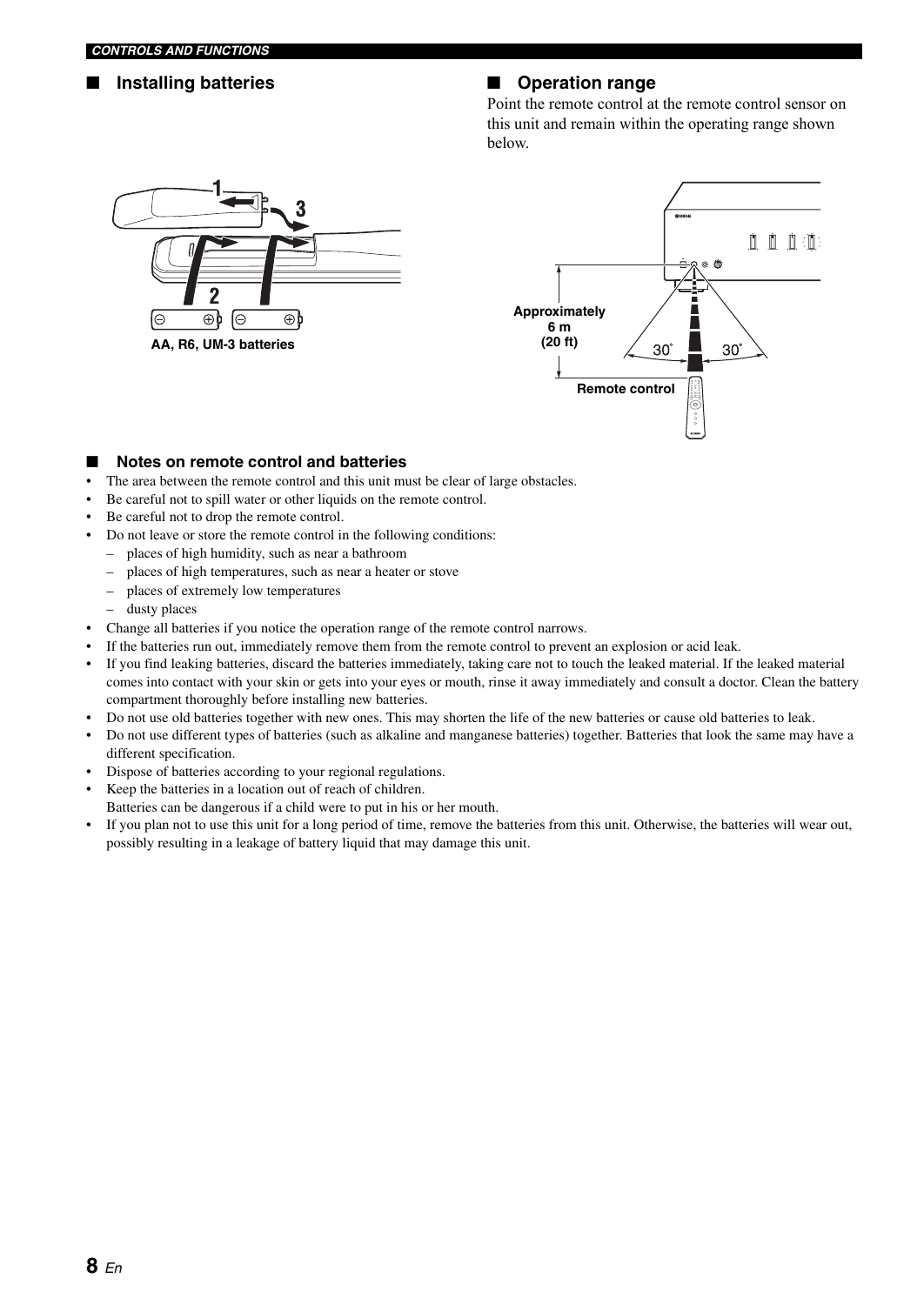### <span id="page-12-2"></span><span id="page-12-1"></span><span id="page-12-0"></span>*Connecting speakers and source components*

Make sure to connect L (left) to L, R (right) to R, "+" to "+" and "-" to "-". If the connections are faulty, no sound will be heard from the speakers, and if the polarity of the speaker connections is incorrect, the sound will be unnatural and lack bass. Refer to the owner's manual for each of your components.

Make sure to use RCA cables or optical cable to connect audio components.

### *CAUTION*

Do not connect this unit or other components to the main power until all connections between components are complete.



### **Only PCM signals can be input to the DIGITAL (OPTICAL/COAXIAL) jacks of this unit. For details on the supported PCM signals, [see page 15](#page-18-1).**

 $\leq \circ$ 

- The PHONO jacks are designed for connecting a turntable with an MM cartridge.
- Connect your turntable to the GND terminal to reduce noise in the signal. However, for some turntables, you may hear less noise without the GND connection.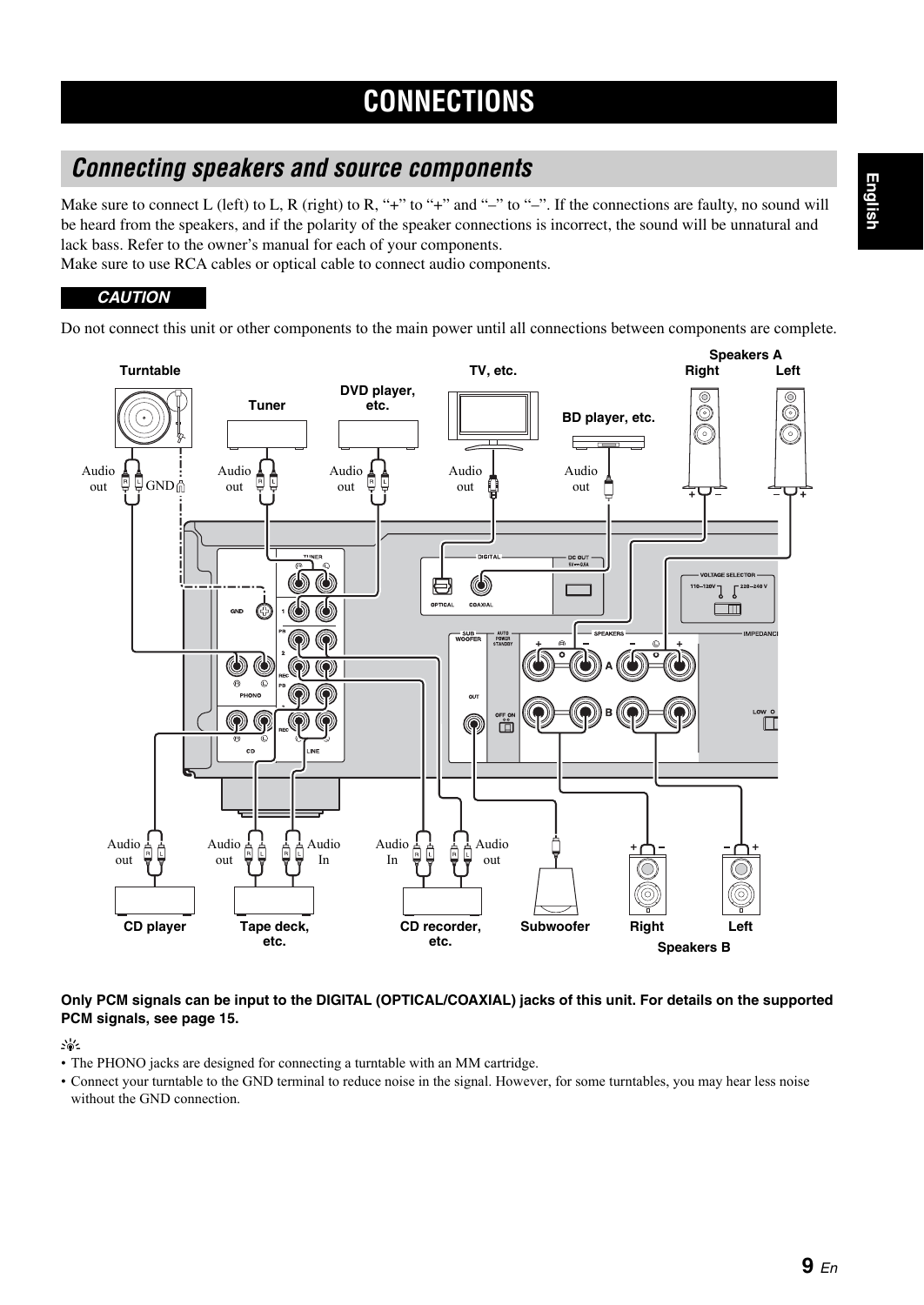#### *CONNECTIONS*

### ■ **REC jacks**

- The audio signals are not output via the LINE 2 REC or LINE 3 REC output jacks when LINE 2 or LINE 3 is selected with the INPUT selector.
- The VOLUME, BASS, TREBLE, BALANCE and LOUDNESS controls and the CD DIRECT function (or the PURE DIRECT function) have no effect on the source being recorded.

### <span id="page-13-2"></span>■ **Connecting speaker cables**

- $(1)$  Remove approximately 10 mm (3/8 in) of insulation from the end of each speaker cable.
- 2 Twist the bare wires of the cable firmly together.
- 3 Unscrew the knob.
- 4 Insert one bare wire into the hole in the side of each terminal.
- 5 Tighten the knob to secure the wire.



### *CAUTION*

- Set the IMPEDANCE SELECTOR switch according to the impedance of the speakers to be connected (see page [5](#page-8-0)).
- Do not let bare speaker wires touch each other or any metal part of this unit. This could damage this unit and/ or the speakers.

### ■ Connecting via banana plug **(North America, General, China and Australia models only)**

- 1 Tighten the knob.
- 2 Insert the banana plug into the end of the corresponding terminal.



### <span id="page-13-3"></span>■ **Bi-wire connection**

In the case of speakers supporting the bi-wiring connection, the tweeter/midrange unit and woofer of the speakers can be driven independently through connections shown in the following figure, allowing you to enjoy clear mid- and high-range sounds.



Connect the other speaker to the other set of terminals in the same way.

### *Note*

When making bi-wire connections, remove the shorting bridges or cables on the speaker. Refer to the speakers' instruction manuals for more information.

 $\geq 0$ 

To use the bi-wire connections, set the SPEAKERS selector on the front panel to the A+B BI-WIRING position.

### <span id="page-13-1"></span><span id="page-13-0"></span>*Connecting power cable*

### *CAUTION*

(General model only)

Before connecting the power cable, make sure you set VOLTAGE SELECTOR of this unit according to your local voltage. Improper setting of VOLTAGE SELECTOR may cause fire and damage to this unit.

### ■ **AC IN (A-S701)**

Connect the supplied power cable to AC IN after all other connections are complete.

### ■ **Power cable (A-S501/S301)**

Connect the power cable to an AC wall outlet after all other connections are complete.

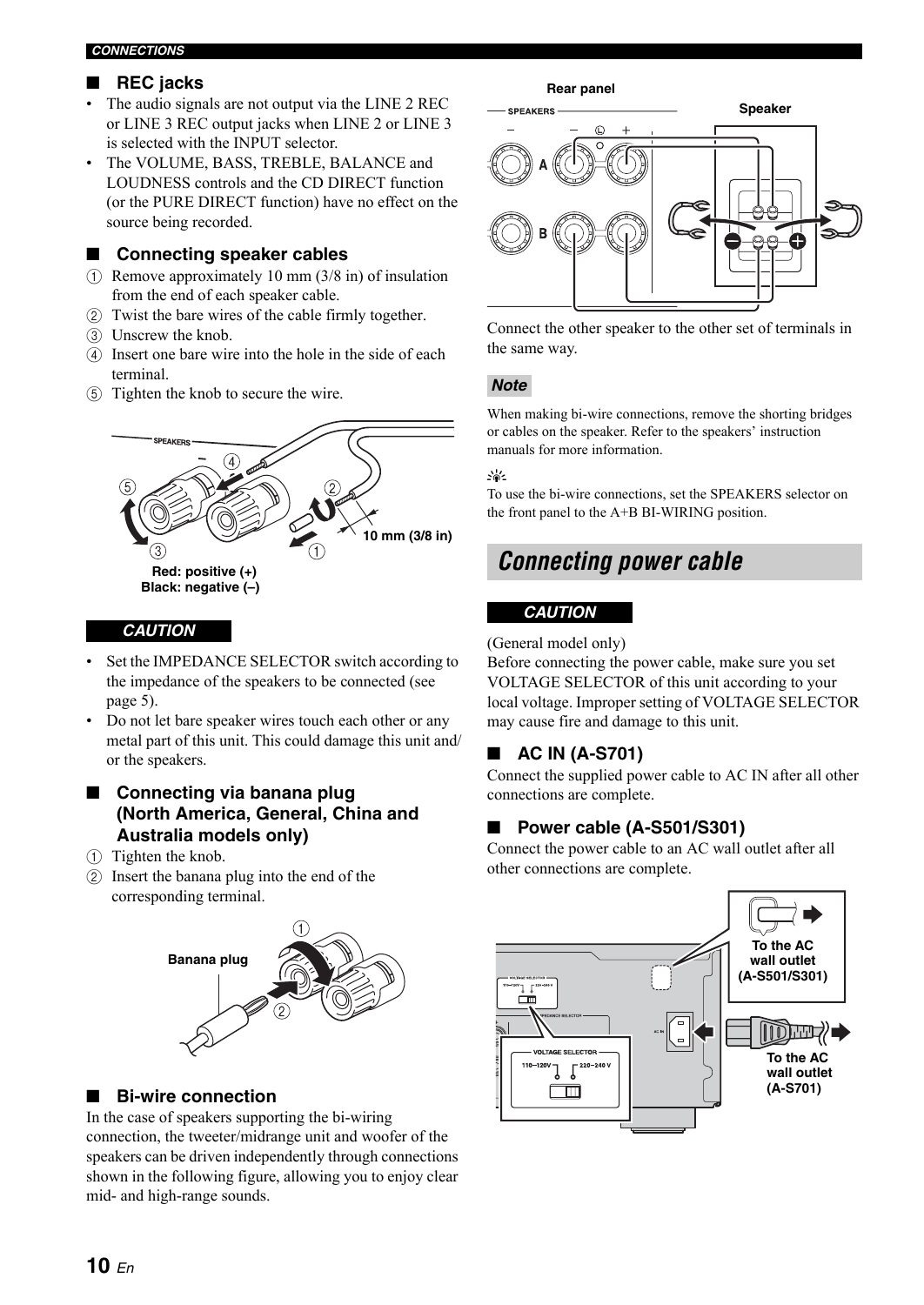# **PLAYBACK**

### <span id="page-14-2"></span><span id="page-14-1"></span><span id="page-14-0"></span>*Playing a source*



- **1 Rotate the VOLUME control on the front panel fully counter-clockwise so as not to play sounds loud suddenly.**
- **2 Press**  $\phi$  **(power) switch on the front panel inward to turn on this unit.**
- **3 Rotate the INPUT selector on the front panel (or press one of the Input selector buttons on the remote control) to select the input source you want to listen to.**

The indicator for the selected input source lights up.

### **4 Rotate the SPEAKERS selector on the front panel to select SPEAKERS A, B or A+B BI-WIRING.**

 $\geq \uparrow$ 

Set the SPEAKERS selector to the A+B BI-WIRING position when two sets of speakers are connected using bi-wire connections, or when using two sets of speakers simultaneously (A and B).

### **5 Play the selected input source.**

### **6 Rotate the VOLUME control on the front panel (or press VOLUME +/– on the remote control) to adjust the sound output level.**

 $\frac{1}{2}$ 

You can adjust to the desired sound by using the BASS, TREBLE, BALANCE and LOUDNESS controls, the CD DIRECT AMP button, or the PURE DIRECT button on the front panel.

### **7** When finished listening, press  $\phi$  (power) **switch on the front panel outward to turn off this unit.**

### $\geq 0$

If  $\Phi$  AMP on the remote control is pressed while the  $\Phi$  (power) switch on the front panel is in the on position, this unit enters standby mode. Press  $\Phi$  AMP again to turn this unit on.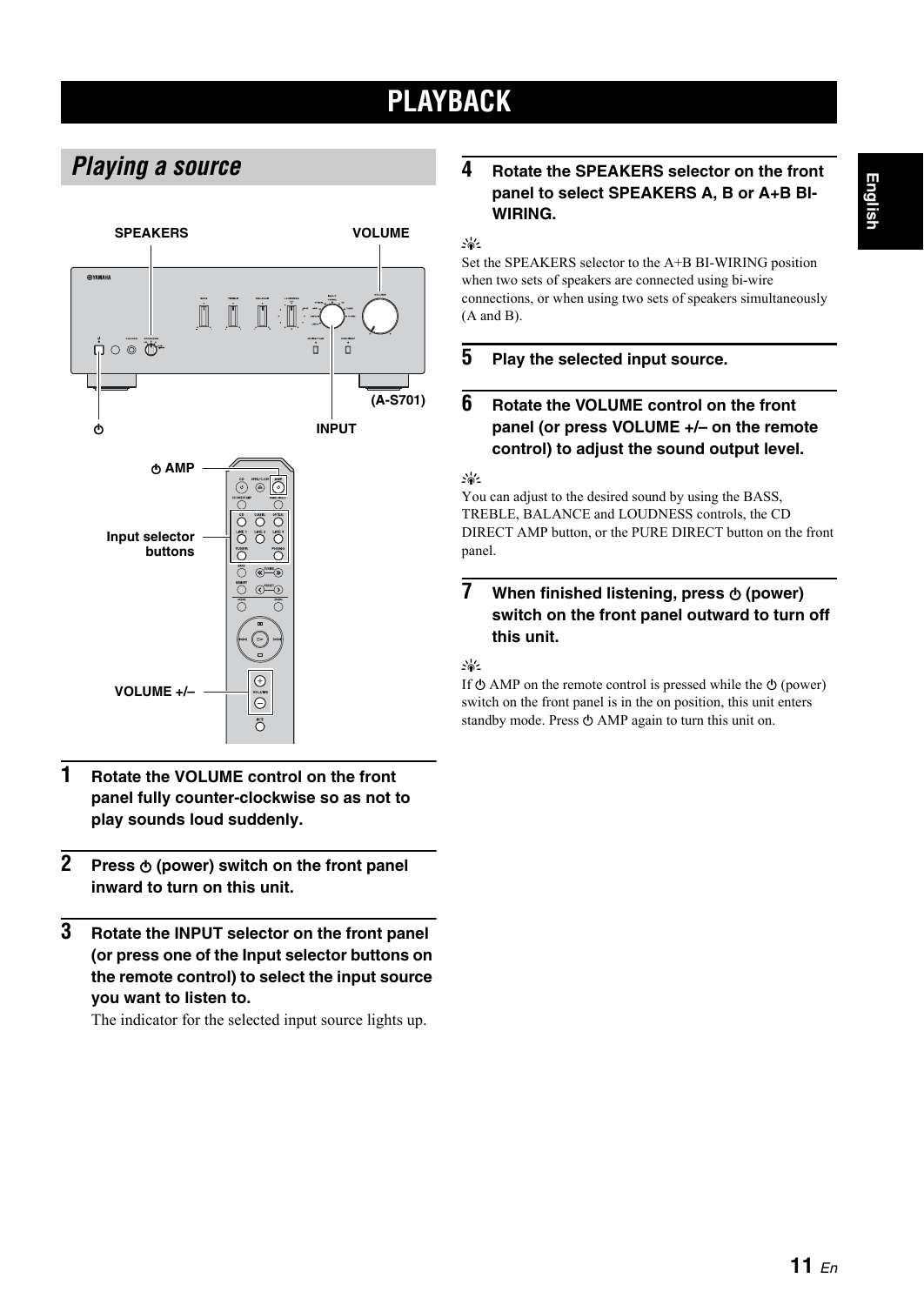### <span id="page-15-1"></span><span id="page-15-0"></span>*Adjusting to the desired sound*



### <span id="page-15-3"></span>**Making it easier to hear the high- and low-frequency ranges even at low volume (LOUDNESS)**

Enjoy natural sound even at low volume by lowering the mid-range sound level and compensating for the human ears' loss of sensitivity to high- and low-frequency ranges at low volume.

### *CAUTION*

If the CD DIRECT AMP function (or the PURE DIRECT function) is turned on with the LOUDNESS control set at a certain level, the input signals bypass the loudness control, resulting in a sudden increase in the sound output level. To prevent your ears or the speakers from being damaged, be sure to press the CD DIRECT AMP button (or the PURE DIRECT button) **AFTER lowering the sound output level or AFTER checking that the LOUDNESS control is properly set**.

- **1 Set the LOUDNESS control to the FLAT position.**
- **2 Rotate the VOLUME control on the front panel (or press VOLUME +/– on the remote control) to set the sound output level to the loudest listening level that you would listen to.**
- **3 Rotate the LOUDNESS control counterclockwise until the desired volume is obtained.**

### <span id="page-15-4"></span>**Reproducing pure, high fidelity sound (PURE DIRECT)**

When the PURE DIRECT function is on, noise can be reduced by bypassing the circuit that the audio input signal is not using and stopping the power supply to the circuit.

Therefore, in all input sources, you can enjoy music playback in straight and high quality sound. The indicator above the PURE DIRECT button lights up when this function is turned on.

### *Note*

The BASS, TREBLE, BALANCE and LOUDNESS controls do not function while the PURE DIRECT function is turned on.

### <span id="page-15-2"></span>**Reproducing CD sound with the highest sound quality (CD DIRECT AMP) (A-S701 only)**

When selecting the input source other than CD, if you press the CD DIRECT AMP button, the input source switches to CD.

### **CD Direct Amp feature**

Stop power supply to the unnecessary circuit for CD playback, convert the input signal to the normal phase and reverse phase, and balance transfer to the electronic volume. With the following effects, a more faithful sound to the original will be provided.

- improved signal-to-noise ratio
- external noise canceling
- reduced distortion

### *Notes*

- The BASS, TREBLE, BALANCE and LOUDNESS controls do not function while the CD DIRECT AMP function is turned on.
- Be sure to connect the CD player to the CD input jacks if you use the CD direct function.
- The CD DIRECT AMP function is turned off if the following operation is performed.
	- Select an input source other than CD for the INPUT selector.
	- The PURE DIRECT function is turned on.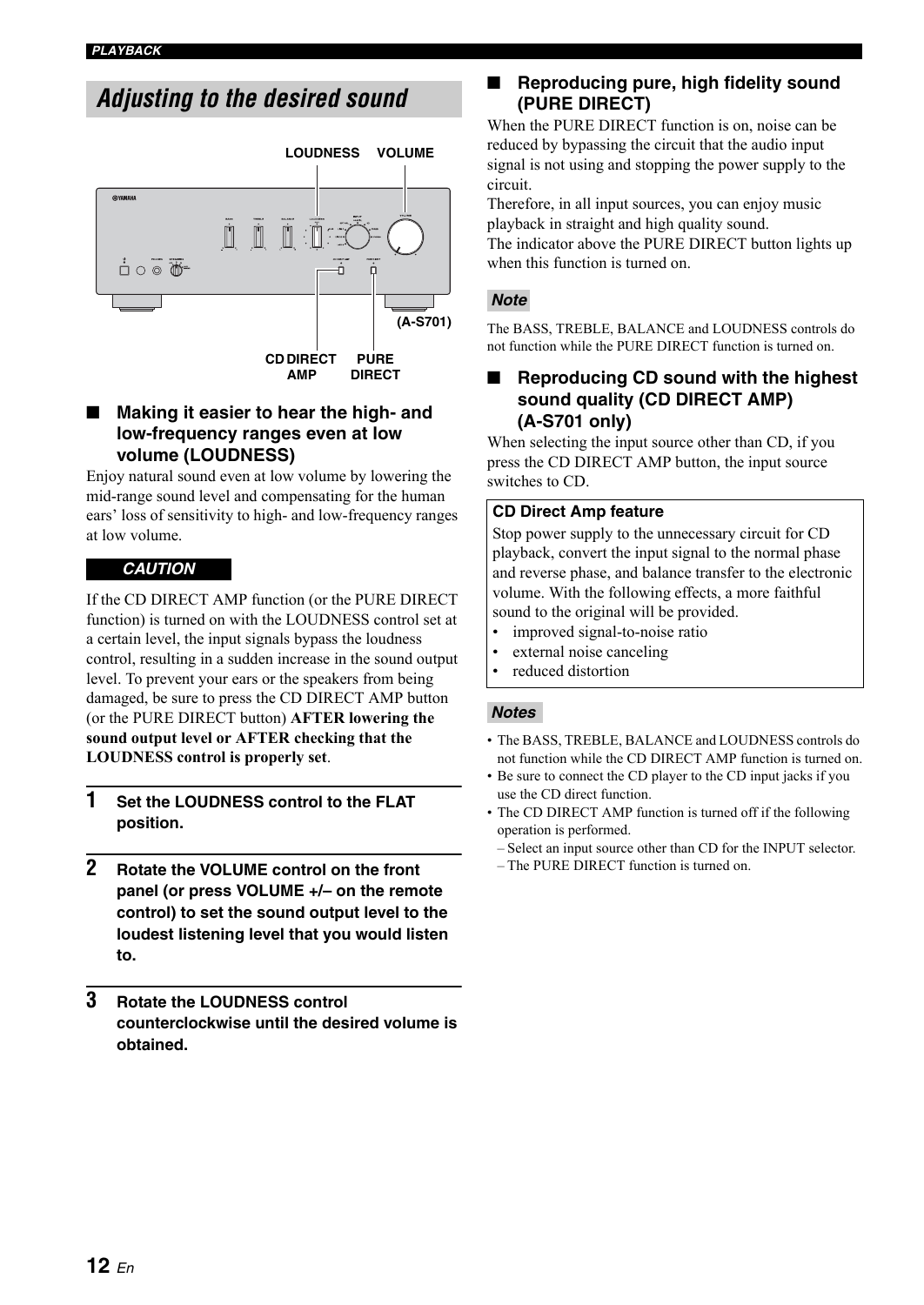# **TROUBLESHOOTING**

<span id="page-16-0"></span>Refer to the chart below if this unit does not function properly. If the problem you are experiencing is not listed below or if the instructions below do not help, turn off this unit, disconnect the power cable, and then contact the nearest authorized Yamaha dealer or service center.

| Problem                                                               | Cause                                                                                                                  | Remedy                                                                                                                                                                                                                                                                                                                                                           | See<br>page |
|-----------------------------------------------------------------------|------------------------------------------------------------------------------------------------------------------------|------------------------------------------------------------------------------------------------------------------------------------------------------------------------------------------------------------------------------------------------------------------------------------------------------------------------------------------------------------------|-------------|
| This unit fails to turn<br>on.                                        | The power cable is not connected or the<br>plug is not completely inserted.                                            | Connect the power cable firmly.                                                                                                                                                                                                                                                                                                                                  | 10          |
|                                                                       | The $\triangle$ AMP is pressed on the remote<br>control while this unit is turned off.                                 | Press $\Phi$ (power) switch on the front panel to on.                                                                                                                                                                                                                                                                                                            | 2           |
|                                                                       | The impedance setting of the connected<br>speaker is too small.                                                        | Use speaker(s) with proper speaker impedance.                                                                                                                                                                                                                                                                                                                    | 5           |
|                                                                       | The protection circuitry has been activated<br>because of a short circuit, etc.                                        | Check that the speaker wires are not touching each<br>other and then turn the power of this unit back on.                                                                                                                                                                                                                                                        | 10          |
|                                                                       | There is a problem with the internal<br>circuitries of this unit.                                                      | Disconnect the power cable and contact the nearest<br>authorized Yamaha dealer or service center.                                                                                                                                                                                                                                                                |             |
| This unit turns off<br>suddenly and the<br>power indicator<br>blinks. | The speaker wires are touching each other<br>or shorting out against the rear panel.                                   | Connect the speaker cables properly and press the $\Phi$<br>(power) switch again. The INPUT indicators blink<br>and the volume is decreased to the lowest setting<br>automatically, then the INPUT indicators stop<br>flashing and the last input source selected lights up.<br>Confirm normal sound output from speakers by<br>increasing the volume gradually. | 10          |
|                                                                       | The speaker is malfunctioning.                                                                                         | Replace the speaker set and press the $\Phi$ (power)<br>switch again. The INPUT indicators blink and the<br>volume is decreased to the lowest setting<br>automatically, then the INPUT indicators stop<br>flashing and the last input source selected lights up.<br>Confirm normal sound from speakers by increasing<br>the volume gradually.                    |             |
|                                                                       | The protection circuitry has been activated<br>because of excessive input or excessive<br>volume level.                | Rotate the VOLUME control on the front panel to<br>decrease the volume level and then turn the power on<br>again.                                                                                                                                                                                                                                                |             |
|                                                                       | The protection circuitry has been activated<br>due to excessive internal temperature.                                  | Allow about 30 minutes for the temperature inside<br>this unit to decrease, rotate the VOLUME control on<br>the front panel to lower the volume and then turn the<br>power on again. Set the unit in a place where heat can<br>readily dissipate from the unit.                                                                                                  |             |
|                                                                       | The IMPEDANCE SELECTOR switch is<br>not fully slid to either position.                                                 | Turn the power off and slide the IMPEDANCE<br>SELECTOR switch all the way to the correct position.                                                                                                                                                                                                                                                               | 5           |
|                                                                       | The IMPEDANCE SELECTOR switch is<br>not set to the correct position.                                                   | Set the IMPEDANCE SELECTOR switch to the<br>position that corresponds to the impedance of your<br>speakers.                                                                                                                                                                                                                                                      | 5           |
|                                                                       | This unit has been exposed to a strong<br>external electric shock (such as lightning<br>or strong static electricity). | Turn off this unit, disconnect the power cable, plug it<br>back in after 30 seconds, then use the unit normally.                                                                                                                                                                                                                                                 |             |
|                                                                       | There is a problem with the internal<br>circuitries of this unit.                                                      | Disconnect the power cable and contact the nearest<br>authorized Yamaha dealer or service center.                                                                                                                                                                                                                                                                |             |
| No sound.                                                             | Sound is muted.                                                                                                        | Press MUTE on the remote control or rotate the<br>VOLUME control.                                                                                                                                                                                                                                                                                                | $\tau$      |
|                                                                       | Incorrect cable connections.                                                                                           | Connect the stereo cable for audio units and the<br>speaker wires properly. If the problem persists, the<br>cables may be defective.                                                                                                                                                                                                                             | 9           |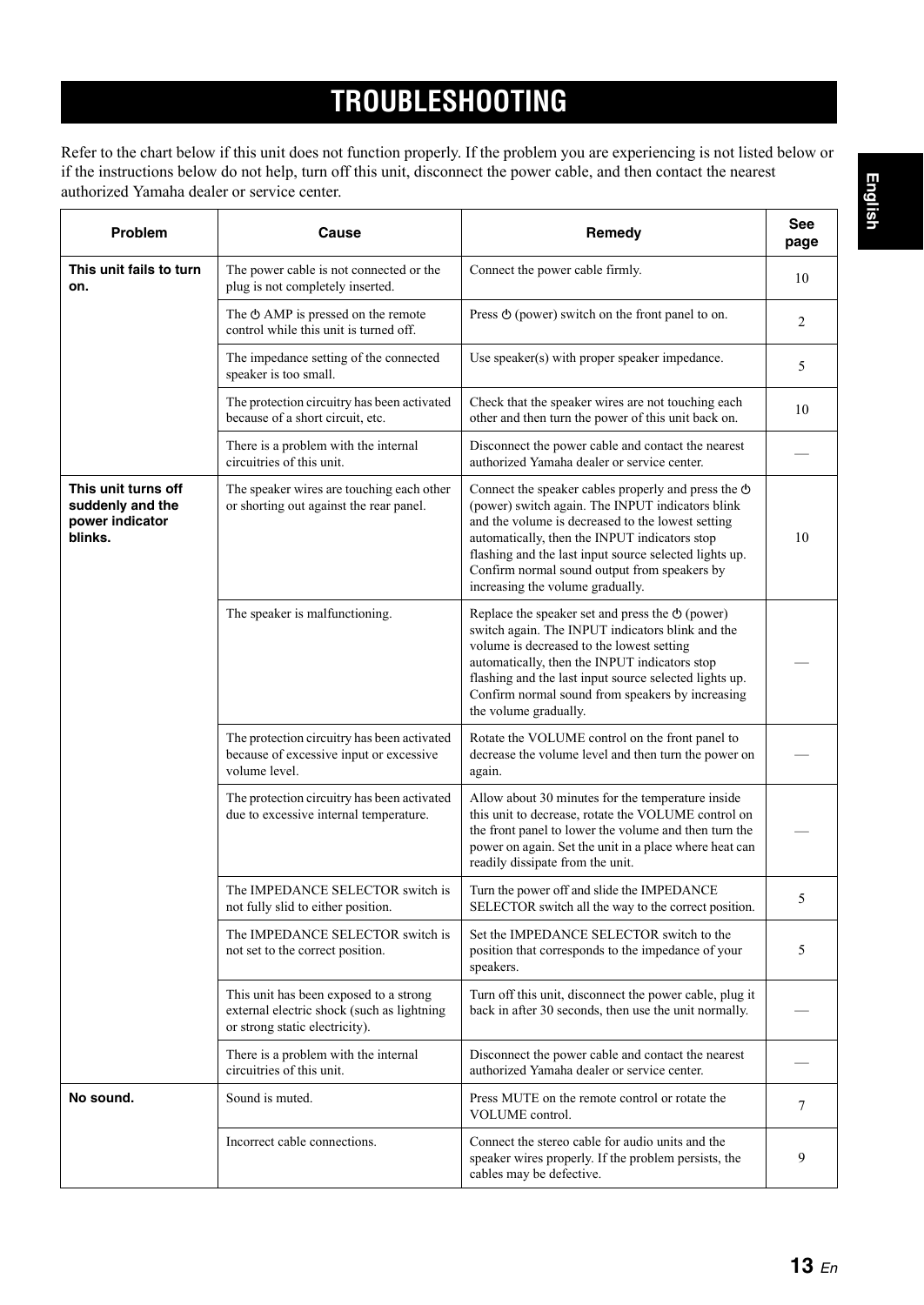| <b>Problem</b>                                                                                                          | Cause                                                                                                                    | Remedy                                                                                                                                                                                                              |       |
|-------------------------------------------------------------------------------------------------------------------------|--------------------------------------------------------------------------------------------------------------------------|---------------------------------------------------------------------------------------------------------------------------------------------------------------------------------------------------------------------|-------|
| No sound.                                                                                                               | Playback has been stopped on the<br>connected component.                                                                 | Turn the component on and start playback.                                                                                                                                                                           | 11    |
|                                                                                                                         | No appropriate input source has been<br>selected.                                                                        | Select an appropriate input source with the INPUT<br>selector on the front panel (or one of the Input<br>selector buttons on the remote control).                                                                   |       |
|                                                                                                                         | The SPEAKERS selector is not set<br>properly.                                                                            | Set the corresponding SPEAKERS selector to A, B or<br>A+B BI-WIRING position.                                                                                                                                       | 11    |
|                                                                                                                         | The output audio source setting on the<br>connected component is not PCM.                                                | Only PCM audio sources can be played via the<br>DIGITAL (OPTICAL/COAXIAL) jacks of this unit.<br>Set the output audio source of the connected<br>component to PCM.                                                  | 16    |
| The sound suddenly<br>goes off.                                                                                         | The automatic power down function has<br>activated.                                                                      | Confirm that there are no other issues causing this<br>problem, and then turn this unit on again.<br>To turn off the AUTO POWER STANDBY function,<br>set the AUTO POWER STANDBY switch to OFF on<br>the rear panel. | 4     |
| Only the speaker on<br>one side can be                                                                                  | Incorrect cable connections.                                                                                             | Connect the cables properly. If the problem persists,<br>the cables may be defective.                                                                                                                               | 9     |
| heard.                                                                                                                  | Incorrect setting for the BALANCE<br>control.                                                                            | Set the BALANCE control to the appropriate<br>position.                                                                                                                                                             | 3     |
| There is a lack of bass<br>and no ambience.                                                                             | The $+$ and $-$ wires are connected in<br>reverse at the amplifier or the speakers.                                      | Connect the speaker wires to the correct + and $-$<br>phase.                                                                                                                                                        | 10    |
| A "humming" sound<br>can be heard.                                                                                      | Incorrect cable connections.<br>Connect the audio plugs firmly. If the problem<br>persists, the cables may be defective. |                                                                                                                                                                                                                     | 9, 10 |
|                                                                                                                         | No connection from the turntable to the<br>GND terminal.                                                                 | Make the GND connection between the turntable and<br>this unit.                                                                                                                                                     | 9     |
| The volume level<br>cannot be increased,<br>or the sound is<br>distorted.                                               | The component connected to the LINE 2<br>REC or LINE 3 REC jacks of this unit is<br>turned off.                          | Turn on the power of the component.                                                                                                                                                                                 |       |
| The sound is<br>degraded when<br>listening with<br>headphones<br>connected to a CD<br>player connected to<br>this unit. | This unit is turned off or is in standby<br>mode.                                                                        | Turn on the power of this unit.                                                                                                                                                                                     |       |
| The sound level is<br>low.                                                                                              | Sound is muted.                                                                                                          | Press MUTE on the remote control or rotate the<br>VOLUME control.                                                                                                                                                   |       |
|                                                                                                                         | The loudness control function is<br>operating.                                                                           | Turn down the volume, set the LOUDNESS control<br>to the FLAT position, and then adjust the volume<br>again.                                                                                                        | 12    |
| The volume level is<br>low while playing a                                                                              | The turntable is connected to the jacks<br>other than the PHONO jacks.                                                   | Connect the turntable to the PHONO jacks.                                                                                                                                                                           |       |
| record.                                                                                                                 | The record is being played on a turntable<br>with an MC cartridge.                                                       | Use a turntable equipped with an MM cartridge.                                                                                                                                                                      | 9     |
| Using the BASS,<br><b>TREBLE, BALANCE</b><br>and LOUDNESS<br>controls does not<br>affect the sound.                     | The CD DIRECT function or the PURE<br>DIRECT function is turned on.                                                      | The CD DIRECT function or the PURE DIRECT<br>function must be turned off to use those controls.                                                                                                                     | 12    |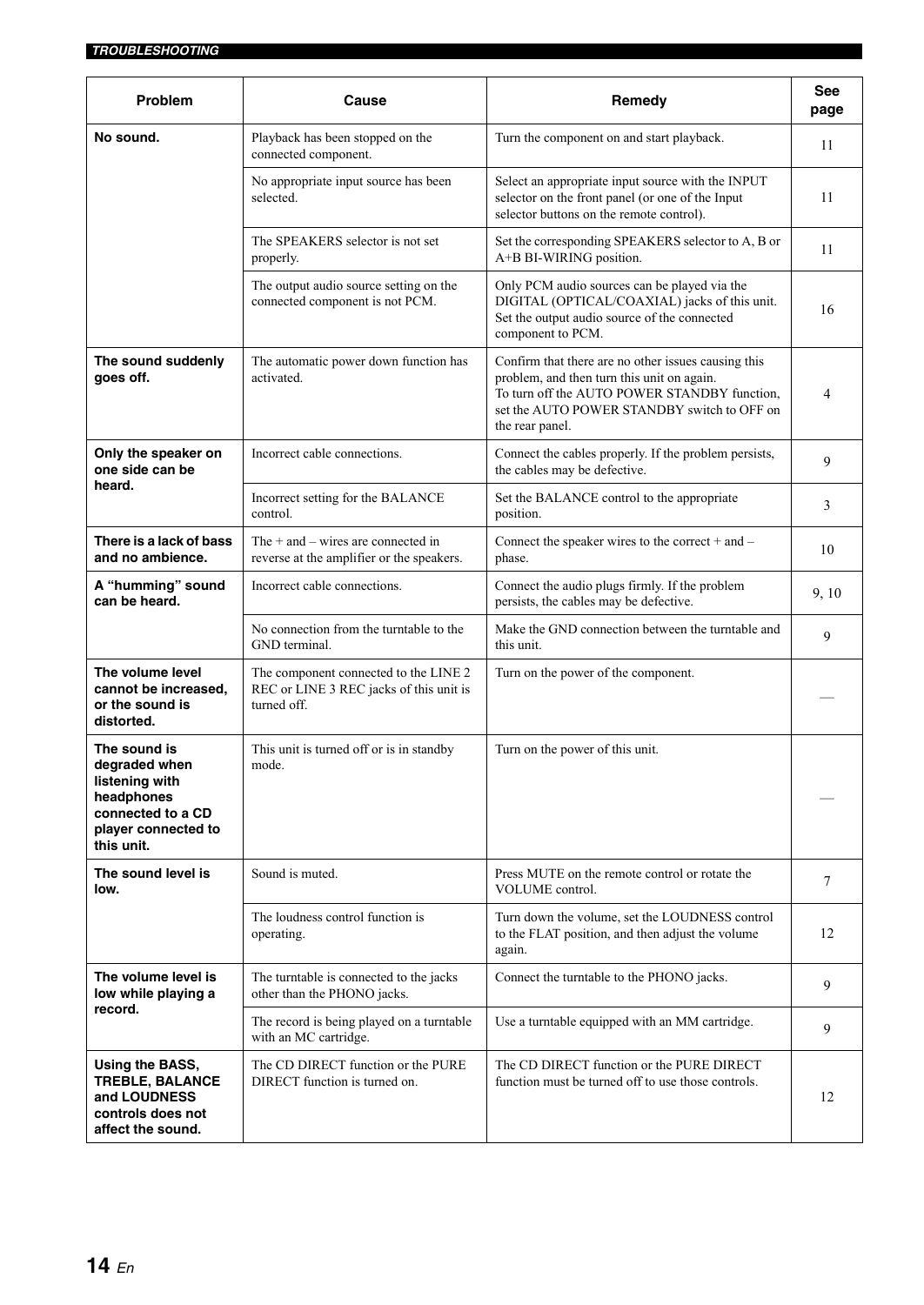# <span id="page-18-1"></span>**SPECIFICATIONS**

### <span id="page-18-0"></span>**AUDIO SECTION**

| <b>Item</b>                            |                                                                        | A-S701                              | A-S501                              | A-S301                   |
|----------------------------------------|------------------------------------------------------------------------|-------------------------------------|-------------------------------------|--------------------------|
|                                        | 8 Ω 20 Hz to 20 kHz, 0.019% THD                                        | $100 W + 100 W$                     | $85 W + 85 W$                       | $60 W + 60 W$            |
| Minimum RMS output power               | 6 Ω 20 Hz to 20 kHz, 0.038% THD<br>(Except for Asia and China models)  | $120 W + 120 W$<br>$100 W + 100 W$  |                                     | $70 W + 70 W$            |
|                                        | 8Ω                                                                     | 140 W                               | 130 W                               | 100 W                    |
| Dynamic power per channel (IHF)        | $6\Omega$                                                              | 170 W                               | 150 W                               | 120 W                    |
|                                        | $4\,\Omega$                                                            | 220 W                               | 185 W                               | 140 W                    |
|                                        | $2 \Omega$                                                             | 290 W                               | 220 W                               | 150 W                    |
| Maximum power per channel              | 1 kHz, 0.7% THD, 4 $\Omega$<br>(U.K. and Europe models only)           | 160 W                               | 120 W                               | 95 W                     |
| IEC power                              | 1 kHz, 0.019% THD, 8 $\Omega$<br>(U.K. and Europe models only)         | 115 W                               | 100 W                               | 75 w                     |
|                                        | 0.04% THD, 50 W, 8 Ω                                                   | 10 Hz to 50 kHz                     | $\equiv$                            | $\overline{\phantom{0}}$ |
| Power band width                       | 0.04% THD, 42.5 W, 8 Ω                                                 |                                     | 10 Hz to 50 kHz                     |                          |
|                                        | 0.04% THD, 30 W, 8 Ω                                                   |                                     |                                     | 10 Hz to 50 kHz          |
| Damping factor (SPEAKERS A)            | 1 kHz, $8 \Omega$                                                      |                                     | 240 or more                         | 210 or more              |
| Maximum Effective Output Power         | 1 kHz, 10% THD, 8 $\Omega$<br>(Asia, China and General models<br>only) | 145 W                               | 130 W                               | 100 W                    |
| (JEITA)                                | 1 kHz, 10% THD, 6 $\Omega$<br>(General model only)                     | 170 W                               |                                     |                          |
| Input sensitivity/Input impedance      | PHONO (MM)                                                             | $3.0 \text{ mV}/47 \text{ k}\Omega$ |                                     |                          |
|                                        | CD, etc.                                                               |                                     | $200 \text{ mV}/47 \text{ k}\Omega$ |                          |
| Maximum input signal                   | PHONO (MM) (1 kHz, 0.03%<br>THD)                                       |                                     | 45 mV or more                       |                          |
|                                        | CD etc. (1 kHz, 0.5% THD)                                              |                                     | 2.2 V or more                       |                          |
|                                        | <b>REC OUT</b>                                                         |                                     | 200 mV/1.0 k $\Omega$ or less       |                          |
| Output level/Output impedance          | SUBWOOFER OUT (Cut Off<br>Frequency: 100 Hz)                           |                                     | $3.5 \text{ V}/1.2 \text{ k}\Omega$ |                          |
| PHONES jack rated output/<br>Impedance | CD, etc. (Input 1 kHz, 200 mV,<br>$8 \Omega$                           | $470 \text{ mV}/470 \Omega$         | 430 mV/470 Ω                        | 360 mV/470 $\Omega$      |
|                                        | CD, etc. (20 Hz to 20 kHz)                                             |                                     | $0 \pm 0.5$ dB                      |                          |
| Frequency response                     | CD, etc. PURE DIRECT on (10 Hz)<br>to $100$ kHz)                       | $0 \pm 1.0$ dB                      |                                     |                          |
| RIAA equalization deviation            | PHONO (MM)                                                             |                                     | $\pm$ 0.5 dB                        |                          |
|                                        | PHONO (MM) to REC OUT (20<br>Hz to 20 kHz, $2.5 V$ )                   | $0.03\%$ or less                    |                                     |                          |
| Total harmonic distortion              | CD, etc. to SPEAKERS (20 Hz to<br>20 kHz, 50 W, 8 Ω)                   | $0.019\%$ or less                   |                                     |                          |
|                                        | CD, etc. to SPEAKERS (20 Hz to<br>20 kHz, 45 W, 8 Ω)                   |                                     | 0.019 % or less                     |                          |
|                                        | CD, etc. to SPEAKERS (20 Hz to<br>20 kHz, 30 W, 8 Ω)                   |                                     |                                     | $0.019 \%$ or less       |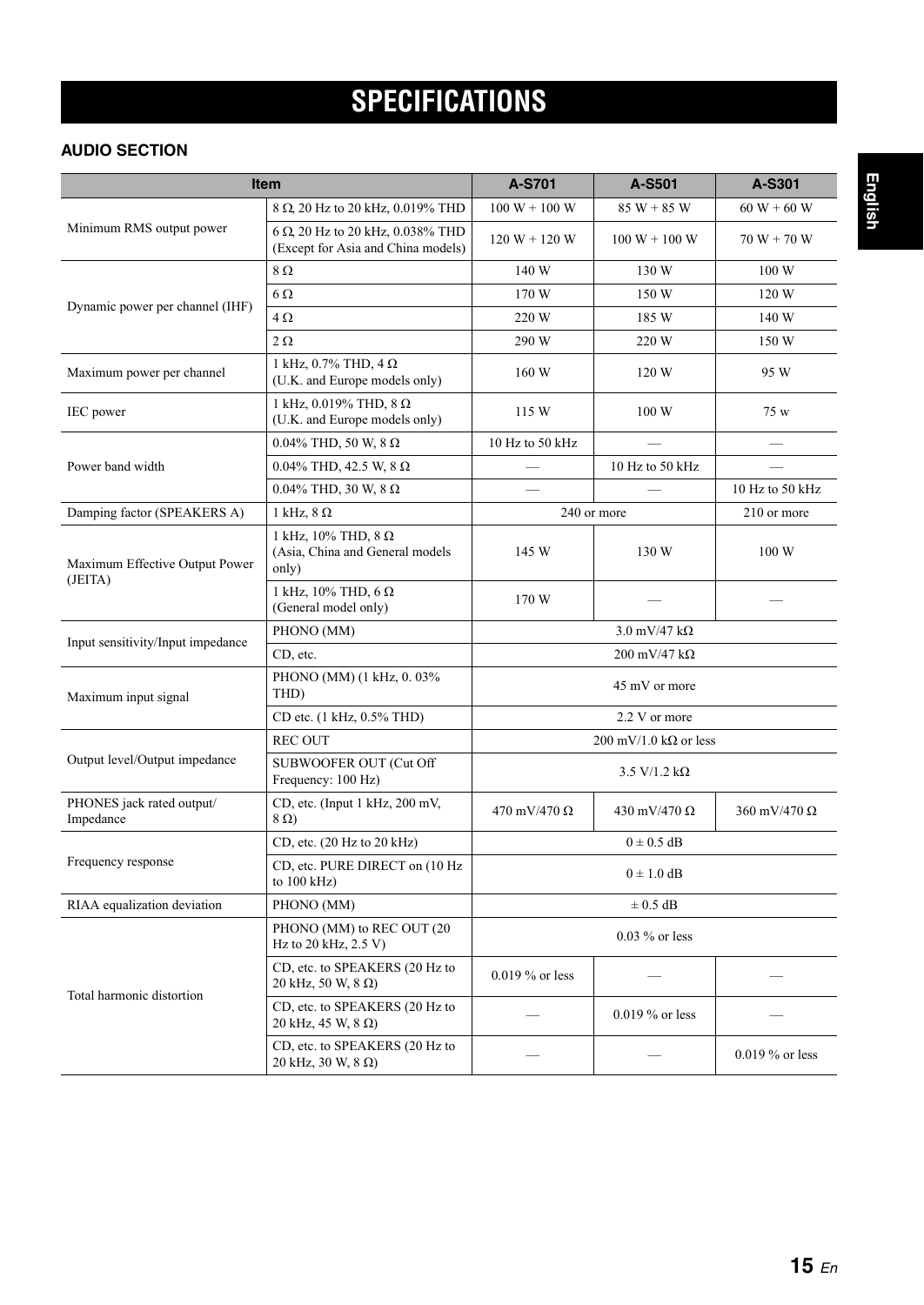| <b>Item</b>                                         |                                                             |                       | A-S701                           | A-S501 | A-S301 |
|-----------------------------------------------------|-------------------------------------------------------------|-----------------------|----------------------------------|--------|--------|
| Signal to noise ratio (IHF-A<br>network)            | PHONO (MM)<br>(5 mV input shorted)                          |                       | 82 dB or more                    |        |        |
|                                                     | CD, etc. PURE DIRECT on<br>(200 mV input shorted)           |                       | 99 dB or more                    |        |        |
|                                                     | CD DIRECT AMP on                                            |                       | 104 dB or more                   |        |        |
| Residual noise (IHF-A network)                      |                                                             |                       | $40 \mu V$                       |        |        |
|                                                     | CD, etc. $(5.1 \text{ k}\Omega$ input shorted,<br>$1$ kHz)  |                       | 65 dB or more                    |        |        |
| Channel separation                                  | CD, etc. $(5.1 \text{ k}\Omega$ input shorted,<br>$10$ kHz) |                       | 50 dB or more                    |        |        |
| Tone control characteristics                        | <b>BASS</b>                                                 | Boost/<br>Cut(20 Hz)  | $\pm 10$ dB                      |        |        |
|                                                     |                                                             | Turnover<br>frequency | $400$ Hz                         |        |        |
|                                                     | <b>TREBLE</b>                                               | Boost/<br>Cut(20 kHz) | $\pm 10$ dB                      |        |        |
|                                                     |                                                             | Turnover<br>frequency | $3.5$ kHz                        |        |        |
| Continuous loudness control                         | Attenuation (1 kHz)                                         |                       | $-30$ dB                         |        |        |
| Supported digital audio format<br>(OPTICAL/COAXIAL) | $PCM$ (2-ch)                                                |                       | 192/176.4/96/88.2/48/44.1/32 kHz |        |        |
| PCM word depth                                      |                                                             | 24 bit/16 bit         |                                  |        |        |

### <span id="page-19-0"></span>**GENERAL**

| <b>Item</b>               |                                                                | A-S701                                                              | A-S501            | A-S301          |  |
|---------------------------|----------------------------------------------------------------|---------------------------------------------------------------------|-------------------|-----------------|--|
|                           | U.S.A. and Canada models                                       | AC 120 V, 60 Hz                                                     |                   |                 |  |
|                           | Asia model                                                     | AC 220-240 V, 50/60 Hz                                              |                   |                 |  |
|                           | General model                                                  | AC 110-120 V/220-240 V, 50/60 Hz                                    |                   |                 |  |
| Power supply              | China model                                                    | AC 220 V, 50 Hz                                                     |                   |                 |  |
|                           | Korea model                                                    |                                                                     |                   | AC 220 V, 60 Hz |  |
|                           | Australia model                                                | AC 240 V, 50 Hz                                                     |                   |                 |  |
|                           | U.K. and Europe models                                         | AC 230 V, 50 Hz                                                     |                   |                 |  |
|                           | U.S.A and Canada, General,<br>Australia, U.K and Europe models | 270 W                                                               | 240 W             | 190 W           |  |
| Power consumption         | Asia model                                                     | 230 W                                                               | 220 W             | 170 W           |  |
|                           | China model                                                    |                                                                     | 220 W             | 170 W           |  |
|                           | Korea model                                                    |                                                                     |                   | 190 W           |  |
| Standby power consumption |                                                                |                                                                     | 0.5 W             |                 |  |
| Maximum power consumption | $1$ kHz 6 $\Omega$ 10% THD<br>(General model only)             | 580 W<br>510 W                                                      |                   | 430 W           |  |
| Dimensions                | $W \times H \times D$                                          | $435 \times 151 \times 387$ mm $(17-1/8" \times 6" \times 15-1/4")$ |                   |                 |  |
| Weight                    | $11.2 \text{ kg} (24.7 \text{ lbs})$                           | $10.3 \text{ kg} (22.7 \text{ lbs})$                                | 9.0 kg (19.8 lbs) |                 |  |

Specifications are subject to change without notice.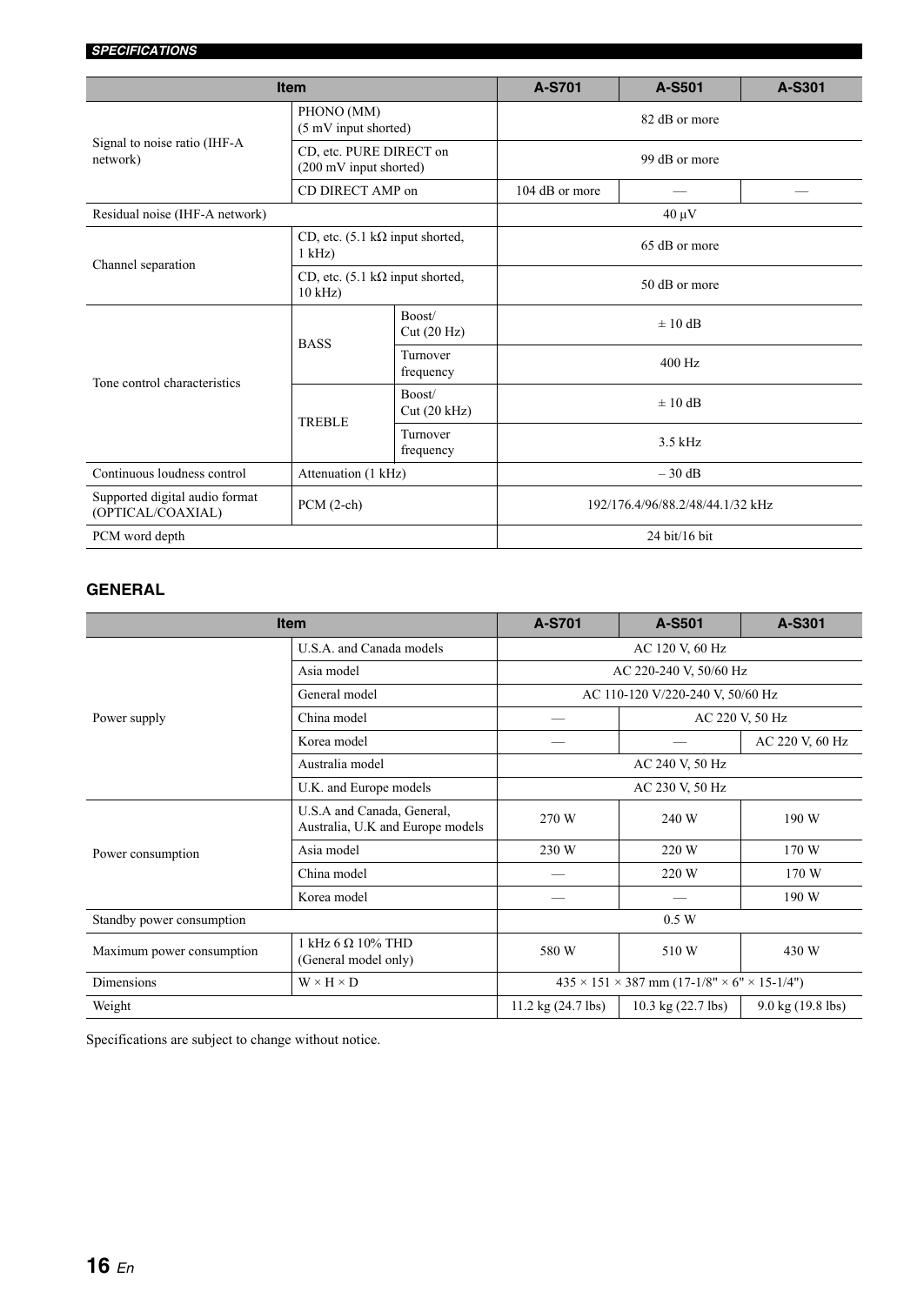# **PRÉCAUTIONS CONCERNANT LA SÉCURITÉ**



#### • Explication des symboles



L'éclair avec une flèche à l'intérieur d'un triangle équilatéral est destiné à attirer l'attention de l'utilisateur sur la présence d'une « tension dangereuse » non isolée à l'intérieur du produit, pouvant être suffisamment élevée pour constituer un risque d'électrocution.



Le point d'exclamation à l'intérieur d'un triangle équilatéral est destiné à attirer l'attention de l'utilisateur sur la présence d'instructions importantes sur l'emploi ou de la maintenance (réparation) de l'appareil dans la documentation fournie.

### **IMPORTANT**

Veuillez enregistrer le numéro de série de cet appareil dans l'espace réservé à cet effet, ci-dessous.

MODÈLE :

No. de série :

Le numéro de série se trouve à l'arrière de l'appareil. Prière de conserver le mode d'emploi en lieu sûr pour toute référence future.

- 1 Lire ces instructions.
- 2 Conserver ces instructions.
- 3 Tenir compte de tous les avertissements.
- 4 Suivre toutes les instructions.
- 5 Ne pas utiliser cet appareil à proximité de l'eau.
- 6 Nettoyer cet appareil avec un chiffon sec seulement.
- 7 Ne pas recouvrir les ailettes de ventilation. Installer l'appareil selon les instructions du fabricant.
- 8 Ne pas installer près d'une source de chaleur, comme un appareil de chauffage, une résistance électrique, un poêle, ou tout autre appareil (amplificateurs compris) produisant de la chaleur.
- 9 Ne pas désamorcer le système de sécurité d'une fiche polarisée ou d'une fiche avec mise à la terre. Une fiche polarisée est munie de deux lames, dont l'une est plus large que l'autre. Une fiche avec mise à la terre est munie de deux lames et d'une broche de terre. La lame la plus large ou la troisième broche sont reliées à la terre pour des raisons de sécurité. Si la fiche fournie ne s'insère pas dans la prise, s'adresser à un électricien pour faire remplacer la prise obsolète.
- 10 Protéger le cordon d'alimentation de sorte qu'il ne risque pas d'être piétiné ou coincé, surtout au niveau des fiches, des prises et de sa sortie de l'appareil.
- 11 Utiliser seulement les fixations et accessoires spécifiés par le fabricant.
- 12 Utiliser seulement le chariot, socle, trépied, support ou meuble spécifié par le fabricant ou vendu avec l'appareil. Si un chariot est utilisé, faire attention de ne pas se blesser ou de le renverser pendant le transport de l'appareil.



- 13 Débrancher cet appareil pendant les orages
	- électriques, ou s'il ne doit pas être utilisé pendant un certain temps.
- 14 Pour toute inspection s'adresser à un personnel qualifié. Une inspection est nécessaire en cas de dommage, quel qu'il soit, par exemple cordon d'alimentation ou fiche endommagé, liquide répandu ou objet tombé à l'intérieur de l'appareil, exposition de l'appareil à la pluie ou à l'humidité, fonctionnement anormal ou chute de l'appareil.

### **Nous vous souhaitons un plaisir musical durable**

Yamaha et le Groupe des Entreprises Électroniques Grand Public de l'Association des Industries Électroniques vous demandent de tirer le meilleur parti de votre équipement tout en écoutant à un niveau non dommageable pour l'ouïe, c'est-à-dire un niveau où vous pouvez obtenir un son fort et clair, sans hurlement ni distorsion, mais sans aucun danger pour l'ouïe. Comme les sons trop forts causent des lésions auditives qui ne peuvent être détectées qu'à long terme, lorsqu'il est trop tard, Yamaha et le Groupe des Entreprises Électroniques Grand Public de l'Association des Industries Électroniques vous déconseillent l'écoute prolongée à des volumes excessifs.

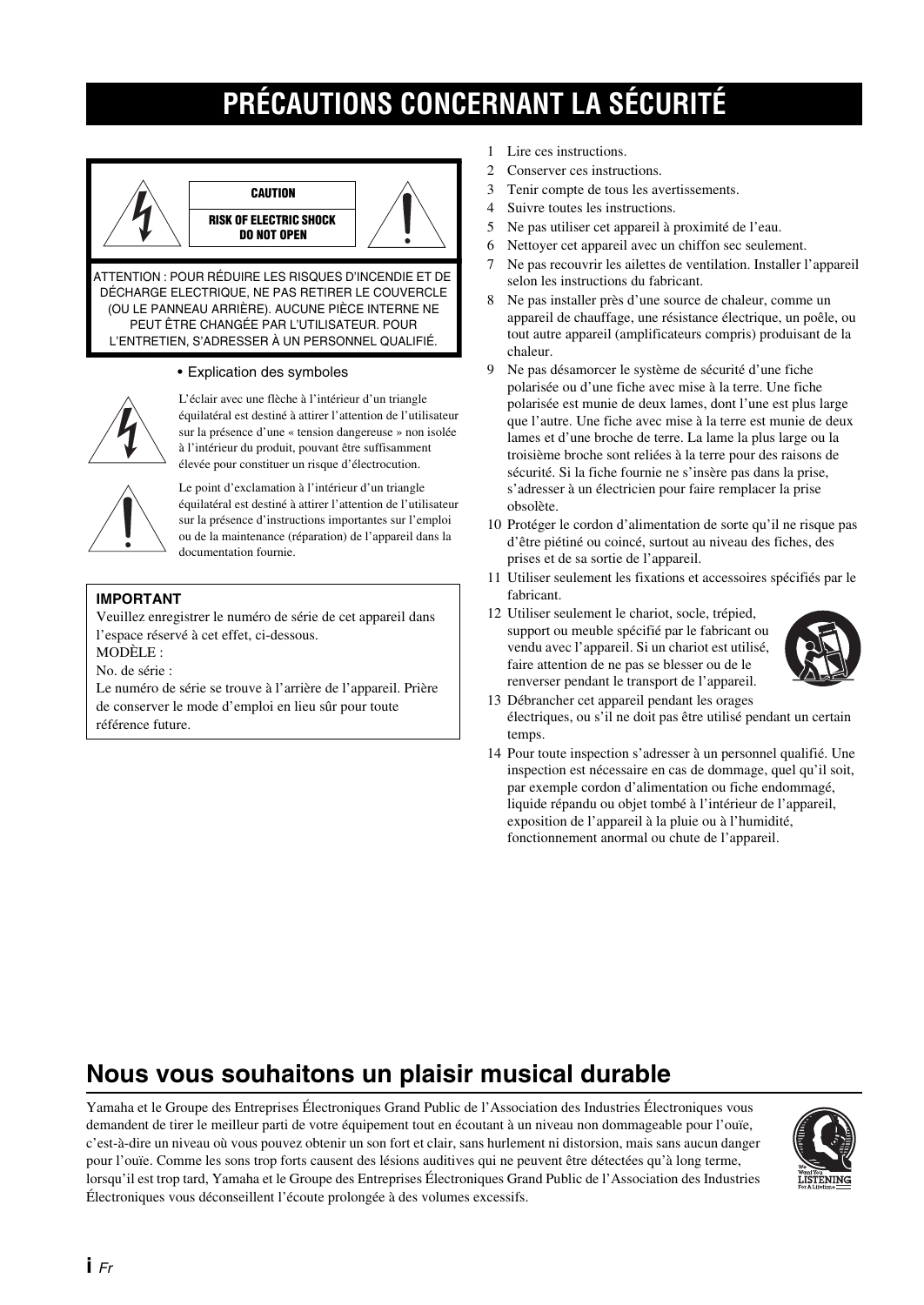### **Informations de la FCC (Pour les clients résidents aux États-Unis)**

### **1 AVIS IMPORTANT : NE PAS APPORTER DE MOFIDICATIONS À CET APPAREIL !** Ce produit est conforme aux exigences de la FCC s'il est installé selon les instructions du mode d'emploi. Toute modification non approuvée expressément par Yamaha peut invalider l'autorisation, accordée par la FCC, d'utiliser ce produit.

- 2 **IMPORTANT :** N'utiliser que des câbles blindés de haute qualité pour le raccordement de ce produit à des accessoires et/ou à un autre produit. Seuls le ou les câbles fournis avec le produit DOIVENT être utilisés. Suivre les instructions concernant l'installation. Le non respect des instructions peut invalider l'autorisation, accordée par la FCC, d'utiliser ce produit aux États-Unis.
- 3 **REMARQUE :** Ce produit a été testé et déclaré conforme aux normes relatives aux appareils numériques de Classe « B », telles que fixées dans l'Article 15 de la Réglementation FCC. Ces normes sont destinées à assurer une protection suffisante contre les interférences nuisibles avec d'autres appareils électroniques dans une installation résidentielle.

Cet équipement génère et utilise des fréquences radio qui, en cas d'installation et d'utilisation non conformes aux instructions du mode d'emploi, peuvent être à l'origine d'interférences empêchant d'autres appareils de fonctionner.

Cependant, la conformité à la Réglementation FCC ne garantit pas l'absence d'interférences dans une installation particulière. Si ce produit devait produire des interférences, ce qui peut être déterminé en « ÉTEIGNANT » et en « RALLUMANT » le produit, l'utilisateur est invité à essayer de corriger le problème d'une des manières suivantes : Réorienter ce produit ou le dispositif affecté par les interférences. Utiliser des prises d'alimentation branchées sur différents circuits (avec interrupteur de circuit ou fusible) ou installer un ou des filtres pour ligne secteur. Dans le cas d'interférences radio ou TV, changer de place l'antenne et la réorienter. Si l'antenne est un conducteur plat de 300 ohms, remplacer ce câble par un câble de type coaxial. Si ces mesures ne donnent pas les résultats escomptés, prière de contacter le détaillant local autorisé à commercialiser ce type de produit. Si ce n'est pas possible, prière de contacter Yamaha Corporation of America A/V Division, 6600 Orangethorpe Avenue,

Les déclarations précédentes NE concernent QUE les produits commercialisés par Yamaha Corporation of America ou ses filiales.

Buena Park, CA 90620, USA.

#### **POUR LES CONSOMMATEURS CANADIENS**

Pour éviter les chocs électriques, introduire la lame la plus large de la fiche dans la borne correspondante de la prise et pousser jusqu'au fond. CAN ICES-3 (B)/NMB-3(B)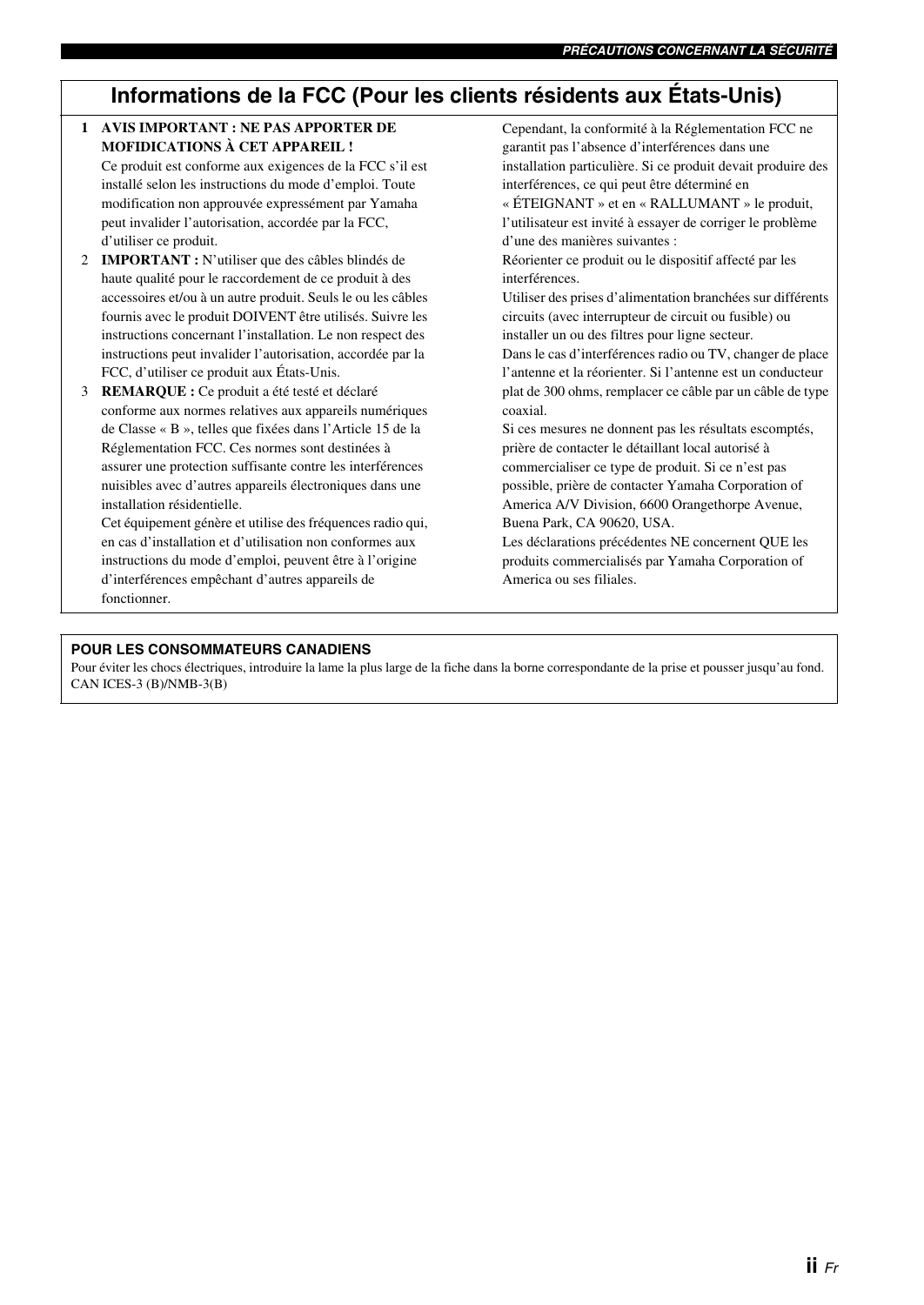# **ATTENTION : VEUILLEZ LIRE CE QUI SUIT AVANT D'UTILISER L'APPAREIL.**

- 1 Pour utiliser l'appareil au mieux de ses possibilités, lisez attentivement ce mode d'emploi. Conservez-le soigneusement pour référence.
- 2 Installez cet ensemble audio dans un endroit bien aéré, frais, sec et propre - veillez à ce qu'il soit à l'abri de la lumière directe du soleil, des sources de chaleur, des vibrations, des poussières, de l'humidité et/ou du froid. Pour une ventilation correcte, ménagez l'espace minimum suivant autour de cet appareil. Au-dessus : 30 cm À l'arrière : 20 cm Sur les côtés : 20 cm
- 3 Placez l'appareil loin des équipements, moteurs et transformateurs électriques, pour éviter les ronflements parasites.
- 4 N'exposez pas l'appareil à des variations brutales de température, ne le placez pas dans un environnement très humide (par exemple dans une pièce contenant un humidificateur) car cela peut entraîner la condensation d'humidité à l'intérieur de l'appareil qui elle-même peut être responsable de décharge électrique, d'incendie, de dommage à l'appareil ou de blessure corporelle.
- 5 Evitez d'installer l'appareil dans un endroit où des objets peuvent tomber, ainsi que là où l'appareil pourrait être exposé à des éclaboussures ou des gouttes d'eau. Sur le dessus de l'appareil, ne placez pas :
	- d'autres appareils qui peuvent endommager la surface de l'appareil ou provoquer sa décoloration.
	- des objets se consumant (par exemple, une bougie) qui peuvent être responsables d'incendie, de dommage à l'appareil ou de blessure corporelle.
	- des récipients contenant des liquides qui peuvent être à l'origine de décharge électrique ou de dommage à l'appareil.
- 6 Ne couvrez pas l'appareil d'un journal, d'une nappe, d'un rideau, etc. car cela empêcherait l'évacuation de la chaleur. Toute augmentation de la température intérieure de l'appareil peut être responsable d'incendie, de dommage à l'appareil ou de blessure corporelle.
- 7 Ne branchez pas la fiche du câble d'alimentation de l'appareil sur une prise secteur aussi longtemps que tous les raccordements n'ont pas été effectués.
- 8 Ne pas faire fonctionner l'appareil à l'envers. Il risquerait de chauffer et d'être endommagé.
- N'exercez aucune force excessive sur les commutateurs, les boutons et les cordons.
- 10 Pour débrancher la fiche du câble d'alimentation au niveau de la prise secteur, saisissez la fiche et ne tirez pas sur le cordon.
- 11 Ne nettoyez pas l'appareil au moyen d'un solvant chimique, ce qui pourrait endommager la finition. Utilisez un chiffon sec et propre.
- 12 N'alimentez l'appareil qu'à partir de la tension prescrite. Alimenter l'appareil sous une tension plus élevée est dangereux et peut être responsable d'incendie, de dommage à l'appareil ou de blessure corporelle. Yamaha ne saurait être tenue responsable des dommages résultant de l'alimentation de l'appareil sous une tension autre que celle prescrite.
- 13 Pour empêcher tout dommage causé par les éclairs, déconnectez le câble d'alimentation et toute antenne extérieure de la prise murale pendant un orage.
- 14 Ne tentez pas de modifier ni de réparer l'appareil. Consultez le service Yamaha compétent pour toute réparation qui serait requise. Le coffret de l'appareil ne doit jamais être ouvert, quelle que soit la raison.
- 15 Si vous envisagez de ne pas vous servir de l'appareil pendant une longue période (par exemple, pendant les vacances), débranchez la fiche du câble d'alimentation au niveau de la prise secteur.
- 16 Lisez la section intitulée « GUIDE DE DÉPANNAGE » où figurent une liste d'erreurs de manipulation communes avant de conclure que l'appareil présente une anomalie de fonctionnement.
- 17 Avant de déplacer l'appareil, appuyez sur  $\Phi$ (alimentation) pour mettre l'appareil en mode veille, puis débranchez la fiche du cordon d'alimentation au niveau de la prise secteur.
- 18 La condensation se forme lorsque la température ambiante change brusquement. En ce cas, débranchez la fiche du câble d'alimentation et laissez l'appareil reposer.
- 19 La température de l'appareil peut augmenter en raison d'une utilisation prolongée. En ce cas, coupez l'alimentation de l'appareil et laissez-le au repos pour qu'il refroidisse.
- 20 Installez cet appareil à proximité de la prise secteur et à un emplacement où la fiche du câble d'alimentation est facilement accessible.
- 21 Les piles ne doivent pas être exposées à une chaleur extrême, par exemple au soleil, à une flamme, etc.
- 22 Une pression excessive du son par les écouteurs et le casque d'écoute peut entraîner la perte de l'ouïe.

Cet appareil n'est pas déconnecté du secteur tant qu'il reste branché à la prise de courant, même si l'appareil en soi est éteint par la touche  $\Phi$ . Il se trouve alors « en veille ». En mode veille, l'appareil consomme une très faible quantité de courant.

### **AVERTISSEMENT**

POUR RÉDUIRE LES RISQUES D'INCENDIE OU DE DÉCHARGE ÉLECTRIQUE, N'EXPOSEZ PAS CET APPAREIL À LA PLUIE OU À L'HUMIDITÉ.



Cette étiquette doit être apposée sur un produit dont le capot supérieur peut devenir chaud lorsqu'il fonctionne.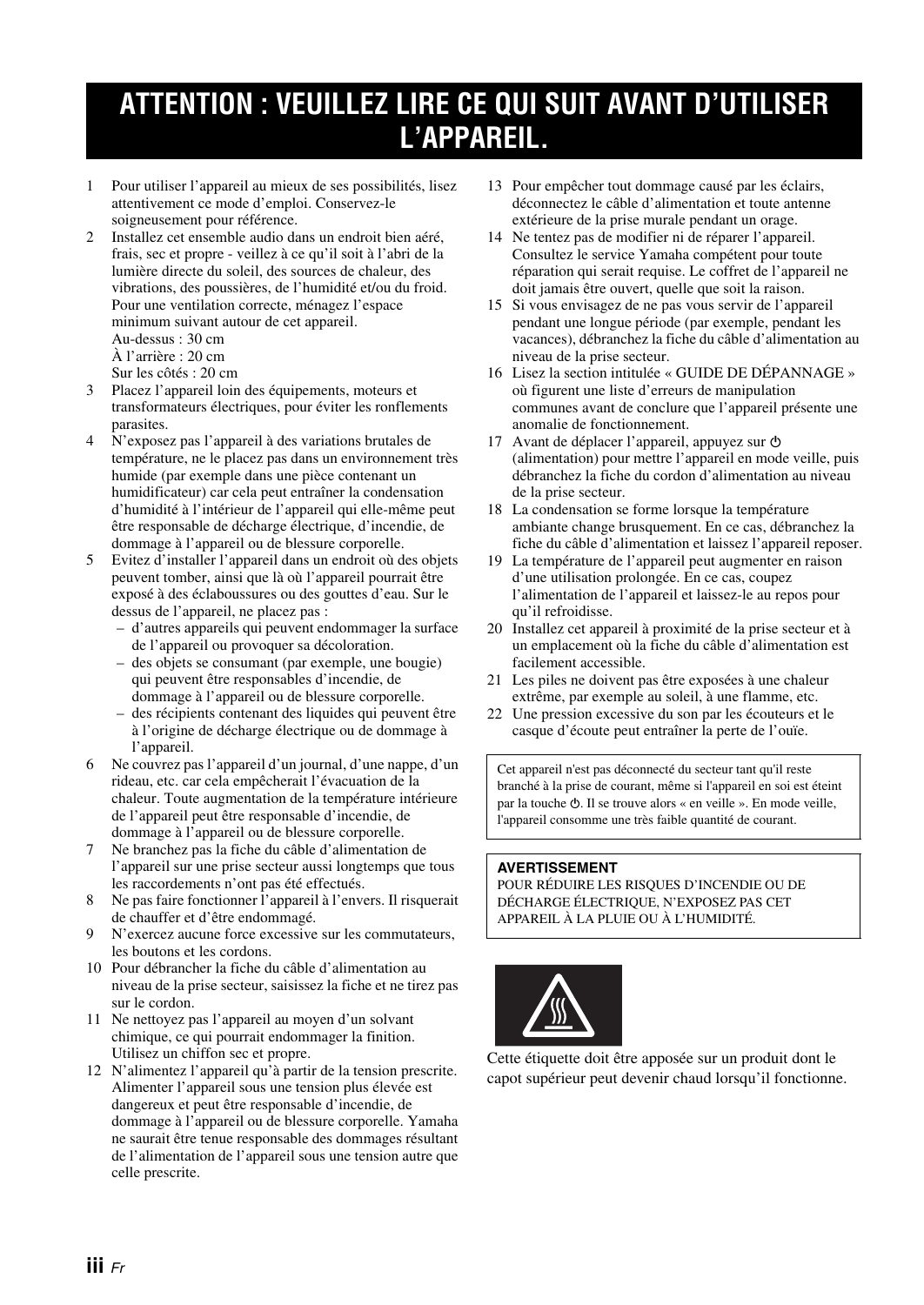# **TABLE DES MATIÈRES**

| <b>ACCESSOIRES FOURNIS  1</b>          |  |
|----------------------------------------|--|
|                                        |  |
|                                        |  |
|                                        |  |
|                                        |  |
|                                        |  |
| Raccordement des enceintes et          |  |
|                                        |  |
| Raccordement du câble d'alimentation10 |  |

| GUIDE DE DÉPANNAGE  13 |  |
|------------------------|--|
|                        |  |

### **À propos de ce manuel**

- Le symbole  $\frac{1}{2}$  attire votre attention sur un conseil d'utilisation.
- Les illustrations utilisées dans ce mode d'emploi représentent l'A-S701.
- Selon le modèle, celui-ci peut ne pas être en vente dans certains pays ou certaines régions.

# **FONCTIONS UTILES**

<span id="page-23-0"></span>Cet appareil permet d'effectuer les opérations suivantes :

- ◆ Profiter de la meilleure qualité sonore des disques compacts à l'aide de la fonction CD direct (A-S701 uniquement) (voir page [12\)](#page-34-1)
- ◆ Écouter un son pur de haute fidélité à l'aide de la fonction Pure Direct (voir page [12\)](#page-34-2)
- ◆ Économiser de l'énergie à l'aide du commutateur AUTO POWER STANDBY (voir page [4\)](#page-26-1)
- ◆ Utiliser la télécommande de cet appareil pour commander un syntoniseur et/ou un lecteur de CD Yamaha (voir page [7](#page-29-0))
- ◆ Amplifier les basses en raccordant un caisson de graves (voir page [9\)](#page-31-2)

# **ACCESSOIRES FOURNIS**

<span id="page-23-1"></span>Vérifiez que vous avez reçu tous les articles suivants.

### **Télécommande Piles (x2)**





### **Câble d'alimentation (A-S701 uniquement)**

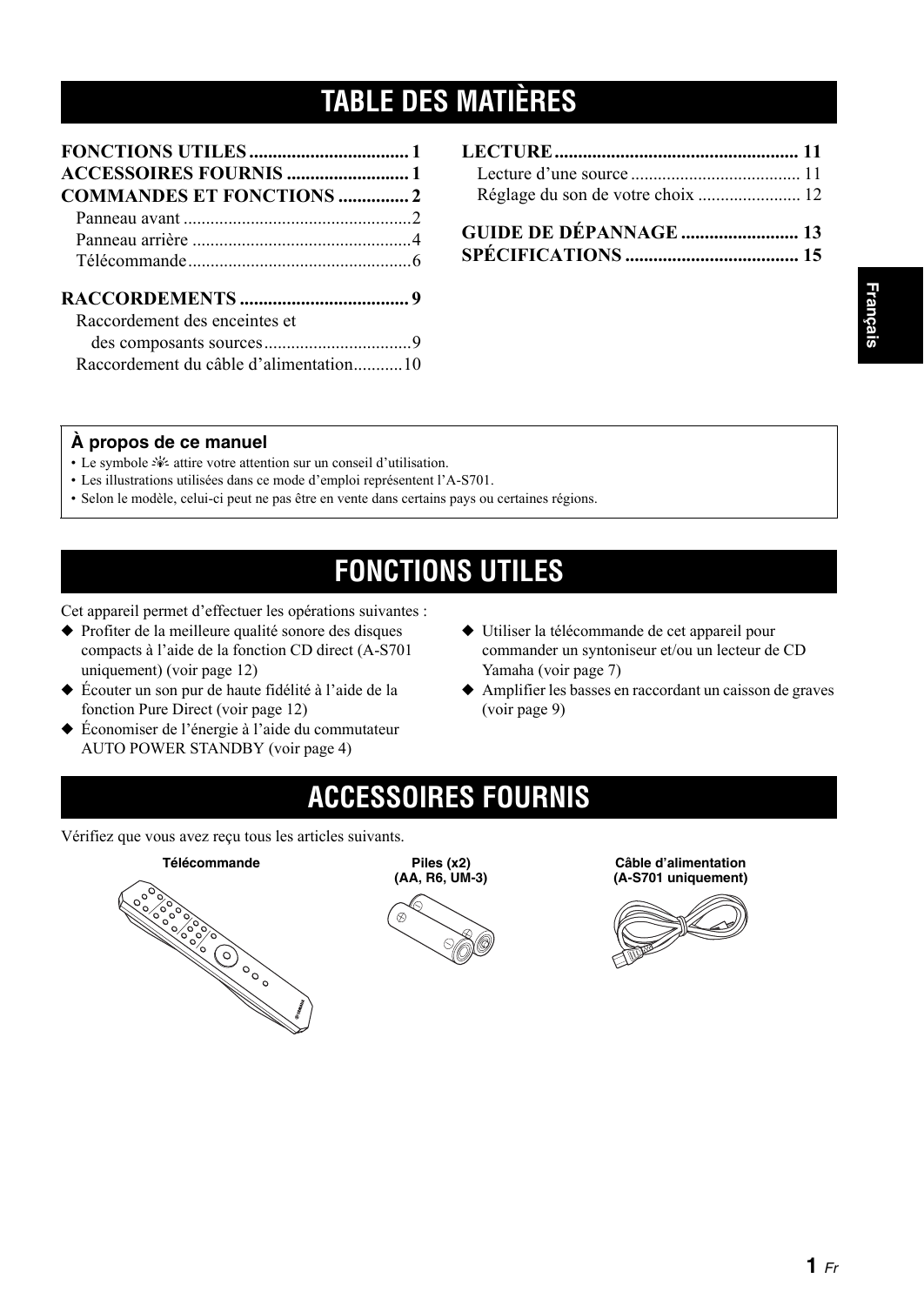# **COMMANDES ET FONCTIONS**

### <span id="page-24-2"></span><span id="page-24-1"></span><span id="page-24-0"></span>*Panneau avant*



**① Commutateur ① (alimentation)** 

Met cet appareil sous et hors tension.

### *Remarque*

Cet appareil consomme une petite quantité d'énergie même lorsqu'il est hors tension.

### 2 **Témoin d'alimentation**

| <b>Témoin</b>                | <b>Etat</b>                                                                                          |
|------------------------------|------------------------------------------------------------------------------------------------------|
| <b>Fortement</b><br>éclairé  | Cet appareil est « sous tension ».                                                                   |
| <b>Faiblement</b><br>éclairé | Cet appareil est en mode « veille ».<br>Pour plus de détails sur le mode<br>« veille », voir page 6. |
| Fteint                       | Cet appareil est « hors tension ».                                                                   |

### 3 **Capteur de télécommande**

Reçoit les signaux infrarouges émis par la télécommande.

### 4 **Prise PHONES**

Pour brancher votre casque.

### 5 **Sélecteur SPEAKERS**

| <b>Position du</b><br>sélecteur | <b>Etat des enceintes</b>                                         |
|---------------------------------|-------------------------------------------------------------------|
| OFF                             | Les deux jeux d'enceintes sont hors<br>tension.                   |
| A ou B                          | Le jeu d'enceintes branché aux bornes<br>A ou B est sous tension. |
| A+B BI-WIRING                   | Les deux jeux d'enceintes sont sous<br>tension                    |

### 6 **Commande BASS**

Augmente ou réduit la réponse dans les basses fréquences.

La position 0 produit une réponse plate. Plage de commande : –10 dB à +10 dB

### 7 **Commande TREBLE**

Augmente ou réduit la réponse dans les hautes fréquences.

La position 0 produit une réponse plate. Plage de commande : –10 dB à +10 dB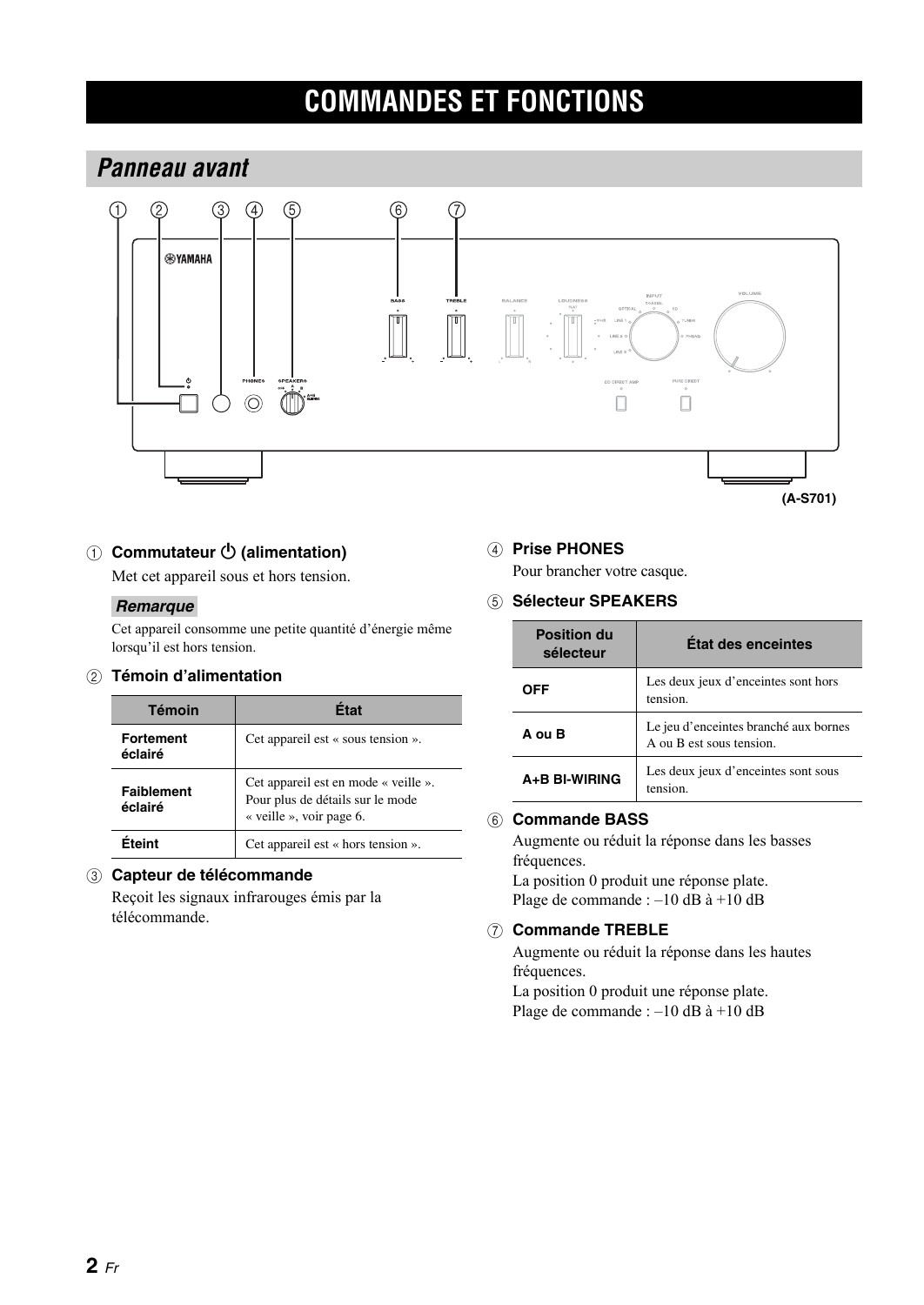

### <span id="page-25-0"></span>8 **Commande BALANCE**

Équilibre le son reproduit par les enceintes gauche et droite afin de compenser le déséquilibre sonore.

### *Remarque*

Si vous tournez la commande BALANCE jusqu'à l'extrémité de L (gauche) ou R (droite), le son du côté opposé du canal est désactivé.

### 9 **Commande LOUDNESS**

Conserve une plage de tonalités complète à n'importe quel niveau de volume (voir page [12\)](#page-34-3).

### 0 **Sélecteur et témoins INPUT**

Sélectionne la source d'entrée que vous souhaitez écouter. Les témoins de source d'entrée s'allument lorsque la source d'entrée correspondante est sélectionnée.

### √¦∕<br>∠`®

Les noms des sources d'entrée correspondent à ceux des prises de raccordement du panneau arrière.

### A **Commande VOLUME**

Augmente ou réduit le niveau sonore en sortie.

**(12) Touche et témoin CD DIRECT AMP (A-S701 uniquement)**

Reproduit le son d'un CD avec la meilleure qualité de signal (voir page [12\)](#page-34-1). Le témoin situé au-dessus de cette fonction s'allume lorsqu'elle est active.

### **(3) Touche et témoin PURE DIRECT**

Reproduit toute source d'entrée avec le son le plus pur possible (voir page [12\)](#page-34-4). Le témoin situé au-dessus de cette fonction s'allume lorsqu'elle est active.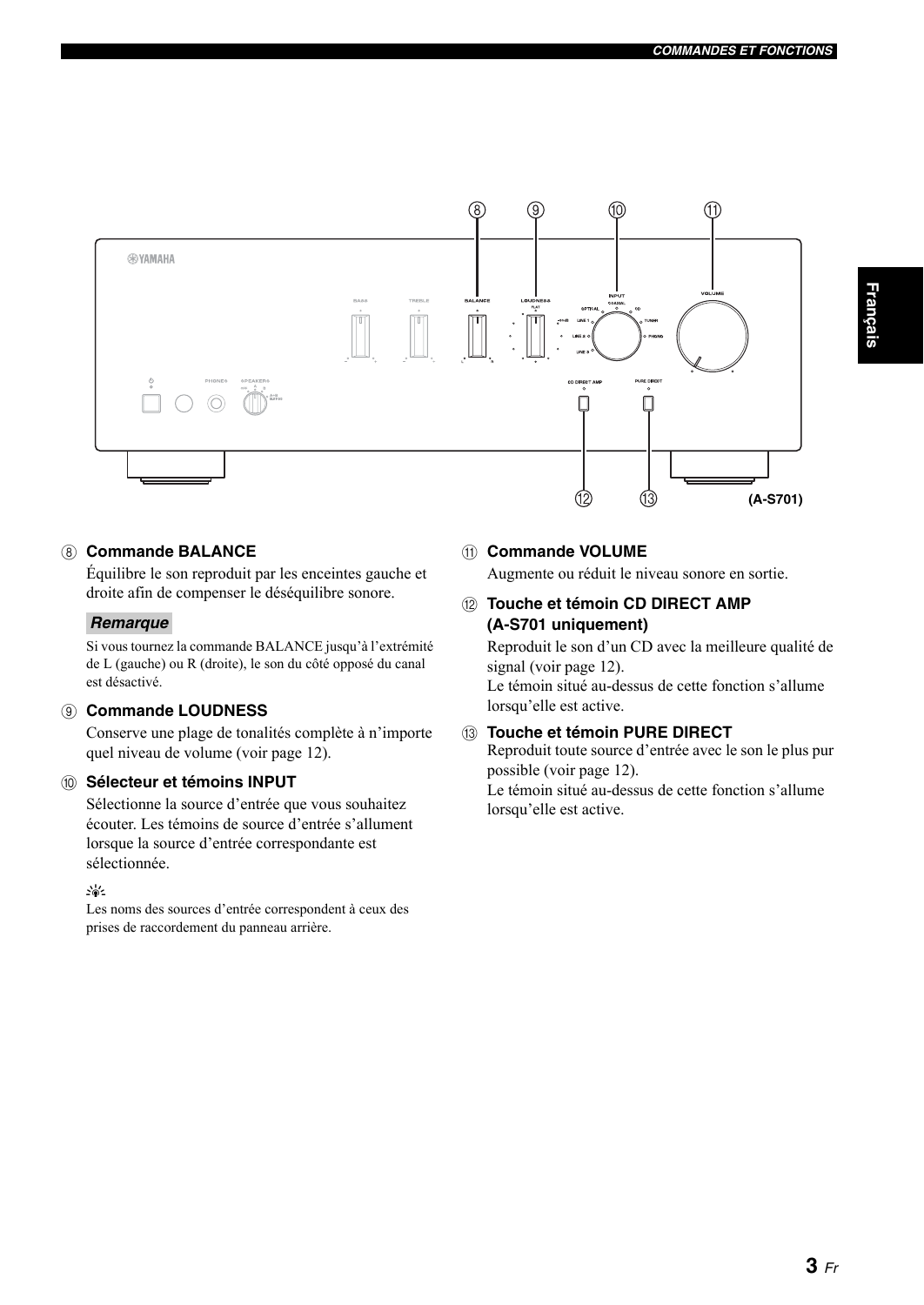### <span id="page-26-0"></span>*Panneau arrière*



### 1 **Prises d'entrée CD**

Pour brancher un lecteur de CD (voir page [9](#page-31-2)).

### 2 **Prises PHONO et borne GND**

Pour raccorder un tourne-disque utilisant une cartouche MM et pour mettre la borne à la terre (voir page [9\)](#page-31-2).

### 3 **Prises d'entrée/de sortie audio**

Pour raccorder des périphériques externes, tels qu'un syntoniseur, etc. (voir page [9](#page-31-2)).

### 4 **Prise DIGITAL (OPTICAL)**

Pour raccorder un composant doté d'une sortie optique numérique (voir page [9\)](#page-31-2).

### 5 **Prise DIGITAL (COAXIAL)**

Pour raccorder un composant doté d'une sortie coaxiale numérique (voir page [9\)](#page-31-2).

### 6 **Prise DC OUT**

Pour assurer l'alimentation électrique d'un accessoire audiovisuel Yamaha. Pour plus de détails sur les raccordements, reportez-vous au mode d'emploi de l'accessoire audiovisuel.

### 7 **Bornes SPEAKERS A/B**

Pour le raccordement d'un ou deux jeux d'enceintes (voir page [9\)](#page-31-2).

### 8 **Prise SUBWOOFER OUT**

Pour raccorder un caisson de graves doté d'un amplificateur intégré (voir page [9](#page-31-2)).

#### $\leq$   $\leq$

<span id="page-26-1"></span>La prise SUBWOOFER OUT atténue les signaux de plus de 90 Hz.

### 9 **Commutateur AUTO POWER STANDBY**

| <b>Position du</b><br>commutateur | État                                                                                           |
|-----------------------------------|------------------------------------------------------------------------------------------------|
| OΝ                                | L'appareil entre automatiquement en<br>mode veille s'il n'est pas utilisé<br>pendant 8 heures. |
| ΩFΕ                               | L'appareil n'entre pas<br>automatiquement en mode veille.                                      |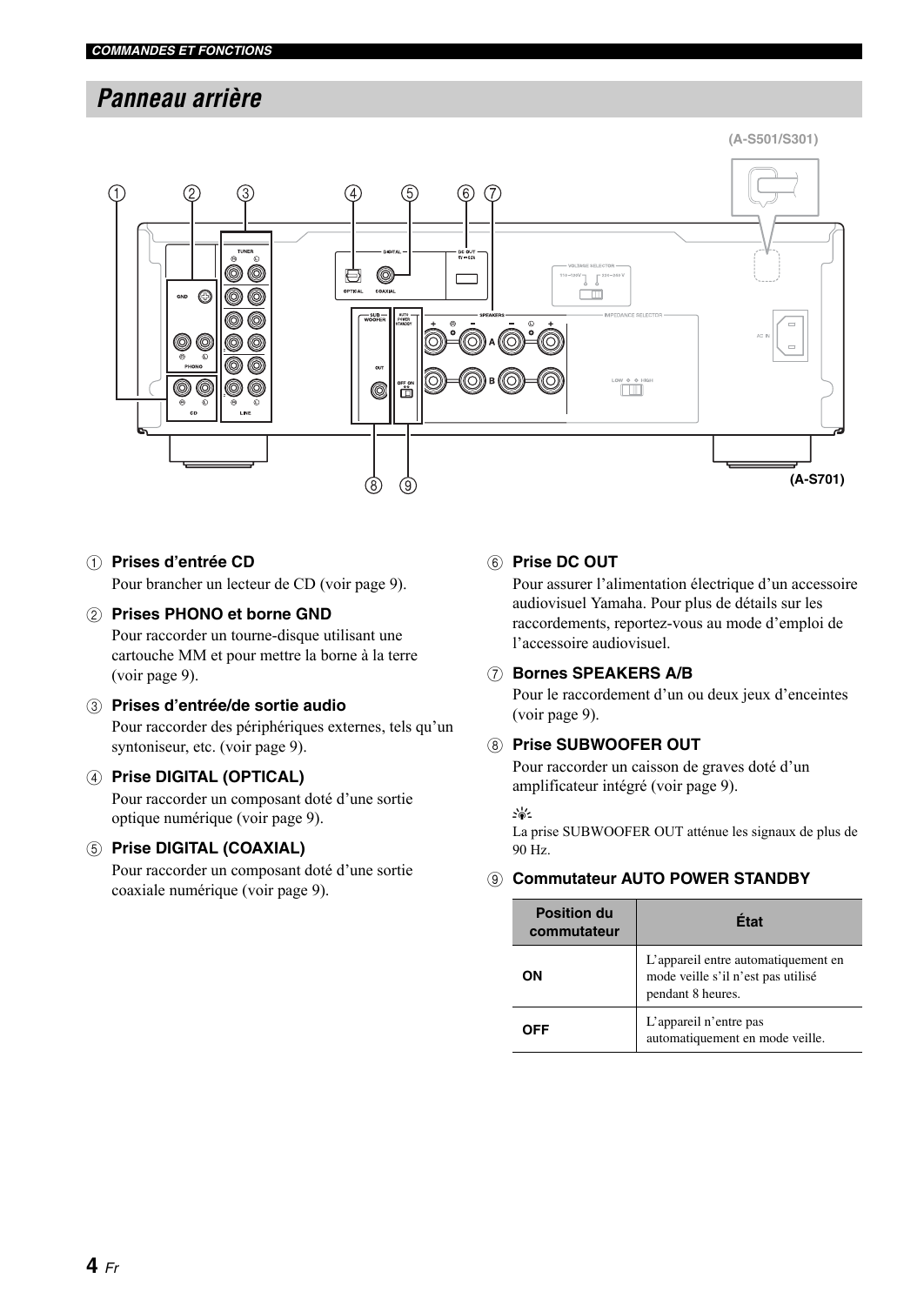

### 0 **VOLTAGE SELECTOR (Pour le modèle général uniquement)**

Pour régler votre tension secteur locale (voir page [10](#page-32-1)).

### A **Commutateur IMPEDANCE SELECTOR**

### <span id="page-27-0"></span>*ATTENTION*

Ne modifiez pas le commutateur IMPEDANCE SELECTOR lorsque cet appareil est sous tension, car vous risqueriez de l'endommager.

Si le commutateur IMPEDANCE SELECTOR ne peut pas être correctement réglé dans l'une ou l'autre position, retirez le câble d'alimentation et faites glisser le commutateur à fond sur l'une ou l'autre position.

Sélectionnez la position du commutateur selon l'impédance des enceintes.

| <b>Raccordement</b><br>des enceintes         | Impédance des<br>enceintes | <b>Position du</b><br>commutateur |
|----------------------------------------------|----------------------------|-----------------------------------|
| <b>SPEAKERS A</b>                            | $6 \Omega$ ou plus         | <b>HIGH</b>                       |
| ou<br><b>SPEAKERS B</b>                      | $4 \Omega$ ou plus         | LOW                               |
| <b>SPEAKERS A</b><br>еt<br><b>SPEAKERS B</b> | $8 \Omega$ ou plus         | LOW                               |
| <b>Bifilaire</b>                             | $6 \Omega$ ou plus         | <b>HIGH</b>                       |
|                                              | $4 \Omega$ ou plus         | LOW                               |

### B **AC IN (A-S701)**

Pour brancher le câble d'alimentation fourni sur une prise secteur (voir page [10](#page-32-2)).

### **Câble d'alimentation (A-S501/S301)**

Pour brancher cet appareil sur une prise secteur (voir page [10](#page-32-2)).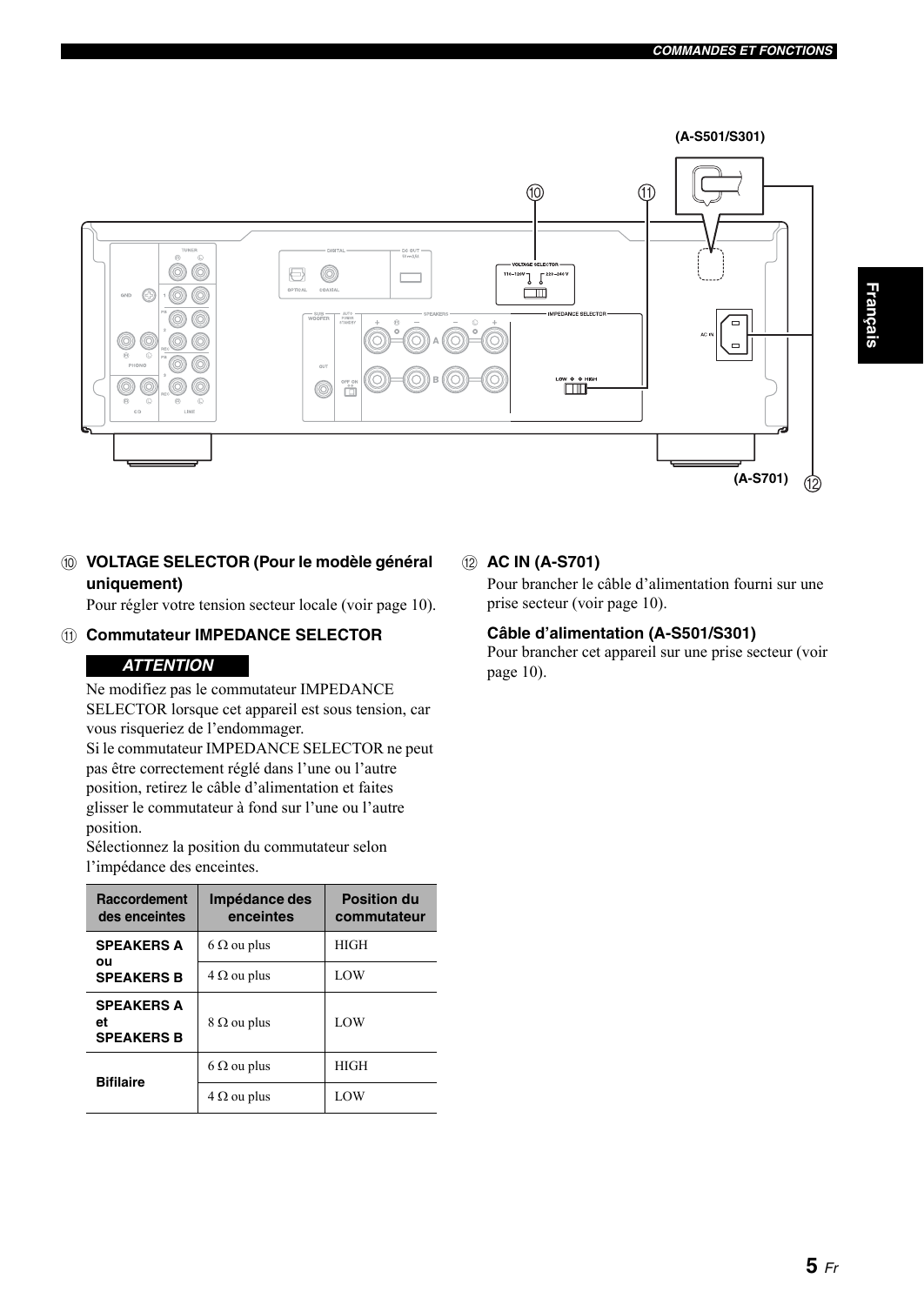### <span id="page-28-0"></span>*Télécommande*



### 1 **Émetteur de signal infrarouge**

Envoie des signaux infrarouges.

### ② **小 AMP**

Met cet appareil sous tension ou en mode veille.

### 3 **OPEN/CLOSE**

Ouvre/ferme le plateau de disque du lecteur de CD Yamaha.

Pour plus de détails, reportez-vous au mode d'emploi de votre lecteur de CD.

### *Remarque*

Même si vous utilisez un lecteur de CD Yamaha, il se peut que certains composants et certaines fonctions ne soient pas disponibles.



### ④ **OD**

Met le lecteur de CD Yamaha sous tension ou en mode veille. Pour plus de détails, reportez-vous au mode d'emploi de votre lecteur de CD.

### *Remarque*

Même si vous utilisez un lecteur de CD Yamaha, il se peut que certains composants et certaines fonctions ne soient pas disponibles.

### 5 **CD DIRECT AMP (A-S701 uniquement)**

Reproduit le son d'un CD avec la meilleure qualité de signal (voir page [12\)](#page-34-1).

#### 6 **Touches du sélecteur d'entrée**

Sélectionne la source d'entrée que vous souhaitez écouter.

#### $\frac{y}{x} =$

Les noms des sources d'entrée correspondent à ceux des prises de raccordement du panneau arrière.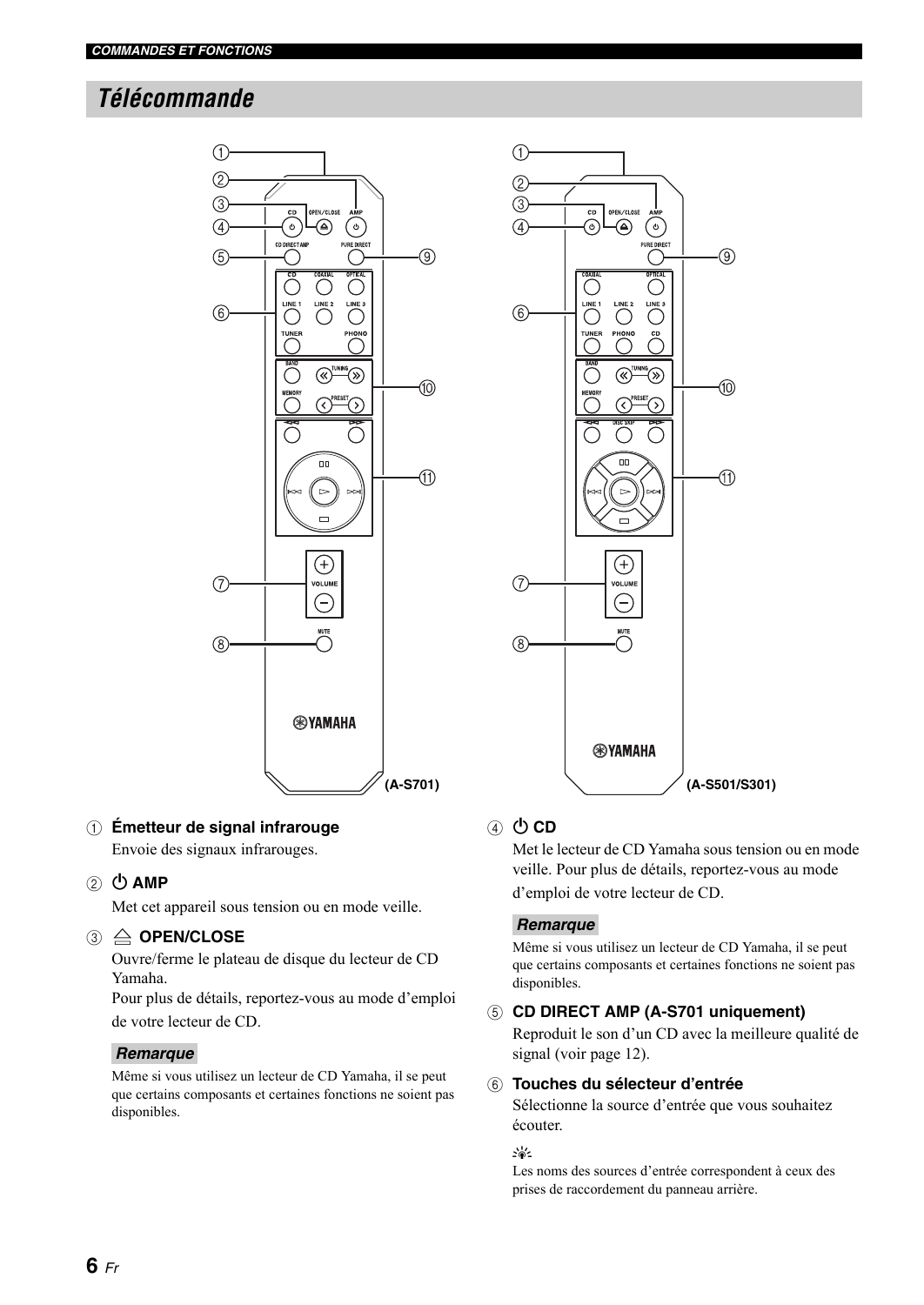### 7 **VOLUME +/–**

<span id="page-29-1"></span>Augmente ou réduit le niveau sonore en sortie.

### 8 **MUTE**

Réduit le niveau de volume sélectionné d'environ 20 dB. Appuyez de nouveau sur cette touche pour rétablir le niveau sonore antérieur. Pour annuler la mise en sourdine, vous pouvez également appuyer sur VOLUME +/–.

Le témoin d'entrée du panneau avant pour la source d'entrée sélectionnée clignote lorsque le son est désactivé.

### 9 **PURE DIRECT**

Reproduit toute source d'entrée avec le son le plus pur possible (voir page [12\)](#page-34-4).

### 0 **Touches de commande d'un syntoniseur Yamaha**

Vous pouvez utiliser les touches suivantes pour commander les différentes fonctions d'un syntoniseur Yamaha.

Pour plus d'informations, reportez-vous au mode d'emploi des composants.

### **BAND**

Sélectionne la bande de réception (FM/AM).

### **TUNING**  $\langle\langle$  **/**  $\rangle\rangle$

Sélectionne la fréquence de syntonisation.

### **MEMORY**

Mémorise la station FM/AM actuelle sous la forme d'une présélection.

### **PRESET**  $\langle$  /  $\rangle$

Sélectionne une station FM/AM présélectionnée.

#### *Remarque*

Même si vous utilisez un syntoniseur Yamaha, il se peut que certains composants et fonctions ne soient pas disponibles.

### <span id="page-29-0"></span>A **Touches de commande d'un lecteur de CD Yamaha**

Vous pouvez utiliser les touches suivantes pour commander un lecteur de CD Yamaha. Pour plus d'informations, reportez-vous au mode d'emploi des composants.

|                  | Rembobine                            |
|------------------|--------------------------------------|
|                  | Effectue la lecture en avance rapide |
| <b>DISC SKIP</b> | Passe au disque suivant dans un      |
|                  | chargeur multidisque (A-S501/S301)   |
|                  | uniquement)                          |
| ПO               | Suspend la lecture                   |
| KKI              | Recule                               |
|                  | Avance                               |
|                  | Démarre la lecture                   |
|                  | Arrête la lecture                    |

### *Remarque*

Même si vous utilisez un lecteur de CD Yamaha, il se peut que certains composants et certaines fonctions ne soient pas disponibles.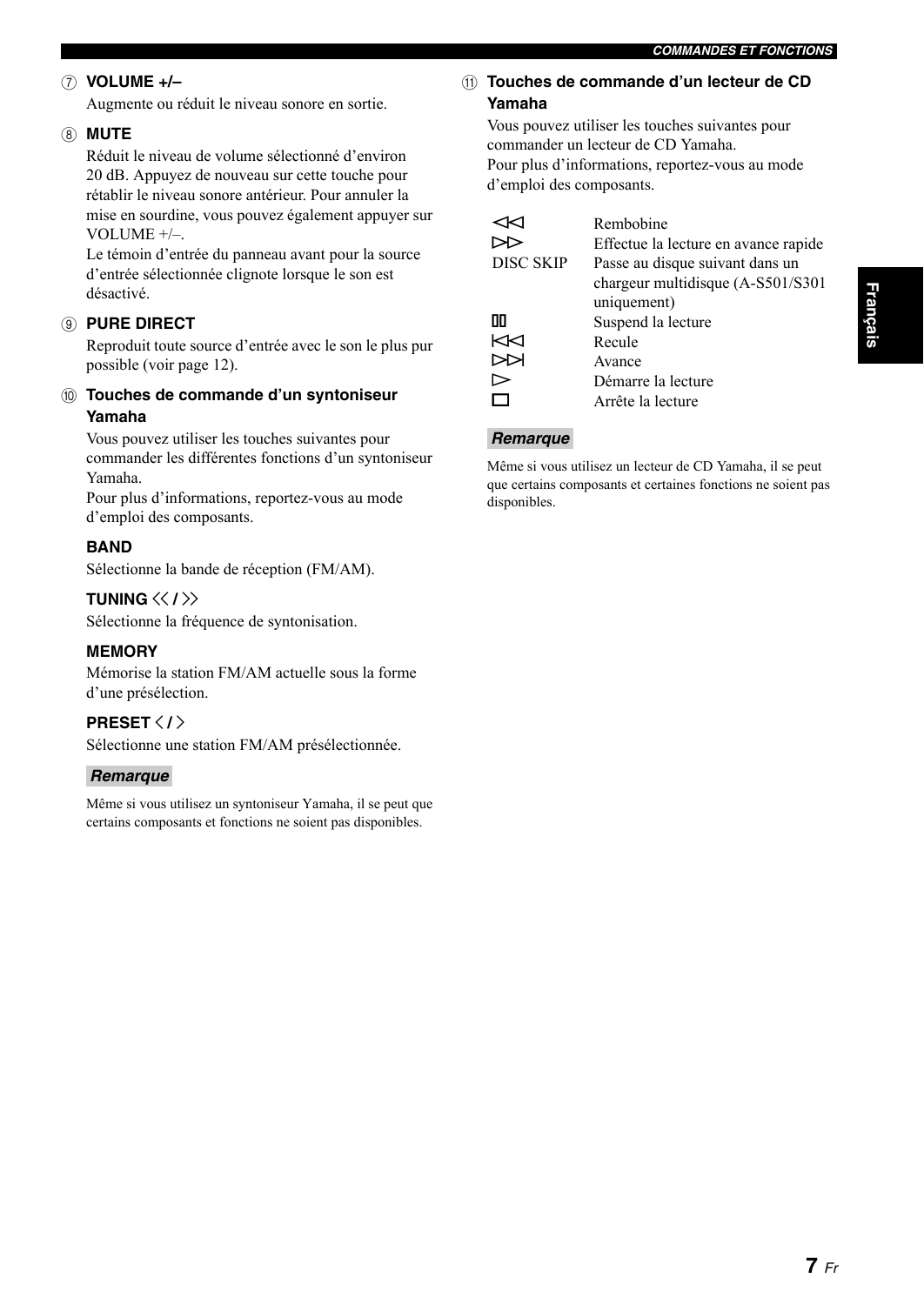### ■ **Installation des piles** ■ **Portée de la télécommande**

Dirigez la télécommande vers le capteur de télécommande de cet appareil et restez dans la zone de portée de la télécommande indiquée ci-dessous.





### ■ **Remarques sur la télécommande et les piles**

- Entre la télécommande et cet appareil, l'espace doit être libre d'obstacle.
- Faites attention à ne pas renverser d'eau ou d'autres liquides sur la télécommande.
- Faites attention à ne pas laisser tomber la télécommande.
- Ne conservez pas ou ne rangez pas la télécommande dans les endroits suivants :
	- lieux très humides, par exemple près d'une salle de bains
	- lieux très chauds, par exemple près d'un appareil de chauffage ou d'un poêle
	- lieux exposés à des températures très basses
	- lieux poussiéreux
- Remplacez toutes les piles lorsque vous remarquez que la portée de la télécommande est plus courte.
- Retirez immédiatement les piles épuisées de la télécommande pour éviter tout risque d'explosion ou de fuite d'acide.
- Si les piles fuient, mettez-les au rebut immédiatement, en évitant de toucher le produit qui a fui. En cas de contact entre le produit qui a fui et votre peau, vos yeux ou votre bouche, rincez-les immédiatement et consultez un médecin. Avant d'installer de nouvelles piles, nettoyez soigneusement le logement des piles.
- Ne combinez jamais des piles neuves et des piles usagées. Cela peut réduire la durée de vie des piles neuves ou faire fuir les anciennes.
- N'utilisez pas non plus des piles de types différents (par exemple, des piles alcalines et des piles au manganèse). Des piles d'apparence identique peuvent présenter des caractéristiques différentes.
- Les piles doivent être mises au rebut conformément à la réglementation locale.
- Conservez les piles dans un endroit hors de portée des enfants.
- Les piles peuvent être dangereuses si un enfant les met dans sa bouche.
- Si vous prévoyez de ne pas utiliser cet appareil pendant un certain temps, retirez les piles. Sinon, les piles s'usent et risquent de fuir, ce qui peut endommager cet appareil.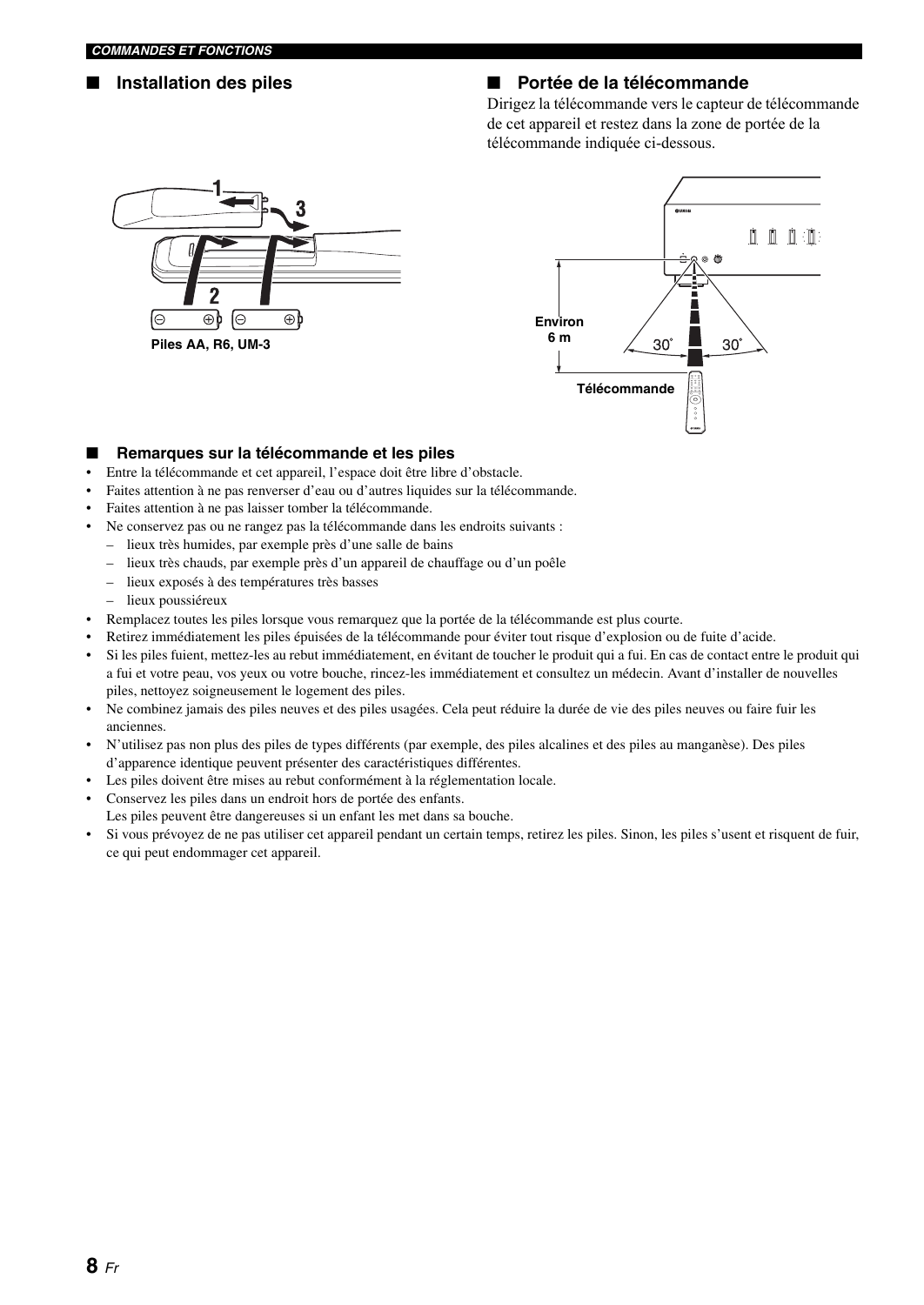### <span id="page-31-2"></span><span id="page-31-1"></span><span id="page-31-0"></span>*Raccordement des enceintes et des composants sources*

Assurez-vous de raccorder L (gauche) sur L, R (droite) sur R, « + » sur « + » et « – » sur « – ». Si le raccordement est défectueux, aucun son n'est émis par l'enceinte, et si la polarité de la connexion est incorrecte, les sons manquent de naturel et de composantes graves. Reportez-vous au mode d'emploi de chaque composant.

Assurez-vous d'utiliser les câbles RCA ou un câble optique pour raccorder les composants audio.

### *ATTENTION*

Ne raccordez pas cet appareil ou d'autres composants au secteur tant que toutes les connexions entre les composants ne sont pas établies.



### **Seuls les signaux PCM peuvent être transmis aux prises DIGITAL (OPTICAL/COAXIAL) de cet appareil. Pour plus de détails sur les signaux PCM pris en charge, [voir page 15](#page-37-1).**

 $\geq 0$ 

- Les prises PHONO sont destinées au raccordement d'un tourne-disque doté d'une cartouche MM.
- Raccordez votre tourne-disque à la borne GND afin de réduire le bruit dans le signal. Toutefois, il se peut que vous entendiez moins de bruit en débranchant certains tourne-disques de la borne GND.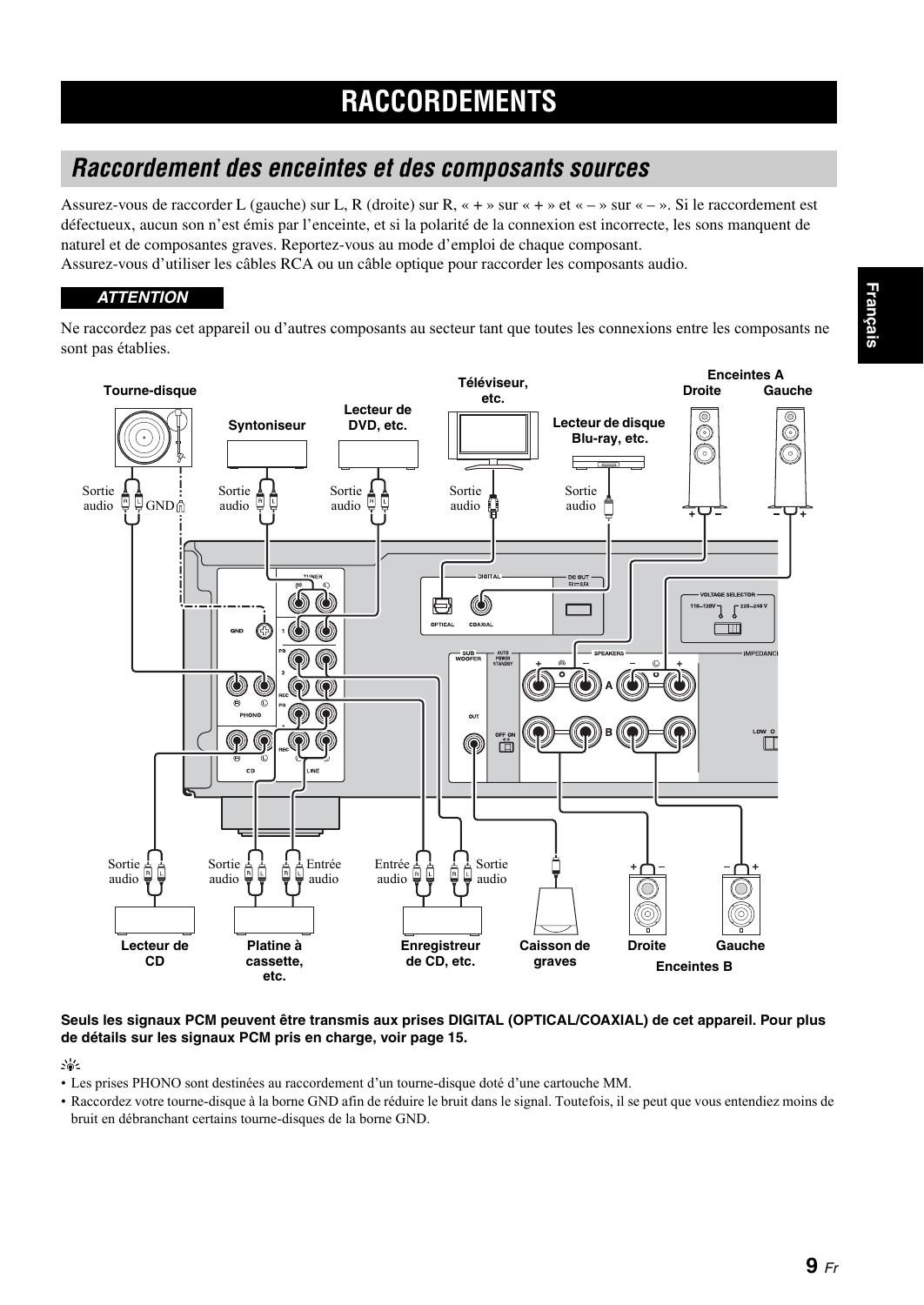### ■ **Prises REC**

- Les signaux audio ne sont pas émis par les prises de sortie LINE 2 REC ou LINE 3 REC lorsque LINE 2 ou LINE 3 est sélectionné avec le sélecteur INPUT.
- Les commandes VOLUME, BASS, TREBLE, BALANCE et LOUDNESS et la fonction CD DIRECT (ou la fonction PURE DIRECT) n'ont aucun effet sur la source enregistrée.

### <span id="page-32-1"></span>■ **Raccordement des câbles d'enceinte**

- 1 Retirez environ 10 mm d'isolation à l'extrémité de chaque câble d'enceinte.
- 2 Torsadez fermement les fils dénudés du câble.
- 3 Dévissez le bouton.
- 4 Insérez un fil dénudé dans l'orifice situé sur le côté de chaque borne.
- 5 Serrez le bouton pour fixer le fil.



### *ATTENTION*

- Réglez le commutateur IMPEDANCE SELECTOR selon l'impédance des enceintes à raccorder (voir page [5](#page-27-0)).
- Ne laissez pas les fils d'enceinte dénudés se toucher ni entrer en contact avec les pièces métalliques de cet appareil. Cela risquerait d'endommager cet appareil et/ ou les enceintes.
- **Raccordement via la fiche banane (modèles pour l'Amérique du Nord, modèles généraux et modèles pour la Chine et l'Australie uniquement)**
- 1 Vissez le bouton.
- 2 Insérez la fiche banane dans l'extrémité de la borne correspondante.



### <span id="page-32-3"></span>■ **Connexion bifilaire**

Si les enceintes prennent en charge la connexion bifilaire, leur haut-parleur aigu/médium et leur haut-parleur de graves peuvent être entraînés indépendamment grâce aux raccordements indiqués dans le schéma ci-dessous, vous permettant ainsi d'écouter des sons nets des gammes aiguë et médium.

#### **Panneau arrière**



Raccordez l'autre enceinte à l'autre jeu de bornes en procédant de la même manière.

### *Remarque*

Lorsque vous établissez des connexions bifilaires, retirez les ponts de court-circuitage ou les câbles des enceintes. Pour plus d'informations, reportez-vous aux modes d'emploi des enceintes.

### $\geq 0$

Pour utiliser les connexions bifilaires, réglez le sélecteur SPEAKERS du panneau avant sur la position A+B BI-WIRING.

### <span id="page-32-2"></span><span id="page-32-0"></span>*Raccordement du câble d'alimentation*

### *ATTENTION*

(Modèle général uniquement)

Avant de brancher le câble d'alimentation, assurez-vous d'avoir réglé le VOLTAGE SELECTOR de cet appareil en fonction de votre tension locale. Un réglage incorrect du VOLTAGE SELECTOR peut provoquer un incendie et endommager cet appareil.

### ■ **AC IN (A-S701)**

Une fois tous les autres raccordements effectués, branchez le câble d'alimentation fourni sur AC IN.

### ■ Câble d'alimentation (A-S501/S301)

Une fois tous les autres raccordements effectués, branchez le câble d'alimentation fourni sur une prise secteur.

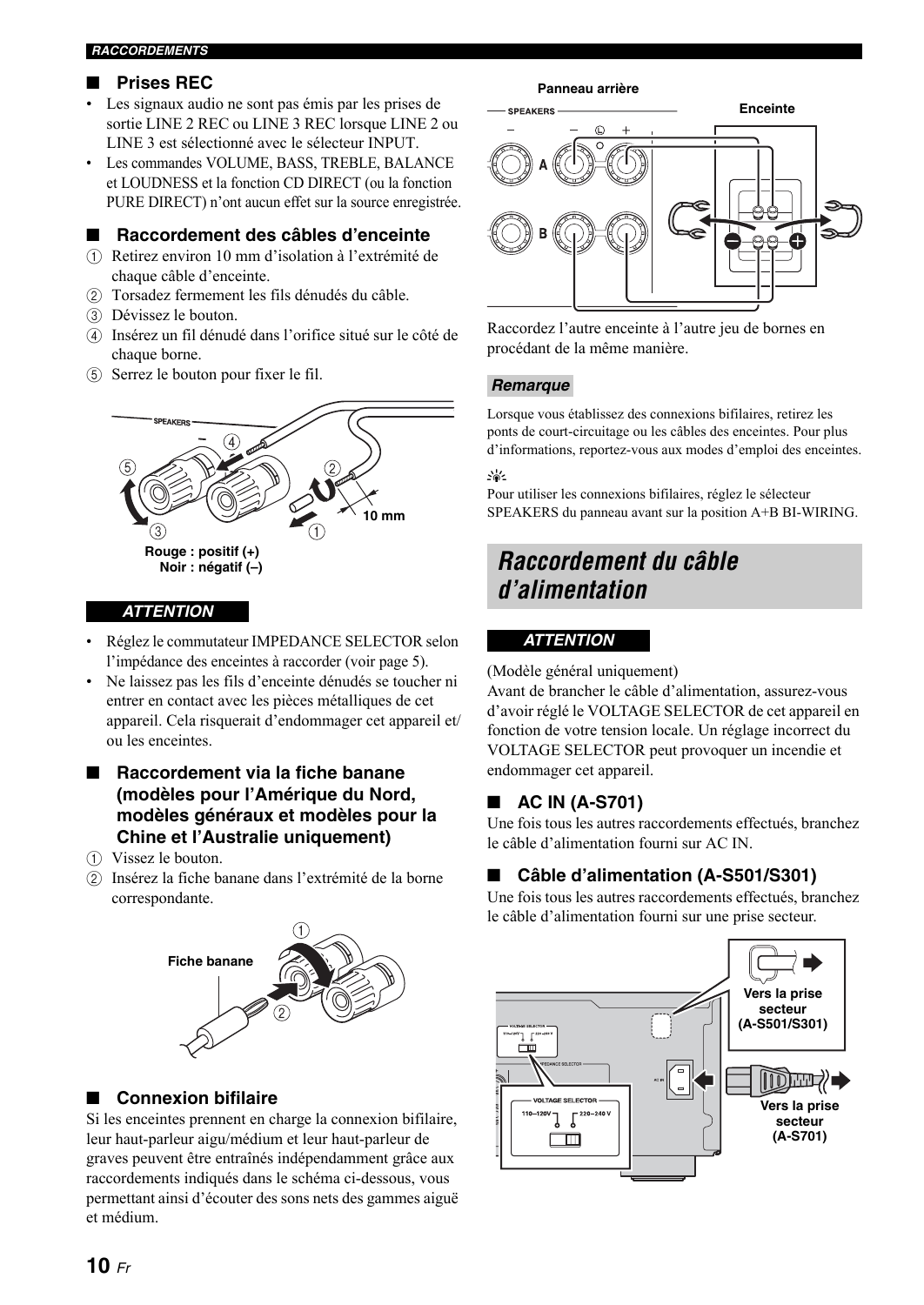# **LECTURE**

### <span id="page-33-2"></span><span id="page-33-1"></span><span id="page-33-0"></span>*Lecture d'une source*



- **1 Tournez la commande VOLUME du panneau avant à fond dans le sens inverse des aiguilles d'une montre afin de ne pas lire fort et brusquement les sons.**
- **2 Appuyez sur le commutateur**  $\phi$  **(alimentation) du panneau avant pour mettre cet appareil sous tension.**
- **3 Tournez le sélecteur INPUT du panneau avant (ou appuyez sur l'une des touches du sélecteur d'entrée de la télécommande) pour sélectionner la source d'entrée à écouter.** Le témoin correspondant à la source d'entrée sélectionnée s'allume.

### **4 Tournez le sélecteur SPEAKERS du panneau avant afin de sélectionner SPEAKERS A, B ou A+B BI-WIRING.**

### $\leq \phi'$

Réglez le sélecteur SPEAKERS sur la position A+B BI-WIRING si deux jeux d'enceintes sont raccordés à l'aide de connexions bifilaires ou si vous utilisez deux jeux d'enceintes simultanément (A et B).

### **5 Lisez la source d'entrée sélectionnée.**

### **6 Tournez la commande VOLUME du panneau avant (ou appuyez sur les touches VOLUME +/– de la télécommande) pour régler le niveau sonore en sortie.**

#### $\geq 0$

Vous pouvez régler le son de votre choix à l'aide des commandes BASS, TREBLE, BALANCE et LOUDNESS, de la touche CD DIRECT AMP ou de la touche PURE DIRECT du panneau avant.

### **7 Une fois l'écoute terminée, poussez vers l'extérieur le commutateur**  $\phi$  **(alimentation) du panneau avant pour mettre cet appareil hors tension.**

### $\geq 0$

Si vous appuyez sur la touche  $\Phi$  AMP de la télécommande alors que le commutateur  $\Phi$  (alimentation) du panneau avant est en position d'activation, cet appareil entre en mode veille. Appuyez  $\alpha$  nouveau sur la touche  $\alpha$  AMP pour mettre cet appareil sous tension.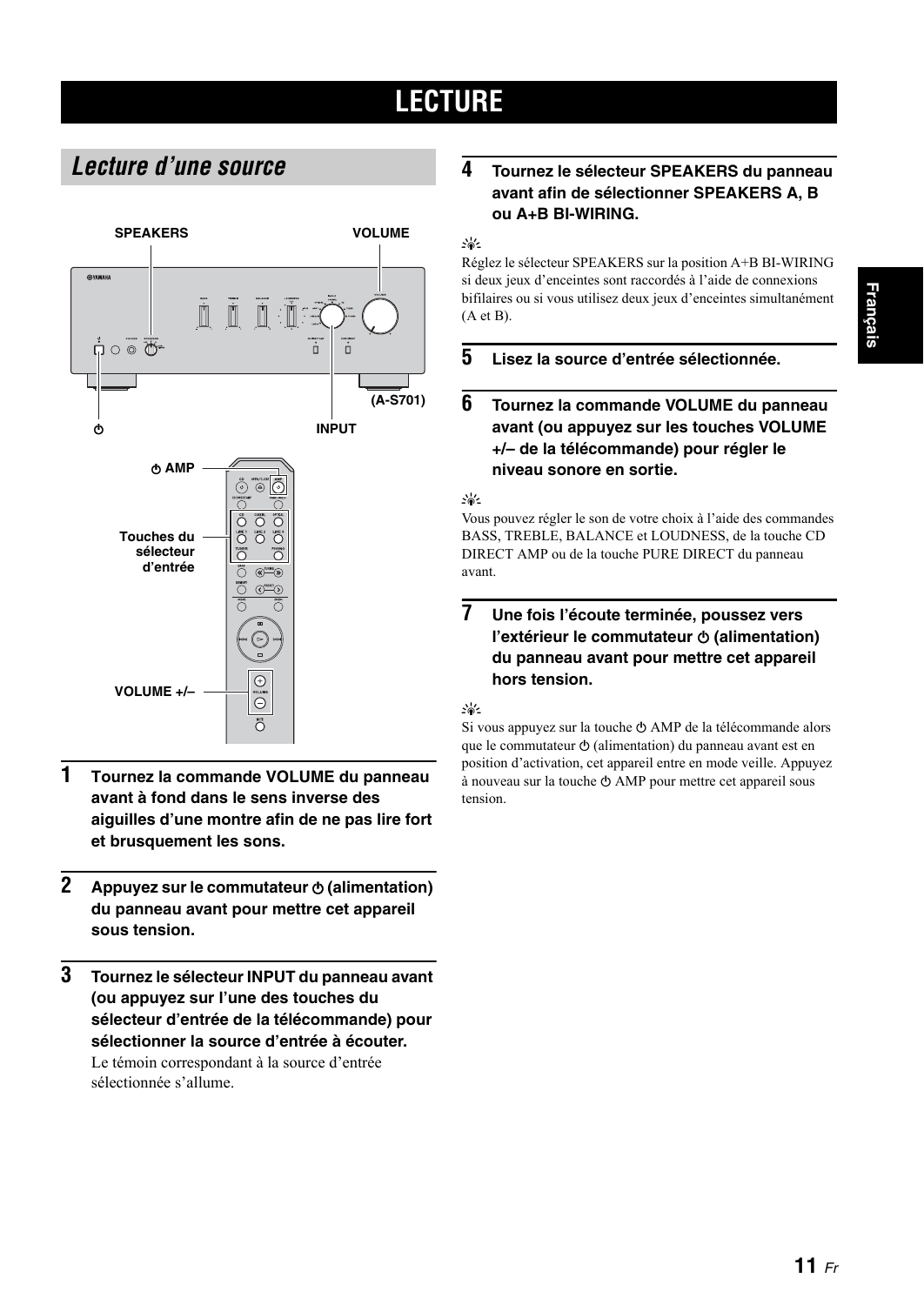### <span id="page-34-2"></span><span id="page-34-0"></span>*Réglage du son de votre choix*



### <span id="page-34-3"></span>**Ecoute simplifiée des aigus et des graves même à faible volume (LOUDNESS)**

Profitez d'un son naturel même à faible volume en abaissant le niveau sonore des sons médium et en compensant la perte de sensibilité des oreilles humaines aux aigus et aux graves à faible volume.

### *ATTENTION*

Si la fonction CD DIRECT AMP (ou la fonction PURE DIRECT) est activée alors que la commande LOUDNESS est réglée à un certain niveau, les signaux d'entrée contournent la correction physiologique, entraînant ainsi une augmentation soudaine du niveau sonore en sortie. Pour éviter d'altérer votre ouïe ou d'endommager les enceintes, veillez à appuyer sur la touche CD DIRECT AMP (ou la touche PURE DIRECT) **APRÈS avoir réduit le niveau sonore en sortie ou APRÈS avoir vérifié que la commande LOUDNESS est correctement réglée**.

- **1 Réglez la commande LOUDNESS sur la position FLAT.**
- **2 Tournez la commande VOLUME du panneau avant (ou appuyez sur les touches VOLUME +/– de la télécommande) pour régler le niveau sonore en sortie sur le niveau d'écoute le plus élevé de votre choix.**
- **3 Tournez la commande LOUDNESS dans le sens inverse des aiguilles d'une montre jusqu'à l'obtention du volume de votre choix.**

### <span id="page-34-4"></span>■ **Reproduction d'un son pur de haute fidélité (PURE DIRECT)**

Lorsque la fonction PURE DIRECT est active, il est possible de réduire le bruit en contournant le circuit que le signal d'entrée audio n'utilise pas et en arrêtant l'alimentation électrique du circuit.

Par conséquent, vous pouvez lire de la musique en bénéficiant d'un son direct dans toutes les sources d'entrée.

Le témoin situé au-dessus de la touche PURE DIRECT s'allume lorsque cette fonction est active.

### **(A-S701)** *Remarque*

Les commandes BASS, TREBLE, BALANCE et LOUDNESS ne fonctionnent pas lorsque la fonction PURE DIRECT est active.

### <span id="page-34-1"></span>**Reproduction du son d'un CD avec la meilleure qualité sonore (CD DIRECT AMP) (A-S701 uniquement)**

Lors de la sélection d'une source d'entrée autre qu'un CD, si vous appuyez sur la touche CD DIRECT AMP, la source d'entrée bascule vers CD.

### **Fonction CD Direct Amp**

Arrêtez l'alimentation électrique du circuit inutile pour la lecture de CD, convertissez le signal d'entrée pour la phase normale et la phase inverse, puis équilibrez le transfert pour le volume électronique. Les effets suivants permettent d'offrir un son plus fidèle à l'original.

- amélioration du rapport signal/bruit
- suppression du bruit externe
- réduction de la distorsion

### *Remarques*

- Les commandes BASS, TREBLE, BALANCE et LOUDNESS ne fonctionnent pas lorsque la fonction CD DIRECT AMP est active.
- Veillez à brancher le lecteur de CD aux prises d'entrée CD si vous utilisez la fonction CD direct.
- La fonction CD DIRECT AMP se désactive si l'opération suivante est effectuée.
	- Sélectionnez une source d'entrée autre que CD pour le sélecteur INPUT.
	- La fonction PURE DIRECT s'active.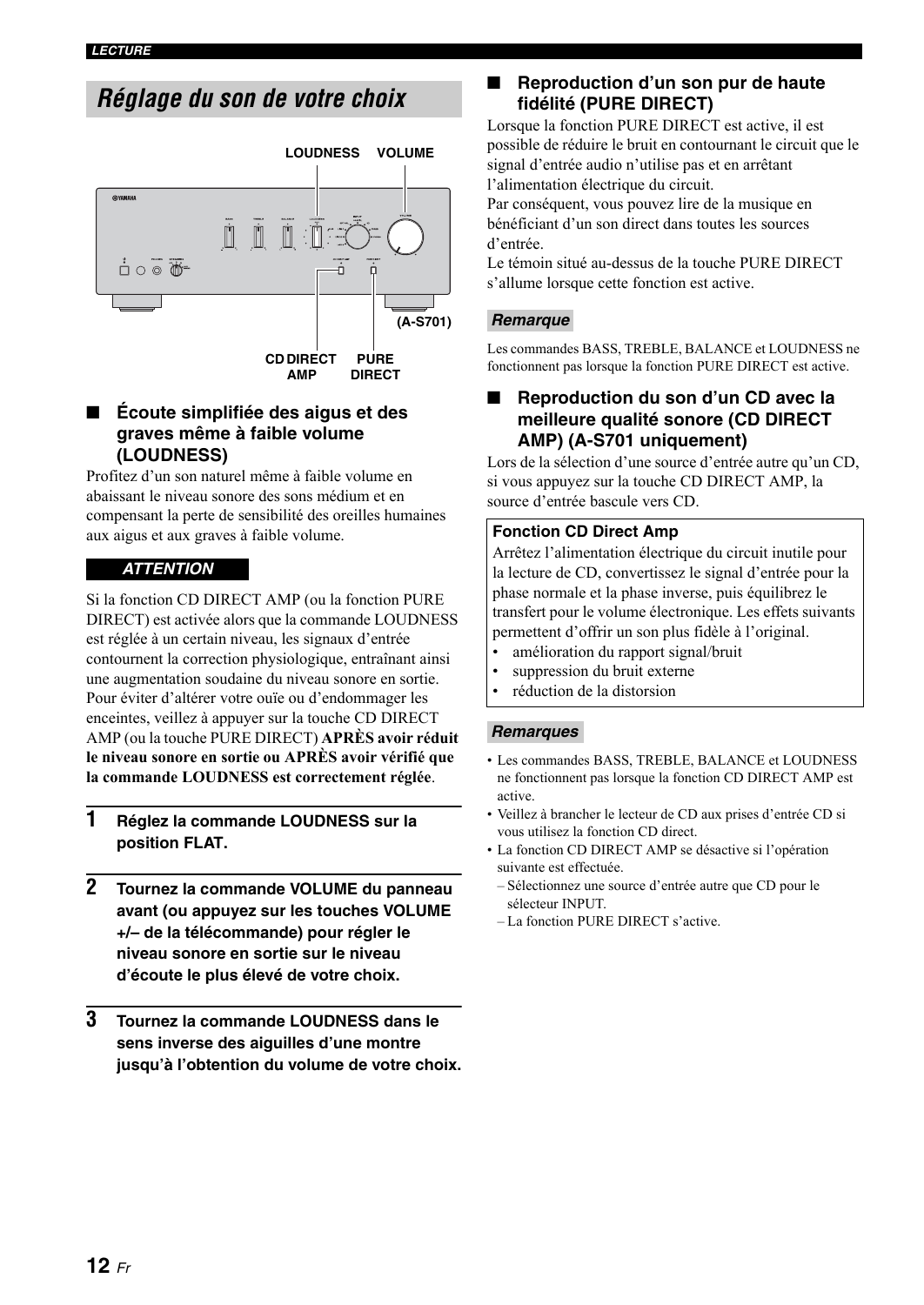# **GUIDE DE DÉPANNAGE**

<span id="page-35-0"></span>Reportez-vous au tableau suivant si cet appareil ne fonctionne pas comme il devrait. Si le problème que vous rencontrez n'est pas mentionné ci-dessous, ou encore si les actions correctives suggérées sont sans effet, mettez cet appareil hors tension, débranchez le câble d'alimentation et prenez contact avec le revendeur ou le service après-vente agréé Yamaha le plus proche.

| <b>Anomalies</b>                                                                               | <b>Causes possibles</b>                                                                                                                      | <b>Actions correctives</b>                                                                                                                                                                                                                                                                                                                                                                                              | Voir<br>page |
|------------------------------------------------------------------------------------------------|----------------------------------------------------------------------------------------------------------------------------------------------|-------------------------------------------------------------------------------------------------------------------------------------------------------------------------------------------------------------------------------------------------------------------------------------------------------------------------------------------------------------------------------------------------------------------------|--------------|
| Impossible de mettre<br>cet appareil sous                                                      | Le câble d'alimentation n'est pas branché<br>convenablement, ou pas branché du tout.                                                         | Branchez fermement le câble d'alimentation.                                                                                                                                                                                                                                                                                                                                                                             | 10           |
| tension.                                                                                       | Vous avez appuyé sur la touche $\triangle$ AMP<br>de la télécommande alors que cet appareil<br>était hors tension.                           | Enfoncez le commutateur $\Phi$ (alimentation) du<br>panneau avant sur la position d'activation.                                                                                                                                                                                                                                                                                                                         | 2            |
|                                                                                                | Le réglage de l'impédance de l'enceinte<br>raccordée est trop faible.                                                                        | Utilisez une ou plusieurs enceintes avec une<br>impédance correcte.                                                                                                                                                                                                                                                                                                                                                     | 5            |
|                                                                                                | Le circuit de protection a été actionné du<br>fait de la présence d'un court-circuit, etc.                                                   | Vérifiez que les fils des enceintes ne se touchent pas,<br>puis remettez cet appareil sous tension.                                                                                                                                                                                                                                                                                                                     | 10           |
|                                                                                                | Un problème lié aux circuits internes de<br>cet appareil est survenu.                                                                        | Débranchez le câble d'alimentation et prenez contact<br>avec le revendeur ou le service après-vente agréé<br>Yamaha le plus proche.                                                                                                                                                                                                                                                                                     |              |
| Cet appareil se met<br>brusquement hors<br>tension et le témoin<br>d'alimentation<br>clignote. | Les fils d'enceinte se touchent ou sont en<br>court-circuit avec le panneau arrière.                                                         | Raccordez correctement les câbles d'enceinte et enfoncez<br>à nouveau le commutateur $\Phi$ (alimentation). Les témoins<br>INPUT clignotent et le volume passe automatiquement<br>au réglage le plus bas, puis les témoins INPUT cessent de<br>clignoter et la dernière source d'entrée sélectionnée<br>s'allume. Vérifiez que le son reproduit par les enceintes<br>est correct en augmentant graduellement le volume. | 10           |
|                                                                                                | L'enceinte est défectueuse.                                                                                                                  | Remplacez le jeu d'enceintes et enfoncez à nouveau le<br>commutateur $\Phi$ (alimentation). Les témoins INPUT clignotent<br>et le volume passe automatiquement au réglage le plus bas, puis<br>les témoins INPUT cessent de clignoter et la dernière source<br>d'entrée sélectionnée s'allume. Vérifiez que le son reproduit par<br>les enceintes est correct en augmentant graduellement le volume.                    |              |
|                                                                                                | Le circuit de protection a été actionné en raison<br>d'un niveau d'entrée ou de volume excessif.                                             | Tournez la commande VOLUME du panneau avant pour réduire<br>le niveau de volume, puis remettez l'appareil sous tension.                                                                                                                                                                                                                                                                                                 |              |
|                                                                                                | Le circuit de protection a été actionné en<br>raison d'une température interne<br>excessive.                                                 | Laissez la température à l'intérieur de cet appareil diminuer<br>pendant environ 30 minutes, tournez la commande<br>VOLUME du panneau avant pour réduire le volume, puis<br>remettez l'appareil sous tension. Installez l'appareil à un<br>endroit où la chaleur qu'il dégage peut se dissiper aisément.                                                                                                                |              |
|                                                                                                | Le commutateur IMPEDANCE<br>SELECTOR n'est pas correctement réglé<br>sur l'une ou l'autre position.                                          | Mettez l'appareil hors tension et faites glisser le<br>commutateur IMPEDANCE SELECTOR à fond sur la<br>position appropriée.                                                                                                                                                                                                                                                                                             | 5            |
|                                                                                                | Le commutateur IMPEDANCE SELECTOR<br>n'est pas réglé sur la position appropriée.                                                             | Placez le commutateur IMPEDANCE SELECTOR sur la<br>position correspondant à l'impédance de vos enceintes.                                                                                                                                                                                                                                                                                                               | 5            |
|                                                                                                | Cet appareil a été soumis à une forte décharge<br>électrique (provoquée par exemple par un<br>orage ou une décharge d'électricité statique). | Mettez cet appareil hors tension, débranchez le câble<br>d'alimentation, rebranchez-le après 30 secondes, puis<br>utilisez-le normalement.                                                                                                                                                                                                                                                                              |              |
|                                                                                                | Un problème lié aux circuits internes de<br>cet appareil est survenu.                                                                        | Débranchez le câble d'alimentation et prenez contact<br>avec le revendeur ou le service après-vente agréé<br>Yamaha le plus proche.                                                                                                                                                                                                                                                                                     |              |
| Aucun son.                                                                                     | Le son est désactivé.                                                                                                                        | Appuyez sur la touche MUTE de la télécommande ou<br>tournez la commande VOLUME.                                                                                                                                                                                                                                                                                                                                         | $\tau$       |
|                                                                                                | Raccordement incorrect des câbles.                                                                                                           | Branchez correctement le câble stéréo pour appareils<br>audio et les fils d'enceinte. Si l'anomalie persiste, il<br>se peut que les câbles soient défectueux.                                                                                                                                                                                                                                                           | 9            |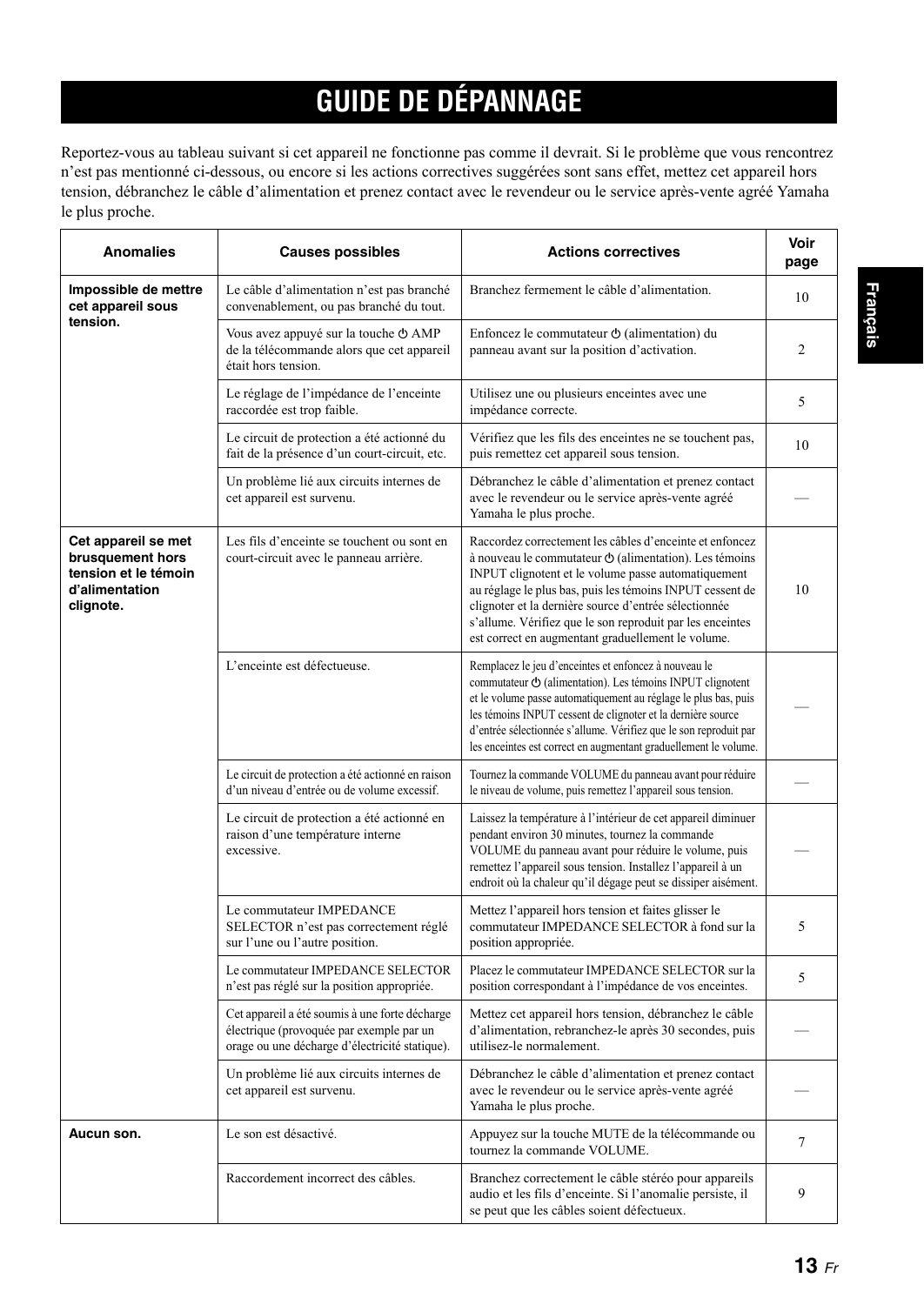| <b>Anomalies</b>                                                                                                                                                                 | <b>Causes possibles</b>                                                                                                                                                                                                           | <b>Actions correctives</b>                                                                                                                                                                                                             | Voir<br>page |
|----------------------------------------------------------------------------------------------------------------------------------------------------------------------------------|-----------------------------------------------------------------------------------------------------------------------------------------------------------------------------------------------------------------------------------|----------------------------------------------------------------------------------------------------------------------------------------------------------------------------------------------------------------------------------------|--------------|
| Aucun son.                                                                                                                                                                       | La lecture a été interrompue sur le<br>composant connecté.                                                                                                                                                                        | Mettez le composant sous tension et lancez la lecture.                                                                                                                                                                                 | 11           |
|                                                                                                                                                                                  | Sélectionnez une source d'entrée appropriée à l'aide<br>Aucune source d'entrée appropriée n'est<br>du sélecteur INPUT du panneau avant (ou de l'une<br>sélectionnée.<br>des touches du sélecteur d'entrée de la<br>télécommande). |                                                                                                                                                                                                                                        | 11           |
|                                                                                                                                                                                  | Le sélecteur SPEAKERS n'est pas<br>correctement réglé.                                                                                                                                                                            | Réglez le sélecteur SPEAKERS correspondant sur la<br>position A, B ou A+B BI-WIRING.                                                                                                                                                   | 11           |
|                                                                                                                                                                                  | Le réglage de la source audio de sortie du<br>composant raccordé n'est pas PCM.                                                                                                                                                   | Seuls les sources audio PCM peuvent être lues via les<br>prises DIGITAL (OPTICAL/COAXIAL) de cet<br>appareil.<br>Réglez la source audio de sortie du composant<br>raccordé sur PCM.                                                    | 16           |
| Le son se coupe<br>soudainement.                                                                                                                                                 | La fonction de mise hors tension<br>automatique a été activée.                                                                                                                                                                    | Vérifiez qu'aucune autre anomalie n'a causé le<br>problème, puis remettez cet appareil sous tension.<br>Pour désactiver la fonction AUTO POWER<br>STANDBY, réglez le commutateur AUTO POWER<br>STANDBY sur OFF sur le panneau arrière. | 4            |
| Seule l'enceinte de<br>gauche ou de droite                                                                                                                                       | Raccordement incorrect des câbles.                                                                                                                                                                                                | Raccordez correctement les câbles. Si l'anomalie<br>persiste, il se peut que les câbles soient défectueux.                                                                                                                             | 9            |
| émet des sons.                                                                                                                                                                   | Réglage incorrect de la commande<br><b>BALANCE.</b>                                                                                                                                                                               | Réglez la commande BALANCE sur la position<br>appropriée.                                                                                                                                                                              | 3            |
| <b>Basses insuffisantes</b><br>et absence<br>d'ambiance.                                                                                                                         | Les fils + $et$ – sont inversés sur<br>l'amplificateur ou les enceintes.                                                                                                                                                          | Raccordez les fils d'enceinte en respectant la phase +<br>$et -$                                                                                                                                                                       |              |
| Un<br>« bourdonnement »                                                                                                                                                          | Raccordement incorrect des câbles.                                                                                                                                                                                                | Raccordez fermement les fiches audio. Si l'anomalie<br>persiste, il se peut que les câbles soient défectueux.                                                                                                                          |              |
| se fait entendre.                                                                                                                                                                | Pas de connexion du tourne-disque à la<br>borne GND.                                                                                                                                                                              | Raccordez le tourne-disque à la borne GND de cet<br>appareil.                                                                                                                                                                          |              |
| Impossible<br>Le composant raccordé aux prises LINE 2<br>d'augmenter le niveau<br>REC ou LINE 3 REC de cet appareil est<br>de volume, ou le son<br>hors tension.<br>est déformé. |                                                                                                                                                                                                                                   | Mettez le composant sous tension.                                                                                                                                                                                                      |              |
| Le son est de moins<br>bonne qualité lorsque<br>vous écoutez avec le<br>casque raccordé au<br>lecteur de CD<br>connecté à cet<br>appareil.                                       | Cet appareil est hors tension ou en mode<br>veille.                                                                                                                                                                               | Mettez cet appareil sous tension.                                                                                                                                                                                                      |              |
| Le niveau sonore est<br>faible.                                                                                                                                                  | Le son est désactivé.                                                                                                                                                                                                             | Appuyez sur la touche MUTE de la télécommande ou<br>tournez la commande VOLUME.                                                                                                                                                        | 7            |
|                                                                                                                                                                                  | La fonction de la commande Loudness est<br>active.                                                                                                                                                                                | Réduisez le volume, réglez la commande<br>LOUDNESS sur la position FLAT, puis réajustez le<br>volume.                                                                                                                                  | 12           |
| Le niveau sonore est<br>trop faible pendant la                                                                                                                                   | Le tourne-disque est raccordé à d'autres<br>prises que les prises PHONO.                                                                                                                                                          | Raccordez le tourne-disque aux prises PHONO.                                                                                                                                                                                           | 9            |
| lecture d'un disque.                                                                                                                                                             | La lecture du disque s'effectue sur un<br>tourne-disque doté d'une cartouche MC.                                                                                                                                                  | Utilisez un tourne-disque équipé d'une cartouche<br>MM.                                                                                                                                                                                | 9            |
| L'utilisation des<br>commandes BASS,<br>TREBLE, BALANCE et<br><b>LOUDNESS n'affecte</b><br>pas le son.                                                                           | La fonction CD DIRECT ou la fonction<br>PURE DIRECT s'active.                                                                                                                                                                     | La fonction CD DIRECT ou la fonction PURE<br>DIRECT doit être désactivée pour utiliser ces<br>commandes.                                                                                                                               |              |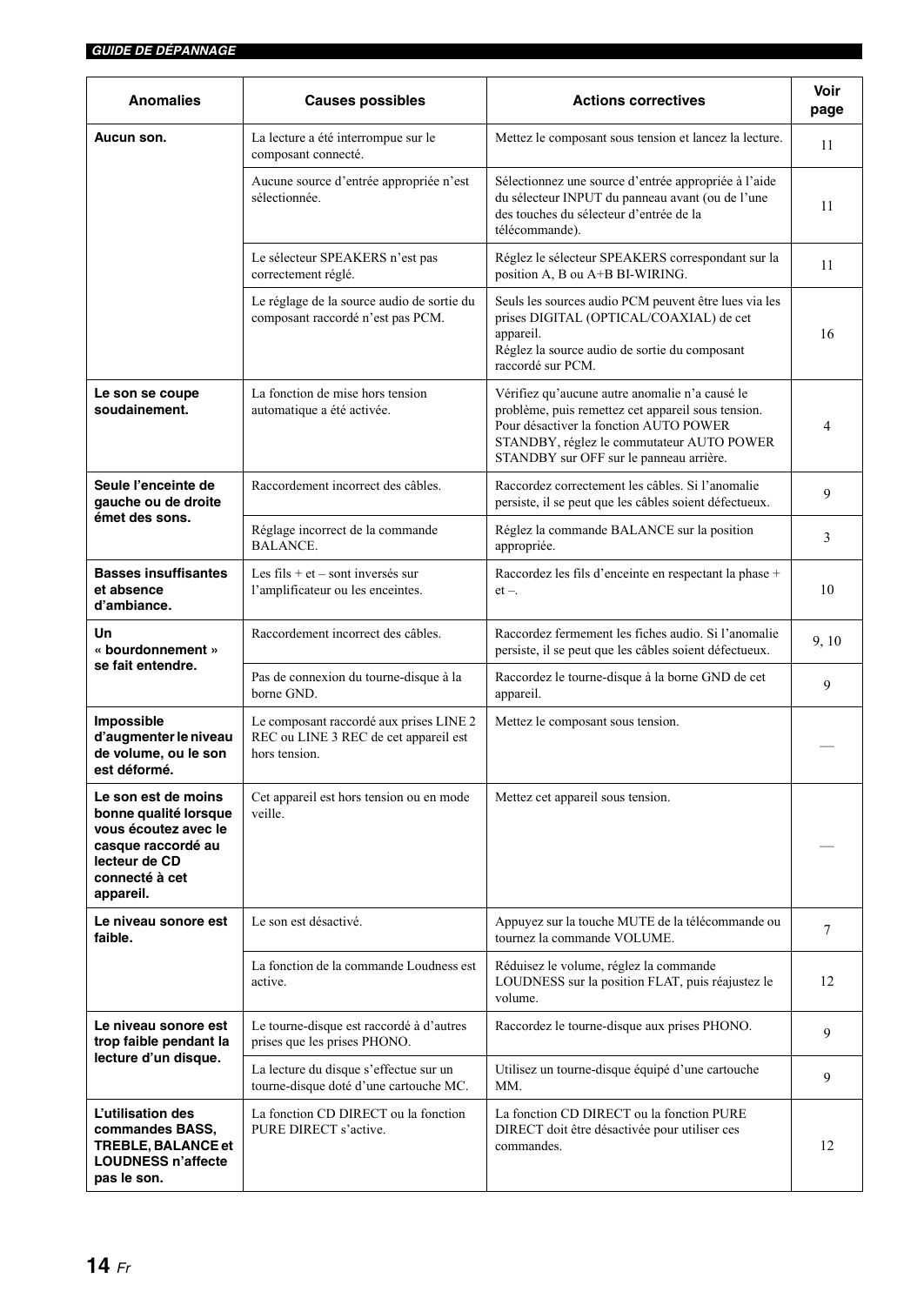# <span id="page-37-1"></span>**SPÉCIFICATIONS**

### <span id="page-37-0"></span>**SECTION AUDIO**

| Élément                                          |                                                                                                                  | A-S701                                     | A-S501                                        | A-S301             |
|--------------------------------------------------|------------------------------------------------------------------------------------------------------------------|--------------------------------------------|-----------------------------------------------|--------------------|
|                                                  | 8 Ω 20 Hz à 20 kHz, 0,019 % THD                                                                                  | $100 W + 100 W$                            | $85 W + 85 W$                                 | $60 W + 60 W$      |
| Puissance minimale de sortie<br>efficace (RMS)   | $6 \Omega$ , 20 Hz à 20 kHz, 0,038 % THD<br>(Sauf modèles pour l'Asie et la<br>Chine)                            | $120 W + 120 W$                            | $100 W + 100 W$                               | $70 W + 70 W$      |
|                                                  | $8\Omega$                                                                                                        | 140 W                                      | 130 W                                         | 100 W              |
| Puissance dynamique par canal                    | $6\Omega$                                                                                                        | 170 W                                      | 150 W                                         | 120 W              |
| (HHF)                                            | $4\Omega$                                                                                                        | 220 W                                      | 185 W                                         | 140 W              |
|                                                  | $2\,\Omega$                                                                                                      | 290 W                                      | 220 W                                         | 150 W              |
| Puissance maximale par canal                     | 1 kHz, 0,7 % THD, 4 $\Omega$<br>(Modèles pour le Royaume-Uni et<br>l'Europe uniquement)                          | 160 W                                      | 120 W                                         | 95 W               |
| Puissance selon la CEI                           | 1 kHz, 0,019 % THD, 8 $\Omega$<br>(Modèles pour le Royaume-Uni et<br>l'Europe uniquement)                        | 115 W                                      | 100 W                                         | 75 W               |
|                                                  | $0,04\%$ THD, 50 W, 8 $\Omega$                                                                                   | 10 Hz à 50 kHz                             |                                               |                    |
| Largeur de la bande de puissance                 | $0,04$ % THD, 42,5 W, 8 $\Omega$                                                                                 | $\overline{\phantom{0}}$                   | 10 Hz à 50 kHz                                |                    |
|                                                  | $0,04$ % THD, 30 W, 8 $\Omega$                                                                                   | $\overline{\phantom{0}}$                   |                                               | 10 Hz à 50 kHz     |
| Coefficient d'amortissement<br>(SPEAKERS A)      | 1 kHz, $8 \Omega$                                                                                                |                                            | 240 ou plus                                   | 210 ou plus        |
| Puissance de sortie maximale<br>efficace (JEITA) | 1 kHz, 10 % THD, 8 $\Omega$<br>(Modèles pour l'Asie, modèles pour<br>la Chine et modèles généraux<br>uniquement) | 145 W                                      | 130 W                                         | 100 W              |
|                                                  | 1 kHz, 10 % THD, 6 $\Omega$<br>(Modèle général uniquement)                                                       | 170 W                                      |                                               |                    |
| Sensibilité/impédance d'entrée                   | PHONO (MM)                                                                                                       | $3.0 \text{ mV}/47 \text{ k}\Omega$        |                                               |                    |
|                                                  | CD, etc.                                                                                                         |                                            | 200 mV/47 $k\Omega$                           |                    |
| Signal d'entrée maximal                          | PHONO (MM) (1 kHz, 0,03 %<br>THD)                                                                                |                                            | 45 mV ou plus                                 |                    |
|                                                  | CD, etc. (1 kHz, 0,5 % THD)                                                                                      |                                            | 2,2 V ou plus                                 |                    |
|                                                  | <b>REC OUT</b>                                                                                                   |                                            | $200 \text{ mV}/1,0 \text{ k}\Omega$ ou moins |                    |
| Niveau/impédance de sortie                       | SUBWOOFER OUT (fréquence de<br>coupure: 100 Hz)                                                                  |                                            | $3,5 \text{ V}/1,2 \text{ k}\Omega$           |                    |
| Impédance/sortie nominale de la<br>prise PHONES  | CD, etc. (entrée 1 kHz, 200 mV,<br>$8 \Omega$                                                                    | 470 mV/470 $\Omega$<br>430 mV/470 $\Omega$ |                                               | 360 mV/470 Ω       |
|                                                  | CD, etc. (20 Hz à 20 kHz)                                                                                        |                                            | $0 \pm 0.5$ dB                                |                    |
| Réponse en fréquence                             | CD, etc. PURE DIRECT active<br>(10 Hz à 100 kHz)                                                                 | $0 \pm 1.0$ dB                             |                                               |                    |
| Écart d'égalisation RIAA                         | PHONO (MM)                                                                                                       | $\pm$ 0.5 dB                               |                                               |                    |
|                                                  | PHONO (MM) vers REC OUT<br>(20 Hz à 20 kHz, 2,5 V)                                                               | $0,03$ % ou moins                          |                                               |                    |
|                                                  | CD, etc. vers SPEAKERS (20 Hz à<br>20 kHz, 50 W, 8 Ω)                                                            | $0,019\%$ ou moins                         |                                               |                    |
| Distorsion harmonique totale                     | CD, etc. vers SPEAKERS (20 Hz à<br>20 kHz, 45 W, 8 Ω)                                                            |                                            | $0.019\%$ ou moins                            |                    |
|                                                  | CD, etc. vers SPEAKERS (20 Hz à<br>20 kHz, 30 W, 8 Ω)                                                            |                                            |                                               | $0.019\%$ ou moins |